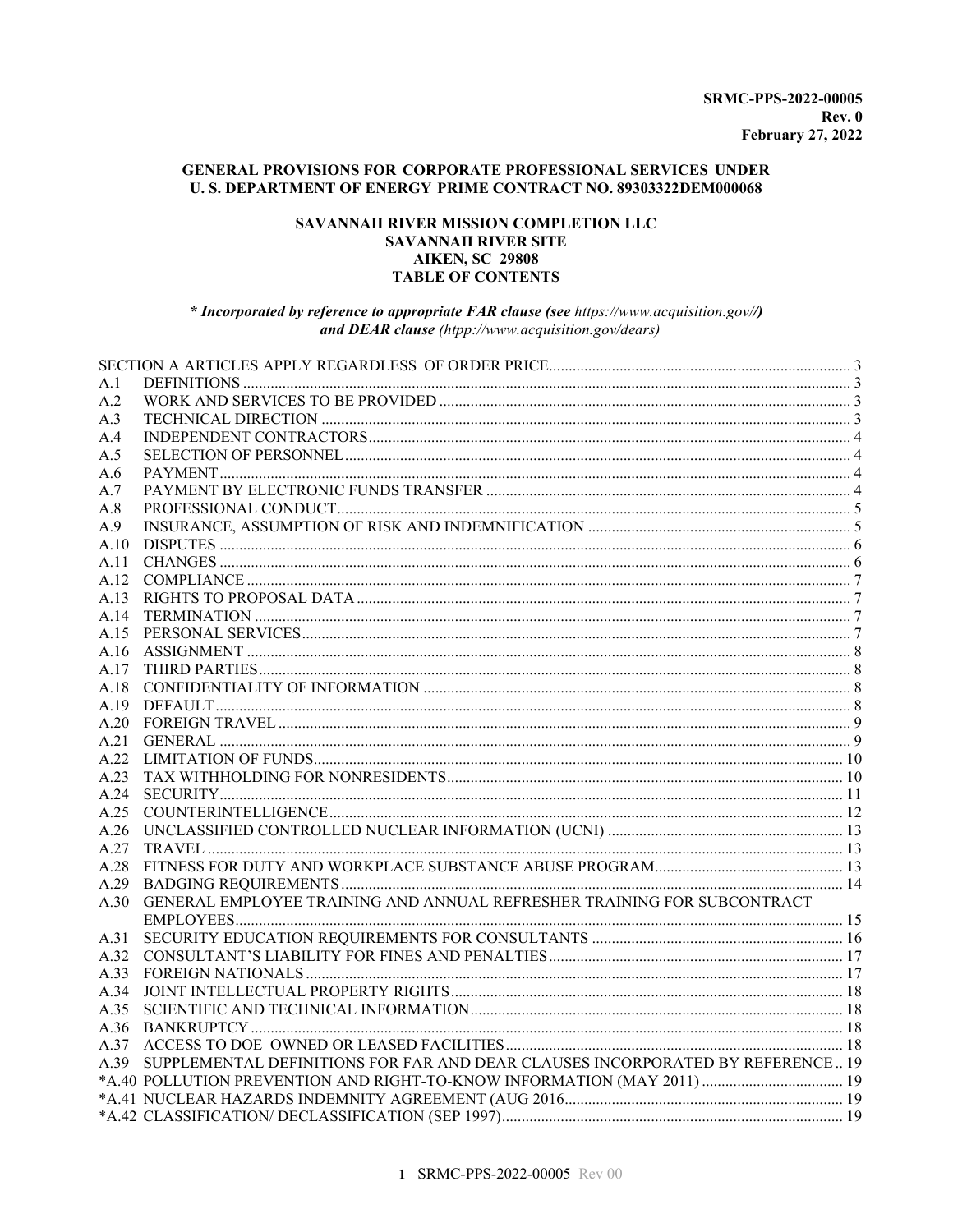|        | *A.57 REVERSION OR ADJUSTMENT OF PLANS FOR POST RETIREMENT BENEFITS (PRB) OTHER THAN |  |
|--------|--------------------------------------------------------------------------------------|--|
|        |                                                                                      |  |
|        |                                                                                      |  |
|        | *A.59 PROHIBITION ON CONTRACTING FOR HARDWARE, SOFTWARE AND SERVICES DEVELOPED OR    |  |
|        |                                                                                      |  |
|        |                                                                                      |  |
| *B.1   |                                                                                      |  |
| $*B.2$ |                                                                                      |  |
|        |                                                                                      |  |
| $*C.1$ |                                                                                      |  |
| $*C.2$ |                                                                                      |  |
| $*C.3$ |                                                                                      |  |
| $*C.4$ |                                                                                      |  |
| D.1    |                                                                                      |  |
| $*D.2$ | PROTECTING THE GOVERNMENT'S INTEREST WHEN SUBCONTRACTING WITH CONSULTANTS            |  |
|        |                                                                                      |  |
|        |                                                                                      |  |
| E.1    |                                                                                      |  |
| $*E.2$ |                                                                                      |  |
| E.3    | NOTICE AND ASSISTANCE REGARDING PATENT AND COPYRIGHT INFRINGEMENT (DEC 2020 ) 22     |  |
| E.4    | LIMITATION ON PAYMENTS TO INFLUENCE CERTAIN FEDERAL TRANSACTIONS (JUN 2020)  22      |  |
| E.5    |                                                                                      |  |
| E.6    |                                                                                      |  |
| $*E.7$ |                                                                                      |  |
| E.8    |                                                                                      |  |
| E.9    | CONTRACT WORK HOURS AND SAFETY STANDARDS ACT - OVERTIME COMPENSATION (MAY            |  |
|        |                                                                                      |  |
|        | *E.10 PREFERENCE FOR PRIVATELY OWNED U.S.-FLAG COMMERCIAL VESSELS (FEB 2006)  22     |  |
|        |                                                                                      |  |
|        |                                                                                      |  |
|        |                                                                                      |  |
| $*F.1$ |                                                                                      |  |
| $*F.2$ |                                                                                      |  |
|        |                                                                                      |  |
| G.1    | INTEGRATION OF ENVIRONMENT, SAFETY AND HEALTH INTO WORK PLANNING AND                 |  |
|        |                                                                                      |  |
| G.2    |                                                                                      |  |
| G.3    |                                                                                      |  |
| G.4    |                                                                                      |  |
| G.5    |                                                                                      |  |
| $*G.6$ |                                                                                      |  |
| $*G.7$ | PRICE REDUCTION FOR DEFECTIVE COST OR PRICING DATA— MODIFICATIONS (JUN 2020) 30      |  |
|        |                                                                                      |  |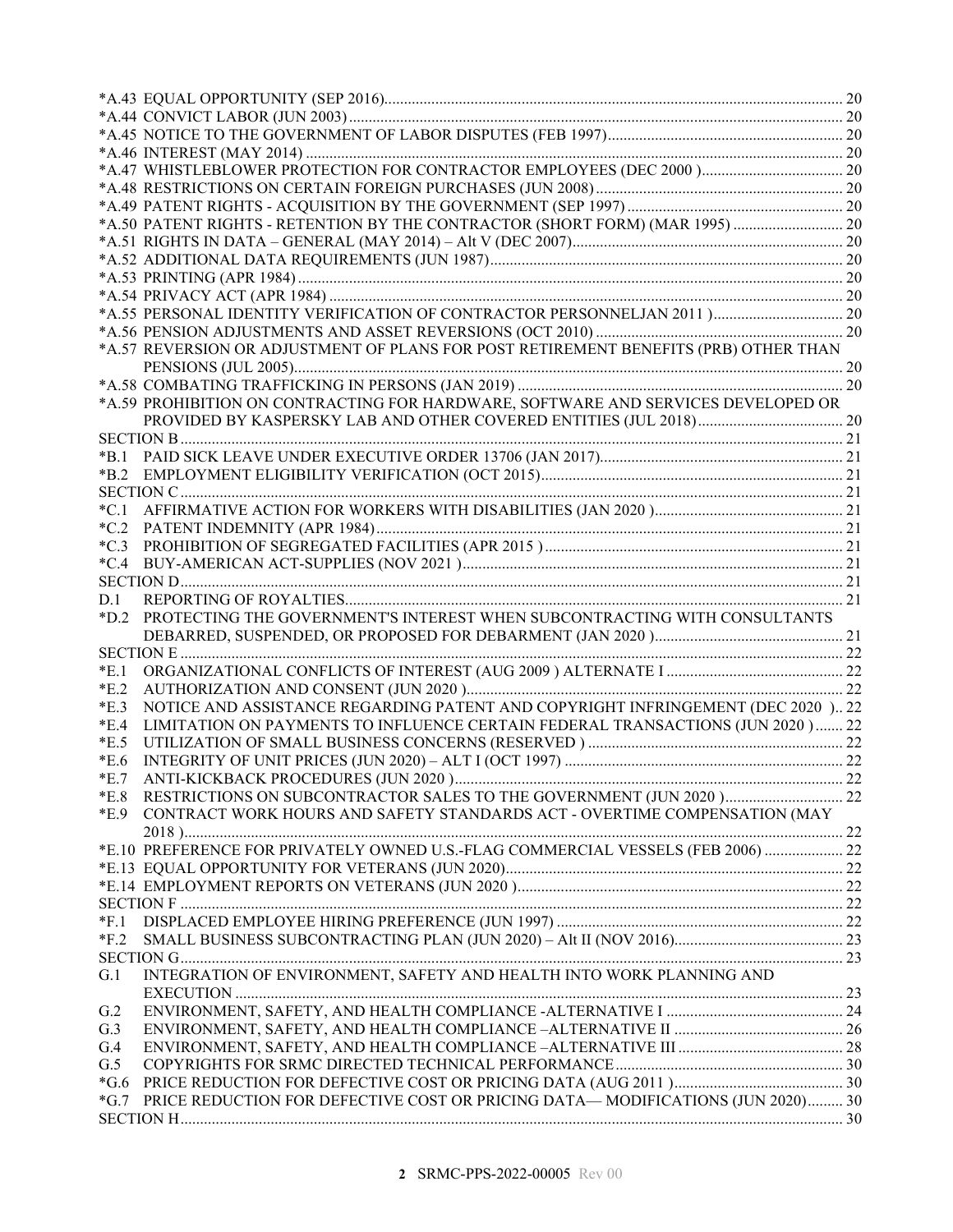| *I.1 CONTRACTOR EMPLOYEE WHISTLEBLOWER RIGHTS AND REQUIREMENTS TO INFORM |  |
|--------------------------------------------------------------------------|--|
|                                                                          |  |

#### **SECTION A**

### <span id="page-2-0"></span>**SECTION A ARTICLES APPLY REGARDLESS OF ORDER PRICE**

#### <span id="page-2-1"></span>**A.1 DEFINITIONS**

As used in these General Provisions, the following terms shall have these meanings:

- A. "Contracting Officer" means the Government official executing the Prime Contract No. 89303322DEM000068 between SRMC and the Department and includes a duly appointed successor or authorized representative.
- B. "Department" or "DOE" means the United States Department of Energy or its duly authorized representative, representatives, or successors.
- C. "Head of Agency" means the Secretary, Deputy Secretary, or Under Secretary of the Department of Energy.
- D. "Prime Contract" means the contract entered into by SRMC with the United States.
- E. "Secretary" means the Secretary of the U.S. Department of Energy; and the term "designee and duly authorized representative" mean any person or board (other than the Contracting Officer) authorized to act for the Secretary.
- F. "Consultant" shall mean the person or organization entering into this Subcontract with SRMC.
- G. "Subcontractor" means any subcontractor or supplier of any tier who supplies goods or services to SRMC in connection with the Consultant's obligations under the Subcontract.
- H. "SRMC" means Savannah River Mission Completion LLC.
- I. "SRMC Purchasing Representative" shall mean a person with the authority to execute, administer, and terminate the contract, and make related determinations and findings. The term includes certain authorized representatives of the SRMC Purchasing Representative acting within the limits of their authority as delegated by the SRMC Purchasing Representative.

### <span id="page-2-2"></span>**A.2 WORK AND SERVICES TO BE PROVIDED**

- A. While the Subcontract is in effect, the Consultant will perform certain work and services at the Savannah River Site, at the Consultant's home office, or elsewhere as required from time to time upon the direction of SRMC, on either a continuous or an intermittent basis, under the terms and conditions hereinafter set forth. The work and services to be performed by the Consultant(s) is found in the Statement of Work and Services, which is attached to the Subcontract and by this reference incorporated therein.
- B. As a part of the work and services to be performed, the Consultant may be required to furnish intermediate reports to SRMC from time to time, when requested, and in such form and number as may be required by SRMC, and will make such final reports as may be required by SRMC concerning the work and services performed under the Subcontract. Further, the Consultant shall furnish SRMC, as requested, copies of research and engineering data drawings, notebooks, photographs, and computer software including source codes generated by Consultant under the Subcontract.

## <span id="page-2-3"></span>**A.3 TECHNICAL DIRECTION**

- A. (1) The performance of the work required under the Subcontract shall be subject to the technical direction and surveillance of the person(s) specified in paragraph B of this Article.
	- (2) As used herein "technical direction" is direction to the Consultant, which provides the details, requires pursuit of certain lines of inquiry, or otherwise serves to accomplish the contractual statement of work. The technical direction to be valid:
		- (i) Must be issued in writing consistent with the general scope of the work set forth in the Subcontract;
		- (ii) May not constitute new assignment of work or change to the expressed terms, conditions or specifications incorporated into the Subcontract or the Consultant's rights thereunder;
		- (iii)Shall not constitute a basis for any increase in the Subcontract fee or extension to the Subcontract delivery schedule.
	- (3) Nothing contained in this Article authorizes the Consultant to incur costs in excess of the estimated cost or other limitation on funds set forth in the Subcontract.
- B. of SRMC shall technically direct the work under the Subcontract.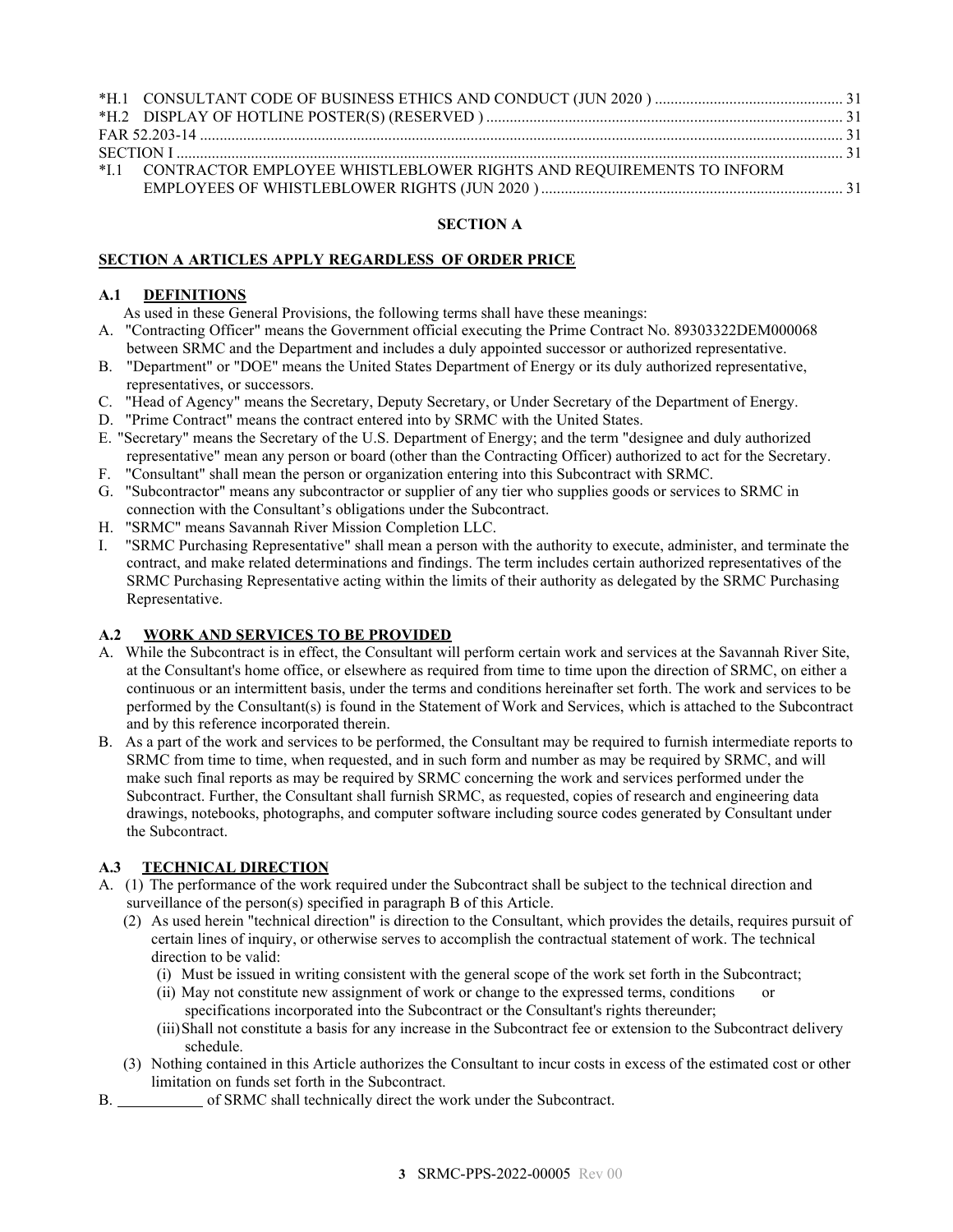# <span id="page-3-0"></span>**A.4 INDEPENDENT CONTRACTORS**

A. In the performance of the work and services hereunder, the Consultant will act solely as an independent Contractor, and nothing herein contained or implied will at any time be so construed as to create the relationship of employer and employee, partnership, principal and agent, or joint venture as between SRMC and the Consultant. The manner and method of implementing and completing any work to be performed hereunder will be left to Consultant's control and professional judgment. It is understood that SRMC has no obligation under local, state, or federal laws regarding the Consultant or any employees, agents, consultants, or subcontractors employed by the Consultant and that the total commitment and liability of SRMC in regard to any arrangement or work performed hereunder is to pay the fees and expenses pursuant to the provisions hereof. The Consultant is responsible for the withholding and payment of all Federal, State and Local income, unemployment, F.I.C.A. or wage taxes and all amounts required for Workers'/Workmen's Compensation Act or industrial insurance coverage and any and all other taxes of assessments required to be paid by the Consultant as an employer.

## <span id="page-3-1"></span>**A.5 SELECTION OF PERSONNEL**

- A. When personnel categories or classifications are listed, the Consultant must provide resumes of individuals proposed to be furnished and obtain the written approval of the SRMC Purchasing Representative prior to furnishing or utilizing such personnel under the Subcontract. In addition, at the option of SRMC, personal interviews may be required prior to utilizing any individual under the Subcontract. SRMC shall not be obligated to reimburse the Consultant for the services of any individual utilized without complying with this requirement.
- B. When individuals are listed by name, no substitution will be acceptable without a formal written modification to the Subcontract.

### <span id="page-3-2"></span>**A.6 PAYMENT**

- A. Payment will be made once monthly upon the receipt of a satisfactory invoice specifying classification(s) or individual(s) charged, the days or portions thereof spent by each in rendering the services described in the Subcontract, and a copy of a detailed expense report from each individual charged, accompanied by receipts for charges in excess of \$25.00, detailing travel and living expenses where travel was involved. Payment terms will be net thirty days.
- B. SRMC may withhold final payment hereunder until patent clearances covering the Consultant under the Subcontract have been granted by the Department.
- C. Overpayments: If Consultant becomes aware of a duplicate invoice payment or that SRMC has otherwise overpaid on an invoice payment, the Consultant shall immediately notify SRMC and request instructions for disposition of the overpayment.

#### <span id="page-3-3"></span>**A.7 PAYMENT BY ELECTRONIC FUNDS TRANSFER**

### A. Method of Payment:

- (1) All payments by SRMC under this Subcontract shall be made by Electronic Funds Transfer (EFT) except as provided in paragraph A.2 of this Article. As used in this Article, the term "EFT" refers to the funds transfer and may also include the payment information transfer.
- (2) In the event SRMC is unable to release one or more payments by EFT, Consultant agrees to either: (i) Accept payment by check or some other mutually agreeable method of payment; or
	- (ii) Request SRMC to extend payment due dates until such time as SRMC makes payment by EFT.
- B. Mandatory Submission of Consultant's EFT Information:

Consultant is required to provide SRMC with the information required to make payment by EFT. Consultant shall provide this information directly to the office designated in this Subcontract, on forms provided by SRMC, no later than 15 days after award. If not otherwise specified in this Subcontract, the payment office is the designated office for receipt of Consultant's EFT information. In the event that the EFT information changes, Consultant shall be responsible for providing the updated information to the designated office.

- C. Mechanisms for EFT Payment: SRMC may make payment by EFT through either the Automated Clearing House (ACH) network, subject to the rules of the National Automated Clearing House Association, or the Fedwire Transfer System.
- D. Suspension of Payment:
	- (1) SRMC is not required to make any payment under this Subcontract until after receipt, by the designated office, of the correct EFT payment information from Consultant. Until receipt of the correct EFT information, any invoice or subcontract financing request shall be deemed not to be a proper invoice for the purpose of payment under this Subcontract.
	- (2) If the EFT information changes after submission of correct EFT information, SRMC shall begin using the changed EFT information no later than 30 days after its receipt by the designated office. However, Consultant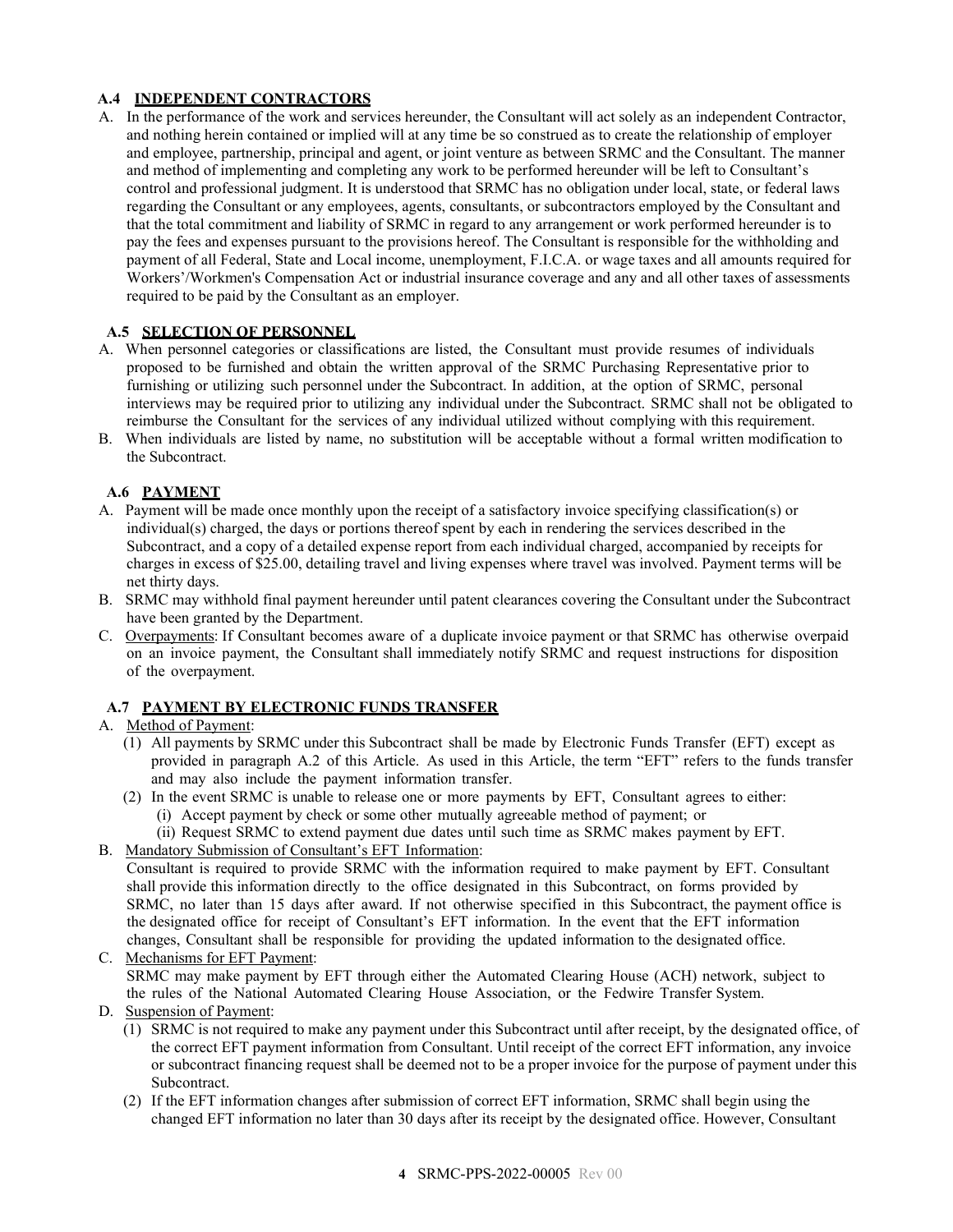may request that no further payments be made until the updated EFT information is implemented by the payment office.

E. Payment Information:

On the day payment on Consultant's invoice is due, SRMC will issue instructions to its bank to transfer payment to Consultant and will also send a FAX to Consultant explaining the details to support the payment.

- F. Liability for Uncompleted or Erroneous Transfers:
	- (1) If an uncompleted or erroneous transfer occurs because SRMC used the Consultant's EFT information incorrectly, SRMC remains responsible for --
		- (i) making a correct payment; and
		- (ii) recovering any erroneously directed funds.
	- (2) If an uncompleted or erroneous transfer occurs because Consultant's EFT information was incorrect, or was revised within 30 days of SRMC release of the EFT payment transaction instructions to the bank, and --
		- (i) if the funds are no longer under the control of the payment office, SRMC is deemed to have made payment and the Consultant is responsible for recovery of any erroneously directed funds; or
		- (ii) if the funds remain under the control of the payment office, SRMC shall not make payment and the provisions of paragraph D shall apply.

# <span id="page-4-0"></span>**A.8 PROFESSIONAL CONDUCT**

- A. The Consultant certifies that at this time, there does not exist any actual or potential conflict between its private interests, including corporate stock holdings, and its services under the Subcontract for SRMC, including a situation where the Consultant is working for or advising a company performing work or proposing to perform work for SRMC which relates to the work of the Consultant. The Consultant will, in the event of a change in either its private interests or services under the Subcontract, discuss with SRMC any possible conflict of interests which may arise as a result of such change.
- B. The Consultant warrants that any personnel provided under the Subcontract are not an employee of an organization and concurrently performing work on a full-time annual basis for that organization under a cost-type contract with the Department, and that they will not accept such employment during the term of the Subcontract unless approved in writing by SRMC. For breach or violation of this warranty, SRMC shall have the right to terminate the Subcontract without liability and the Consultant agrees to repay any and all remuneration received under the Subcontract.
- C. Prior to entering the Subcontract, the Consultant agrees to give notice to SRMC of any other firm or firms with whom it has existing professional service agreements and agrees to give immediate notice of any other firm or firms with whom enters into professional service agreements during the life of the Subcontract.
- D. The Consultant certifies that it has no other agreements regarding inventions and discoveries in effect with an employer or with anyone else which will conflict with the conditions of the Subcontract.
- E. The Consultant agrees to be bound by and to comply with SRMC rules of conduct while on SRMC premises including the policy on reporting Employee Concerns and will require all personnel to be bound by and to comply with such rules also.
- F. All "certification", "agreement", etc., required of the Consultant under this Article 7 shall additionally be required of all personnel provided under the Subcontract.

## <span id="page-4-1"></span>**A.9 INSURANCE, ASSUMPTION OF RISK AND INDEMNIFICATION**

## A. Assumption of Risk:

The Consultant assumes all risk of property loss, of damage, and of personal injury or death which may be sustained by the Consultant(s)' employees and/or subcontractors as a result of performing the work and services required under the Subcontract. The Consultant also assumes entire responsibility and liability for losses, expenses, damages, demands, and claims by third parties arising out of any injury or including death or alleged injury of any person, or damage or alleged damage to property, sustained or alleged to have been sustained as a result of or arising out of the fault or negligence of employees and/or subcontractors in the performance of the work or services.

B. Indemnification:

The Consultant will indemnify and save harmless SRMC, the Government, its agents and employees, from and against any and all claims, demands, actions, suits, damages, expenses, including attorney's fees, and liabilities whatsoever including but not limited to actions and claims brought under a Worker's/Workmen's Compensation Act or industrial insurance statute provided however that nothing herein shall require the indemnification for injury or death or damage to property caused by the negligence of SRMC or the Government.

- C. Insurance:
	- (1) The Consultant shall procure and thereafter maintain at its own expense, the following insurance: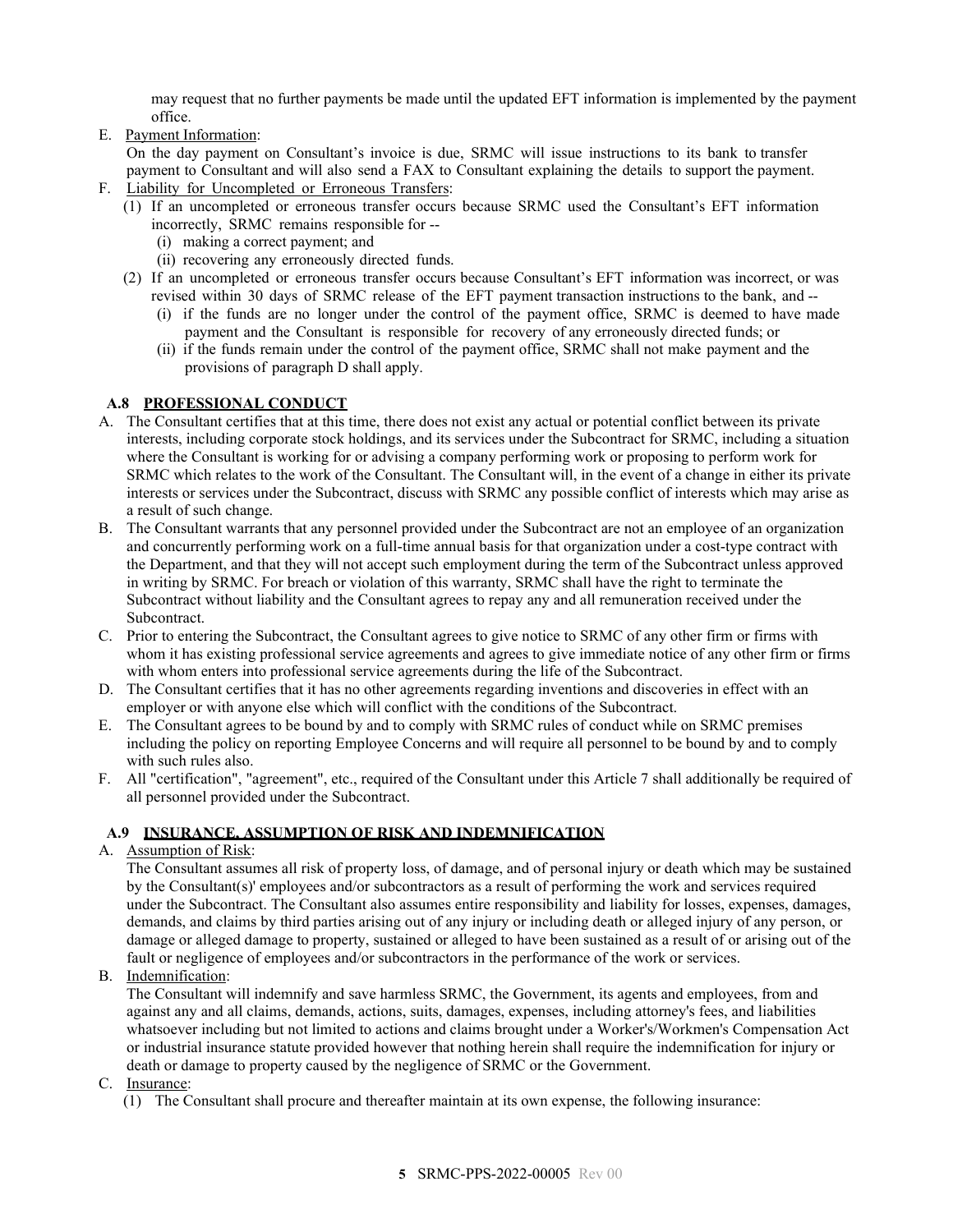(i) Workers' Compensation and Employer's Liability Statutory limits in the jurisdiction in which the Consultant is located.

Limits of Liability: A minimum of \$1,000,000.

- (ii) Comprehensive General Liability including bodily injury and property damage. Limits of Liability: A minimum of \$1,000,000 Combined Single Limit. Endorsement: SRMC and the Government to be endorsed as Additional Insured. Contractual Liability: Shall include all coverage endorsed on the basic policy.
- (iii) Automobile Liability including Bodily Injury and Property Damage including All Owned, Non-Owned and Hired.

Limits of Liability: \$1,000,000 Combined Single Limit.

**Note**: All personnel operating motor vehicles at SRS must have a valid driver's license, vehicle registration and proof of insurance (regardless of state of origin). Anyone not having these documents is subject to being denied access to SRS and, if in violation of a law, being cited for the violation.

- (2) Certificates of insurance evidencing that the requirements of this Article have been met shall be furnished to SRMC before work is commenced with respect to performance under this Order. In addition, a copy of the policy endorsement for Comprehensive General Liability insurance (Ref. paragraph (1)(ii) above), naming SRMC and the Government as "Additional Insured", shall be submitted with the certificate of insurance. (A "blanket" endorsement naming contracting parties as an "Additional Insured" is acceptable.) Provisions shall be made for thirty (30) days advance notice by mail to SRMC of changes in or cancellation of such insurance. Certificates shall be issued by insurance carriers or brokers satisfactory to SRMC.
- (3) In the event the Consultant fails to furnish such Certificates of Insurance, as required in paragraph (2) hereinabove, prior to commencement of work or to continue to maintain such insurance during the performance of the Subcontract, SRMC shall have the right to stop work and/or to withhold any payments or partial payments required to be made under the Subcontract; and shall have the right to continue withholding any or all of said payments so long as the Consultant has not complied with the requirements of this Article.
- (4) On subcontracts involving blasting or other hazardous operations, the Consultant's insurance shall specifically state that all blasting or such other hazardous operations are fully covered.
- D. Consultant agrees to comply with and require its subcontractors to comply with all applicable laws, rules, and regulations with respect to state industrial insurance or Workers'/Workmen's Compensation, occupational disease, occupational safety and health, or withholding and payment of social security and federal and state income taxes. Consultant further agrees to indemnify SRMC and the Government against, and to save and hold harmless SRMC and the Government from, any and all liability and expense with respect to claims against SRMC or the Government which may result from the failure or alleged failure of Consultant or of any of its subcontractors to comply therewith.

# <span id="page-5-0"></span>**A.10 DISPUTES**

- A. Consultant shall not be entitled to and neither SRMC nor the Government shall be liable to the subcontractor or its lower tier suppliers or subcontractors for damages in tort (including negligence), or contract, or otherwise, except as specifically provided in this order.
- B. The Parties shall attempt to settle any claim or controversy arising from this Order through consultation and negotiations in good faith and a spirit of mutual cooperation. If those attempts fail, then the dispute will be mediated by a mutually acceptable mediator chosen by the Parties within thirty (30) days after written notice by one party demanding mediation. Neither Party may unreasonably withhold consent to the selection of a mediator, and the Parties will share the costs of the mediation equally. Any dispute which cannot be resolved between the Parties through negotiation or mediation shall be resolved by litigation in a court of competent jurisdiction located in the State of South Carolina. Determination of any substantive issue of law shall be according to the Federal common law of Government contracts as enunciated and applied by Federal judicial bodies and boards of contract appeals of the Federal Government; if there is no applicable Federal Government contract law, the law of the State of South Carolina shall apply in the determination of such issues.
- C. During a pending dispute, the Consultant shall proceed diligently with performance of all terms of this Order. The Consultant's consent to so proceed shall not restrict or otherwise affect the Consultant's right to contest any claim.

## <span id="page-5-1"></span>**A.11 CHANGES**

A. SRMC may at any time, by a written change notice from the SRMC and Materials Management Department, and without notice to the sureties, if any, make changes, within the general scope of the Subcontract. If any such change causes an increase or decrease in the cost of, or the time required for, performance of any part of the work under the Subcontract, whether changed or not changed by the Subcontract, SRMC shall make an equitable adjustment in the Subcontract price,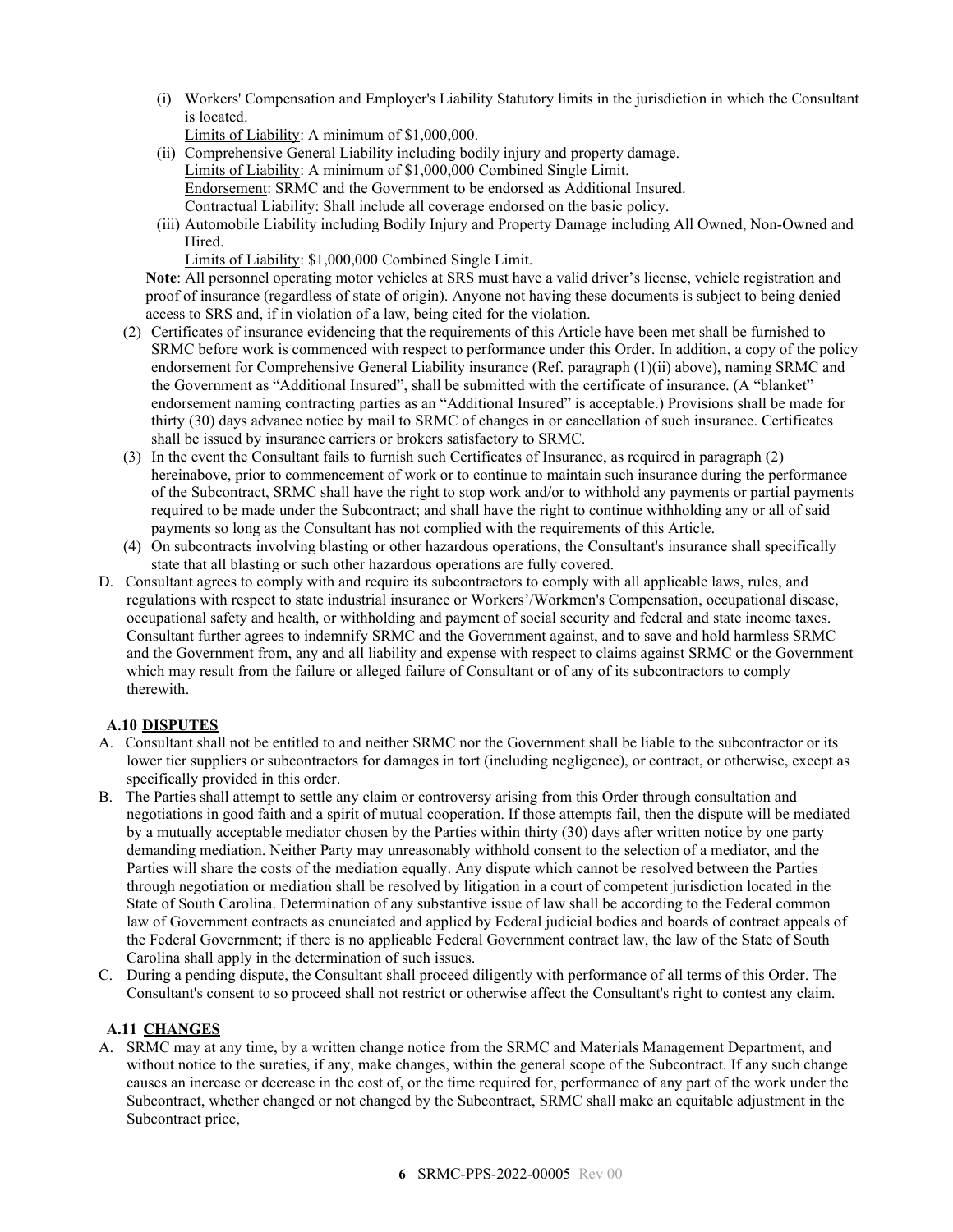- (1) The time of performance or delivery schedule or both; and
- (2) Other affected terms of the Subcontract and shall modify the Subcontract accordingly. Any proposal by Consultant for adjustment under this article, together with such supporting information as SRMC may require, must be submitted in writing within 30 days from the date of receipt by the Consultant of the notification of change; provided however, that SRMC, if it decides that the facts justify such action, may receive and act upon any such proposal for adjustment at any time prior to final payment under the Subcontract. Where the cost of property made obsolete or excess as a result of a change is included in Consultant's proposal for adjustment, SRMC shall have the right to prescribe the manner of disposition of such property. Failure to agree to any adjustment shall be a dispute within the meaning of the article entitled "Disputes". However, nothing herein shall excuse Consultant from proceeding with the Subcontract as changed.
- B. Any changes, extras or additional work made or performed by Consultant without the prior written approval of the SRMC and Materials Management Department shall be at the sole risk and expense of the Consultant, there being no financial recourse against SRMC or the Government whatsoever.
- C. Consultant shall not substitute other equipment or materials for those specified in the Subcontract, or vary the quantity of the Work, or otherwise make any changes in the Work, without prior written consent or SRMC.
- D. If any change under this Article causes an increase or decrease in the Consultant's cost of, or the time required for, the performance of any part of the work under the Subcontract, whether or not changed by any such order, the Contracting Officer shall make an equitable adjustment and modify the Subcontract in writing. However, except for an adjustment based on defective specifications, no adjustment for any change under paragraph B of this Article shall be made for any costs incurred more than twenty days before the Consultant gives written notice as required. In the case of defective specifications for which the Government is responsible, the equitable adjustment shall include any increased cost reasonably incurred by the Consultant in attempting to comply with the defective specifications.
- E. The Consultant must assert its right to an adjustment under this Article within 30 days after:
- (1) receipt of a written change order under paragraph A of this Article, or
	- (2) the furnishing of a written notice under paragraph B of this Article, by submitting to the Contracting Officer a written statement describing the general nature and amount of the proposal, unless this period is extended by the Government. The statement of proposal for adjustment may be included in the notice under paragraph B above.
- F. No proposal by the Consultant for an equitable adjustment shall be allowed if asserted after final payment under the Subcontract.

#### <span id="page-6-0"></span>**A.12 COMPLIANCE**

Consultant shall comply with all applicable federal, state, and local laws and ordinances and all pertinent lawful orders, rules, and regulations, including new provisions of 10 CFR 851 relating to Health and Safety. Consultant shall track and expect any lower tier subcontractors to track their Experience Modification Rate (EMR) and Total Recordable Case (TRC) rate and submit a properly executed Environmental Safety and Health (ES&H) Worksheet (obtainable from the SRMC ES&H Department) in addition to letters from their workers' compensation carriers verifying their EMRs. If a three-year average interstate EMR exceeds 1.0, Consultant and lower tier subcontractors no longer are in compliance to continue the performance of work under this Order if work is being performed onsite. Compliance shall be a material requirement of this Subcontract. Except as otherwise directed by SRMC, Consultant shall procure without additional expense to SRMC, all necessary permits or licenses.

## <span id="page-6-1"></span>**A.13 RIGHTS TO PROPOSAL DATA**

Except for the technical data contained on those pages of Consultant's proposal which are specifically identified in the Subcontract with specific reference to this article and asserted by Consultant as being proprietary data, it is agreed that, as a condition of the award of the Subcontract and notwithstanding the provisions of any notice appearing on the proposal or elsewhere, SRMC and the Government shall have the right to use, duplicate, disclose and have others do so for any purpose whatsoever, the technical data contained in the proposal upon which the Subcontract is based.

#### <span id="page-6-2"></span>**A.14 TERMINATION**

SRMC may, by written notice, terminate the Subcontract in whole or in part, when it is in SRMC's interest to do so. If the Subcontract is so terminated, SRMC shall be liable for payments only as specified in the Article entitled "Schedule of Rates" for services performed before the effective date of termination.

#### <span id="page-6-3"></span>**A.15 PERSONAL SERVICES**

A. It is the intent of the parties of the Subcontract that the work and services provided for herein shall be performed personally by the Consultant personnel who are assigned by the Consultant except that incidental services such as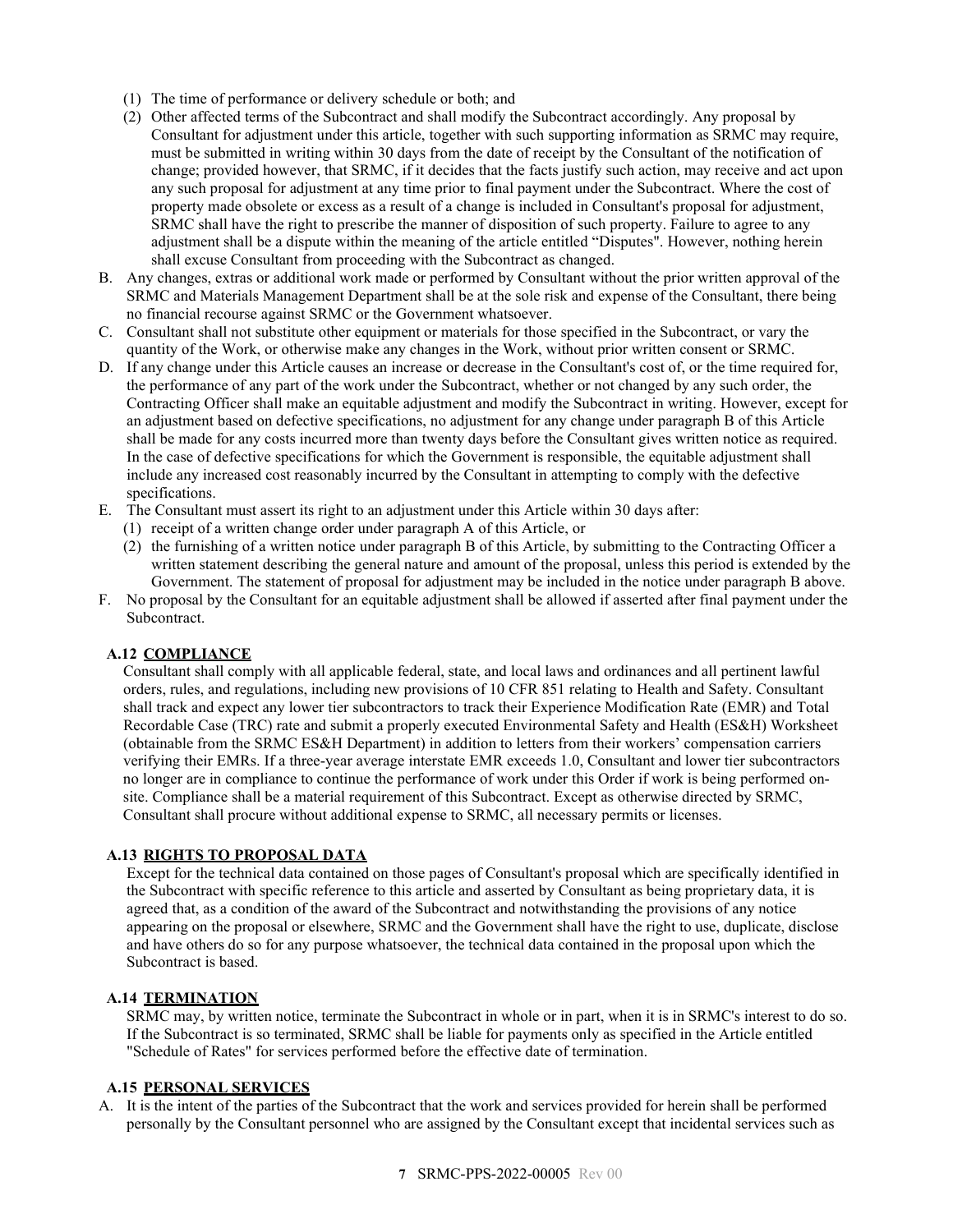secretarial and clerical assistance may be performed by others when requested by the Consultant. Except for such incidental assistance, any services provided for herein may not be performed by persons other than a consultant unless written approval for such performance is given by SRMC.

B. It is understood that SRMC shall not be liable for any claims for work performed under or in connection with the Subcontract by persons other than the Consultant.

## <span id="page-7-0"></span>**A.16 ASSIGNMENT**

SRMC may assign the Subcontract, in whole or in part, to the Department, or to such Consultant as the Department may designate to perform SRMC's obligations hereunder. Upon receipt by the Consultant of written notice that the Department or a Consultant so designated by the Department has accepted an assignment of the Subcontract and assumed such obligations, SRMC shall be relieved of all responsibility hereunder and the Consultant shall thereafter look solely to such assignee for performance of SRMC's obligations. SRMC may also assign any claims hereunder to the Department. The Consultant shall not assign the Subcontract or any interest therein, nor claims thereunder, nor subcontract any portion of the work to be performed without the prior written consent of SRMC or SRMC's assignee.

## <span id="page-7-1"></span>**A.17 THIRD PARTIES**

Nothing in the Subcontract, or its amendments, shall be construed to grant, vest or allow any right to be given to any employee or other third party, excluding the Department, or to the legal representative, heirs, assigns, or successors of any of them, as a third party beneficiary. This provision is not intended to limit or impair the rights which any person may otherwise have under applicable Federal statutes or which are granted or reserved to the Government in the Subcontract.

## <span id="page-7-2"></span>**A.18 CONFIDENTIALITY OF INFORMATION**

- A. To the extent that the work under the Subcontract requires that the Consultant and Consultants are given access to confidential or proprietary business, technical or financial information belonging to the Government, SRMC or other companies, the Consultant shall, after receipt thereof, treat such information to its own use or to disclose such information as confidential and agrees not to appropriate such information to third parties unless specifically authorized by SRMC or the Contracting Officer in writing. The foregoing obligations, however, shall not apply to:
	- (1) Information which, at the time of receipt by the Consultant, is in public domain;
	- (2) Information, which is published after receipt thereof by the Consultant or otherwise, becomes part of the public domain through no fault of the Consultant;
	- (3) Information, which the Consultant can demonstrate, was in its possession at the time of receipt thereof and was not acquired directly or indirectly from the government or other companies;
	- (4) Information, which the Consultant can demonstrate, was received by it from a third party that did not require the Consultant to hold it in confidence.
- B. The Consultant shall obtain the written agreement, in a form satisfactory to SRMC, of each subcontractor and other employee permitted access, whereby the subcontractor and employee agrees that he/she will not discuss, divulge or disclose any such information or data to any person or entity except those persons within the Consultant's organization directly concerned with the performance of the Subcontract.
- C. The Consultant agrees, if requested by the SRMC or the Government, to sign an agreement identical, in all material respects, to the provisions of this article, with each company supplying information to the Consultant under the Subcontract, and to supply a copy of such agreement to SRMC. From time to time upon request of SRMC, the Consultant shall supply SRMC with reports itemizing information received as confidential or proprietary and setting forth the company or companies from which the Consultant received such information.
- D. The Consultant agrees that upon request by DOE or SRMC, it will execute a DOE-approved agreement, with any party whose facilities or proprietary data it is given access to or is furnished, restricting the use and disclosure of the data or the information obtained from the facilities. Upon request by DOE or SRMC Consultant personnel shall also sign such an agreement.

## <span id="page-7-3"></span>**A.19 DEFAULT**

- A. (1) SRMC may, subject to paragraphs C and D below, by written notice of default to Consultant, terminate the Subcontract in whole or in part if Consultant fails to:
	- (i) To perform the services within the time specified in the Subcontract or any extension;
	- (ii) Make progress, to endanger performance of the Subcontract (but see subparagraph A (2) below); or
	- (iii)Perform any of the other provisions of the Subcontract (but see subparagraph A (2) below).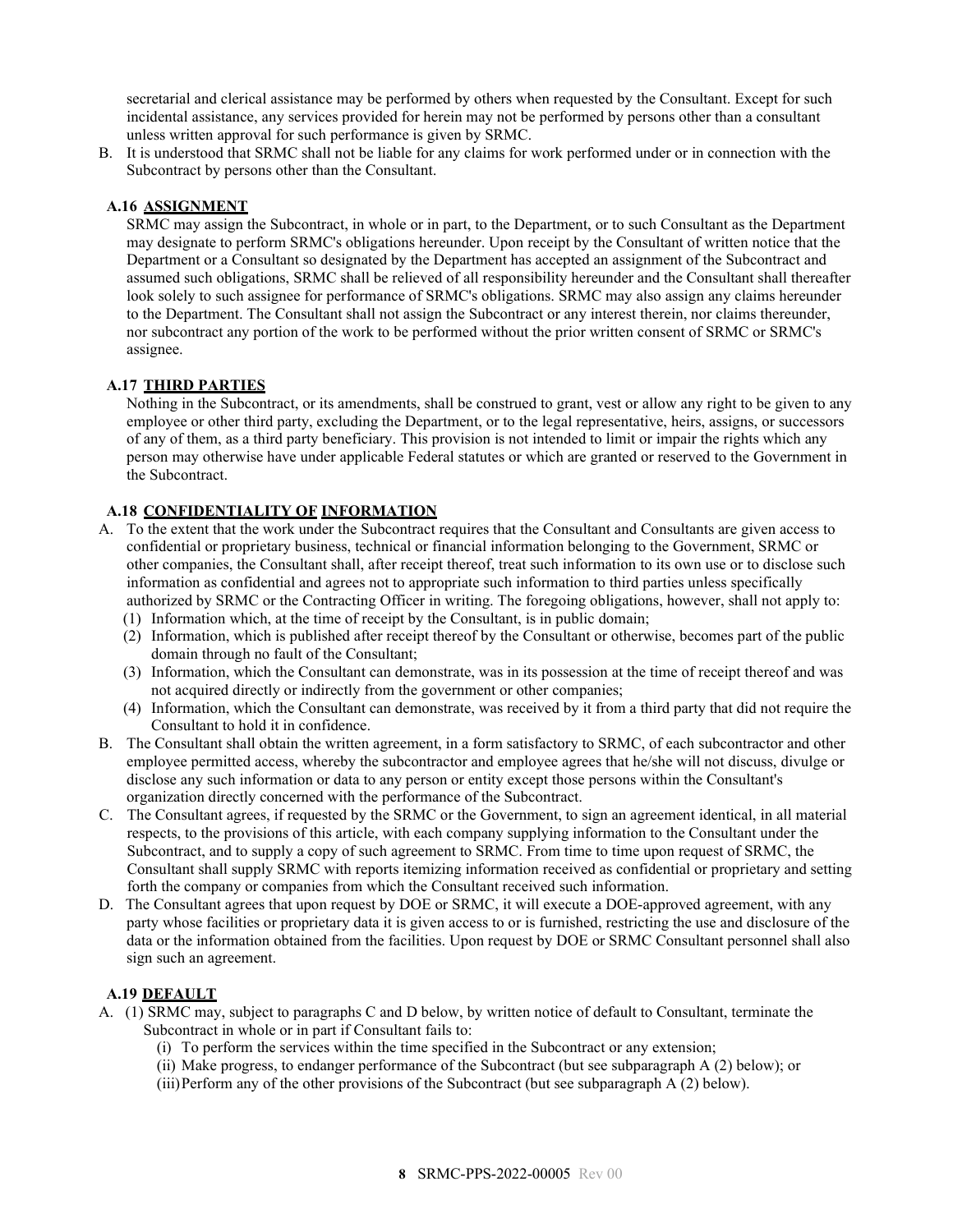- (2) SRMC's right to terminate the Subcontract under subdivisions  $(1)(ii)$  and  $(1)(iii)$  above, may be exercised if Consultant does not cure such failure within ten days (or more if authorized in writing by SRMC) after receipt of the notice from SRMC specifying the failure.
- B. If SRMC terminates the Subcontract in whole or in part, it may acquire, under the terms and in the manner SRMC considers appropriate, services like those terminated, and Consultant will be liable to SRMC for any excess costs for those services. However, Consultant shall continue the Work not terminated.
- C. Except for defaults of subcontractors at any tier, the Consultant shall not be liable for any excess costs if the failure to perform the Subcontract arises from causes beyond the control and without the fault or negligence of Consultant. Examples of such causes include
	- (1) Acts of God or of the public enemy,
	- (2) Acts of the Government in either its sovereign or contractual capacity.
	- (3) Fires.
	- (4) Floods.
	- (5) Epidemics.
	- (6) Quarantine restrictions.
	- (7) Strikes.
	- (8) Freight embargoes.
	- (9) Unusually severe weather, in each instance the failure to perform must be beyond the control and without the fault or negligence of Consultant.
- D. If the failure to perform is caused by the default of a subcontractor at any tier, and if the cause of the default is beyond the control of both Consultant and the subcontractor and without the fault or negligence of either, Consultant shall not be liable for any excess costs for failure to perform, unless the subcontracted services were obtainable from other sources in sufficient time for Consultant to meet the required delivery schedule.
- E. If, after termination, it is determined that Consultant was not in default, or that the default was excusable, the rights and obligations of the parties shall be the same as if the termination had been issued for the convenience of SRMC.
- F. The rights and remedies of SRMC in this article are in addition to any other rights and remedies provided by law or under the Subcontract.

# <span id="page-8-0"></span>**A.20 FOREIGN TRAVEL**

- A. Foreign travel, when charged directly, shall be subject to the prior approval of SRMC under Article A.2 above for each separate trip regardless of whether funds for such travel are contained in an approved budget. Foreign travel is defined as any travel outside of the United States and its territories and possessions.
- B. Request for approval shall be submitted at least sixty (60) days prior to the planned departure date, on a Request for Approval of Foreign Travel form, and, when applicable, include a notification of proposed foreign nation travel.
- C. Consultant foreign travel shall be conducted pursuant to the requirements contained in DOE Order 551.1, Official Foreign Travel, or any official version of the order in effect at the time of award.

# <span id="page-8-1"></span>**A.21 GENERAL**

- A. The Consultant has no authority whatever, express or implied, by virtue of the Subcontract to commit SRMC in any way to perform in any manner or to pay money for service or material.
- B. The Subcontract will be void and without binding effect on SRMC if the Subcontract covers named individuals and any individual named in Article 4 hereof is a candidate for federal, state or local political office or holds any such office, unless and until it has been separately approved by the General counsel or SRMC or designee.
- C. The whole and entire agreement of the parties is set forth in the Subcontract and the schedules executed pursuant hereto (which are hereby incorporated herein and made a part hereof as executed) and the parties are not bound by any agreements, understandings or conditions otherwise as expressly set forth herein or in any schedule incorporated herein.
- D. The terms of the Subcontract and of any schedule executed pursuant hereto and incorporated therein are to be read and interpreted, if possible, so that there is no conflict between them. To the extent that there is a conflict, the terms of the applicable schedule will prevail.
- E. Neither the Subcontract nor any schedule incorporated herein may be changed or modified in any manner except by a writing mutually signed by the parties or their respective successors or permitted assigns.
- F. The Subcontract and all schedules incorporated therein will inure to the benefit of the parties and their respective successors or permitted assigns.
- G. In the event of an inconsistency between provisions of this Order, the inconsistency shall be resolved by giving precedence as follows:
	- (1) Purchase order.
	- (2) These General Provisions.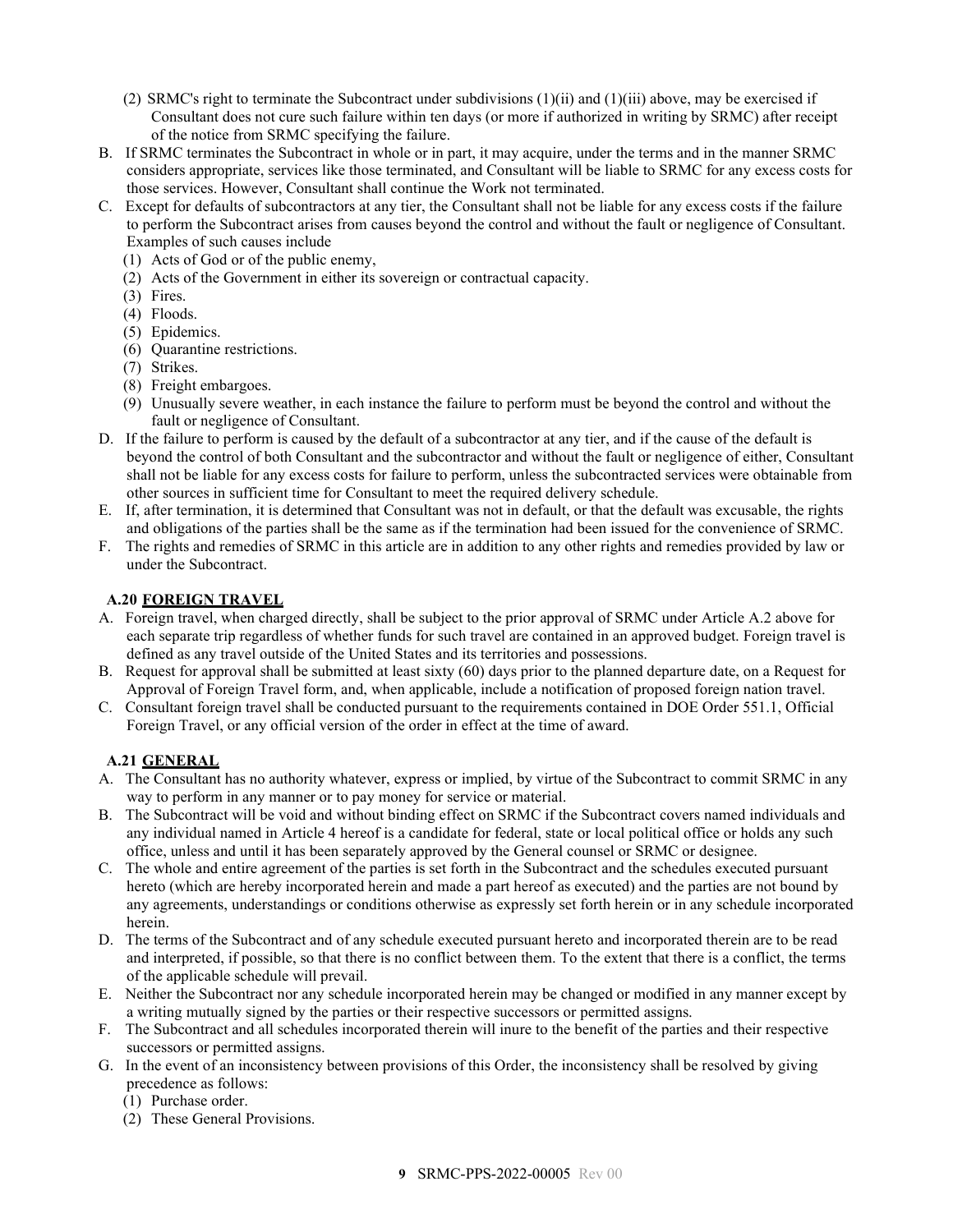- (3) Statement of work.
- (4) Other provisions of this Order, whether incorporated by reference or otherwise.
- H. Wherever references are made in this Order to standards or codes in accordance with which the Work under this Order is to be performed, the edition or revision of the standards or codes current on the effective date of this Order shall apply unless otherwise expressly stated in the specifications and drawings. In case of conflict between any reference standards and codes and any Order Document, the latter shall govern.

# <span id="page-9-0"></span>**A.22 LIMITATION OF FUNDS**

### *(NOTE: This article is applicable only if the Subcontract is partially funded.)*

- A. Of the total price of the Subcontract, the sum of \$<br>is presently available for payment and allotted to the Subcontract. It is anticipated that additional funds will be allocated to the Subcontract in accordance with the following schedule until the total price of the Subcontract is funded:
- B. The Consultant agrees to perform or have performed work on the Subcontract up to the point at which, if the Subcontract is terminated pursuant to the Termination For Convenience of SRMC article of the Subcontract, the total amount payable by SRMC (including amounts payable for subcontracts and settlement costs) pursuant to the Termination For Convenience of SRMC article would, in the exercise of reasonable judgment by the Consultant, approximate the total amount at the time allotted to the Subcontract. The Consultant is not obligated to continue performance of the work beyond that point. SRMC is not obligated in any event to pay or reimburse the Consultant more than the amount from time to time allotted to the Subcontract, anything to the contrary in the Termination for Convenience of SRMC article notwithstanding.
- C. (1) It is contemplated that funds presently allotted to the Subcontract will cover the work to be performed until
	- . (2) If funds allotted are considered by the Consultant to be inadequate to cover the work to be performed until that date, or an agreed date substituted for it, the Consultant shall notify SRMC in writing when within the next sixty days the work will reach a point at which, if the Subcontract is terminated pursuant to the Termination For Convenience of SRMC article of the Subcontract, the total amount payable by SRMC (including amounts payable for subcontracts and settlement costs) pursuant to the Termination For Convenience of SRMC article will approximate 75 percent of the total amount then allotted to the Subcontract.
	- (3) (i) The notice shall state the estimated date when the point referred to in subparagraph C (2) of this clause will be reached and the estimated amount of additional funds required to continue performance to the date specified in subparagraph C (1) of this clause, or an agreed date substituted for it.
		- (ii) The Consultant shall, sixty days in advance of the date specified in subparagraph C (1) of this clause, or an agreed date substituted for it, advise SRMC in writing as to the estimated amount of additional funds required for the timely performance of the Subcontract for a further period as may be specified in the Subcontract or otherwise agreed to by the parties.
	- (4) If, after the notification referred to in subdivision C (3)(ii) of this clause, additional funds are not allotted by the date specified in subparagraph C (1) of this clause, or an agreed date substituted for it, SRMC shall, upon the Consultant 's written request, terminate the Subcontract on that date or on the date set forth in the request, whichever is later, pursuant to the Termination For Convenience of SRMC article.
- D. When additional funds are allotted from time to time for continued performance of the work under the Subcontract, the parties shall agree on the applicable period of Subcontract performance to be covered by these funds. The provisions of paragraphs B and C of this clause shall apply to these additional allotted funds and the substituted date pertaining to them, and the Subcontract shall be modified accordingly.
- E. If, solely by reason of SRMC's failure to allot additional funds in amounts sufficient for the timely performance of the Subcontract, the Consultant incurs additional costs or is delayed in the performance of the work under the Subcontract, and if additional funds are allotted, an equitable adjustment shall be made in the price or prices (including appropriate target, billing, and ceiling prices where applicable) of the work to be performed.
- F. SRMC may at any time before termination, and, with the consent of the Consultant, after notice of termination, allot additional funds for the Subcontract.
- G. The provisions of this clause with respect to termination shall in no way be deemed to limit the rights of SRMC under the default article of the Subcontract. This clause shall become inoperative upon the allotment of funds for the total price of the work under the Subcontract except for rights and obligations then existing under this clause.
- H. Nothing in this clause shall affect the right of SRMC to terminate the Subcontract pursuant to the Termination for Convenience of SRMC article of the Subcontract.

# <span id="page-9-1"></span>**A.23 TAX WITHHOLDING FOR NONRESIDENTS**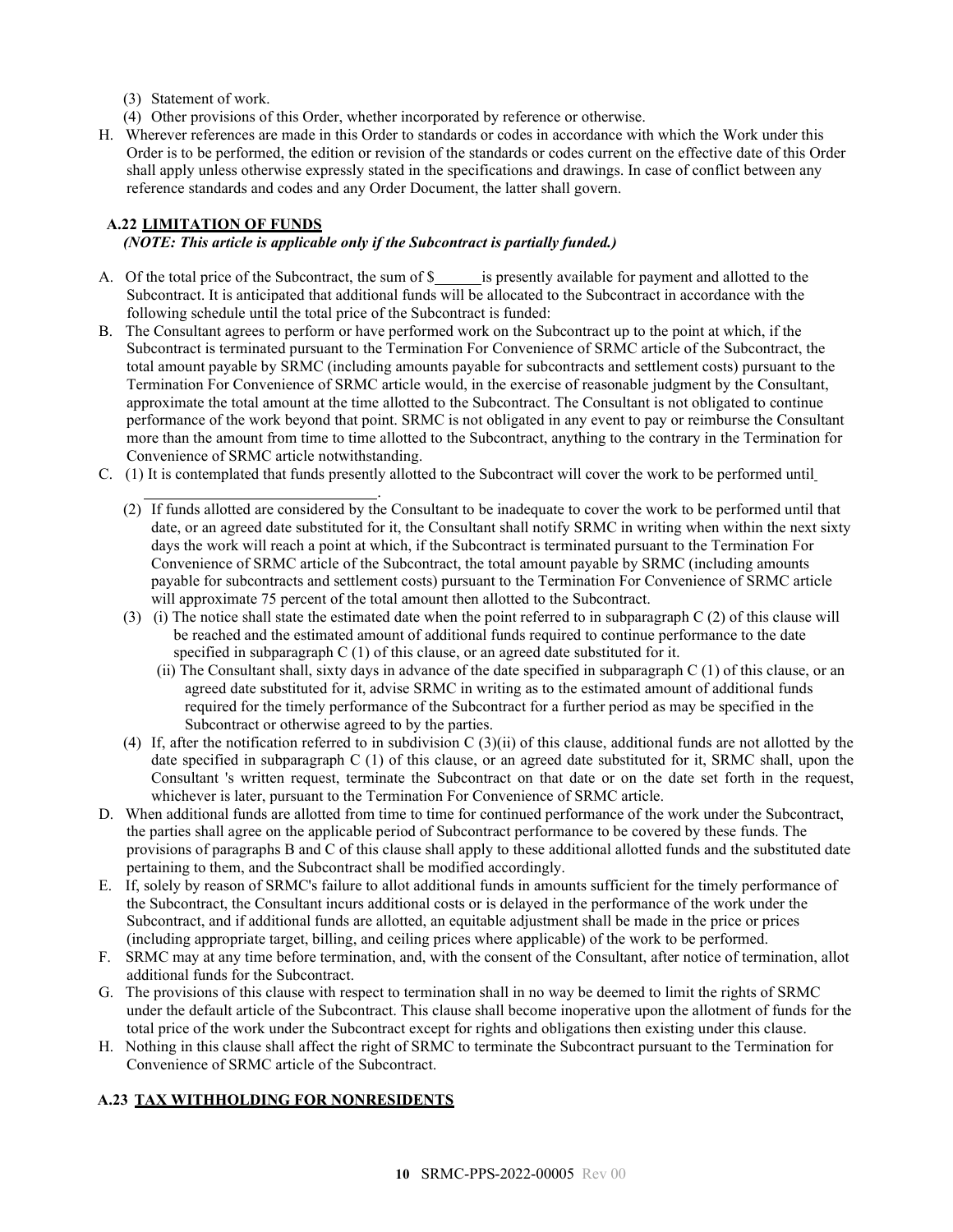- A. Withholdings required by section 12-8-550 below do not apply to payments on orders for tangible personal property when those payments are not accompanied by services to be performed within the state of South Carolina.
- B. Under Title 12 of the Code of Laws of South Carolina, section 12-8-550, two (2) percent of each and every payment made to suppliers and subcontractors that are nonresidents of the State of South Carolina and are conducting a business or performing personal services of a temporary nature carried on within South Carolina must be withheld and forwarded to the South Carolina Tax Commission in cases where an order or a subcontract exceeds or could reasonably be expected to exceed ten thousand dollars (\$10,000.00) SRMC will withhold as required by law.
- C. Under Title 12 of the Code of Laws of South Carolina, section 12-8-540, seven (7) percent (five (5) percent for corporations) of each and every payment of rentals or royalties to subcontractors who are nonresidents of the State of South Carolina must be withheld and forwarded to the South Carolina Tax Commission in cases where the payments amount to twelve hundred dollars (\$1,200.00) or more a year. SRMC will withhold as required by law.
- D. The above withholdings will not be made provided the Consultant presents the affidavit of registration with the South Carolina Department of Revenue or the South Carolina Secretary of State's Office, or proof of having posted the appropriate bond with the South Carolina Tax Commission.

# <span id="page-10-0"></span>**A.24 SECURITY**

### *(Applicable if under the terms of this subcontract Consultant's employees will be required to possess access authorizations (L or Q Security Clearance)*

A. Responsibility:

It is the Consultant's duty to safeguard all classified information, special nuclear material, and other DOE/SRMC property in its possession. The Consultant shall, in accordance with DOE/SRMC security and counterintelligence regulations and requirements, be responsible for safeguarding all classified, unclassified sensitive and proprietary information and protecting against sabotage, espionage, loss and theft of the classified, unclassified sensitive and proprietary matter in the Consultant's possession in connection with the performance of work under this Subcontract. Except as otherwise expressly provided in this Subcontract, the Consultant shall, upon completion or termination of this Subcontract, transmit to SRMC any classified, unclassified sensitive and proprietary matter in the possession of the Consultant or any person under the Consultant's control in connection with performance of this Subcontract. If retention by the Consultant of any classified, unclassified sensitive, and proprietary matter in the Consultant's possession is required after the completion or termination of the Subcontract and such retention is approved by the SRMC Purchasing Representative, the Consultant shall complete a certificate of possession to be furnished to SRMC specifying the classified, unclassified sensitive, and proprietary matter in the Consultant's possession are to be retained. The certification shall identify the items and types, or categories of matter retained, the conditions governing the retention of the matter, and the period of retention, if known. If the retention is approved by the SRMC Purchasing Representative, the security provisions of this Subcontract shall continue to be applicable to the matter retained. Special nuclear material shall not be retained after the completion or termination of this Subcontract.

B. Regulations:

The Consultant agrees to comply with all security and counterintelligence regulations and requirements of DOE/SRMC in effect on the date of award of this order.

C. Definition of Classified Information:

The term "Classified Information" means Restricted Data, Formerly Restricted Data, or National Security Information.

D. Definition of Restricted Data:

The term "Restricted Data" means all data concerning:

- (1) design, manufacture, or utilization of atomic weapons;
- (2) the production of special nuclear material; or
- (3) the use of special nuclear material in the production of energy but shall not include data declassified or removed from the Restricted Data category pursuant to Section 142 of the Atomic Energy Act of 1954, as amended.
- E. Definition of Formerly Restricted Data: The term "Formerly Restricted Data" means all data removed from the Restricted Data category under section 142d. of the Atomic Energy Act of 1954, as amended.
- F. Definition of National Security Information: The term "National Security Information" means any information or material, regardless of its physical form or characteristics, that is owned by, produced for or by, or is under the control of the United States Government, that has been determined pursuant to Executive Order 12356 or prior Executive Orders to require protection against unauthorized disclosure, and which is so designated.
- G. Definition of Special Nuclear Material (SNM):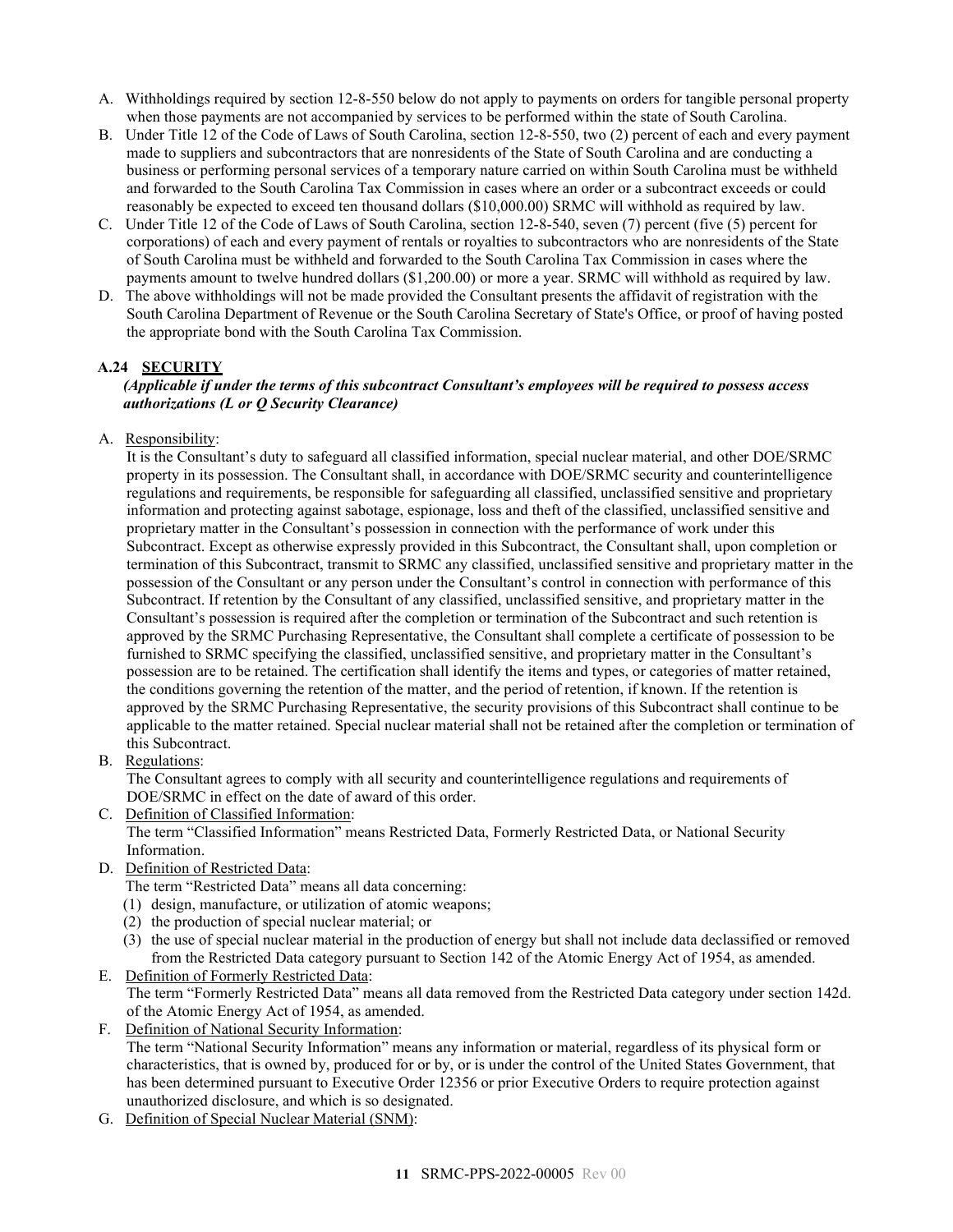SNM means (1) plutonium, uranium enriched in the isotope 233 or in the isotope 235, and any other material which pursuant to the provisions of Section 51 of the Atomic Energy Act of 1954, as amended, has been determined to be special nuclear material, but does not include source material; or (2) any material artificially enriched by any of the foregoing, but does not include source material.

H. Security Clearance of Personnel:

The Consultant shall not permit any individual to have access to any classified information, except in accordance with the Atomic Energy Act of 1954, as amended, Executive Order 12356, and DOE/SRMC regulations or requirements applicable to the particular level and category of classified information to which access is required.

I. Criminal Liability:

It is understood that disclosure of any classified information relating to the work or services ordered hereunder to any person not entitled to receive it, or failure to safeguard any classified information that may come to the Consultant or any person under the Consultant's control in connection with work under this Subcontract, may subject the Consultant, it agents, employees, consultants, or subcontractors to criminal liability under the laws of the United States. (See the Atomic Energy Act of 1954, as amended, 42 U.S.C. 2011 et seq.; 18 U.S.C. 793 and 794; and Executive Order 12356).

- J. Foreign Ownership, Control or Influence:
	- (1) The Consultant shall immediately provide SRMC written notice of any changes in the extent and nature of FOCI over the Consultant which would affect the information provided in the Certificate Pertaining to Foreign Interests and its supporting data. Further, notice of changes in ownership or control which are required to be reported to the Securities and Exchange Commission, the Federal Trade Commission, or the Department of Justice shall also be furnished concurrently to SRMC.
	- (2) In those cases where a Consultant has changes involving FOCI, the DOE must determine whether the changes will pose an undue risk to the common defense and security. In making this determination, the Department of Energy shall consider proposals made by the Consultant to avoid or mitigate foreign influences.
	- (3) If the cognizant security office at any time determines that the Consultant is, or is potentially, subject to FOCI, the Consultant shall comply with such instructions as the Contracting Officer/SRMC shall provide in writing to safeguard any classified information or special nuclear material.
	- (4) Information submitted by the Consultant or any affected lower tier subcontractor as required pursuant to this clause shall be treated by SRMC/DOE to the extent permitted by law, as business or financial information submitted in confidence to be used solely for purposes of evaluating FOCI.
	- (5) SRMC may terminate this Subcontract for default either if the Consultant fails to meet obligations imposed by this article, e.g., provide the information required by this article, comply with SRMC/DOE instructions about safeguarding classified information, or make this article applicable to lower tier subcontractor's or if, in SRMC's judgment, the Consultant creates a FOCI situation in order to avoid performance or a termination for default. SRMC may terminate this Subcontract for convenience if the Consultant becomes subject to FOCI and for reasons other than avoidance of performance of the Subcontract, cannot, or chooses not to, avoid or mitigate the FOCI problem.
- K. Consultant agrees to insert terms that conform substantially to the language of this article including this paragraph in all lower tier Subcontracts under this Subcontract that will require Consultant employees to possess access authorizations for access to classified information or special nuclear material. Additionally, the Consultant shall require such lower tier subcontractors to have an existing DOE or DOE Facility Clearance or submit a completed Certificate Pertaining to Foreign Interests, Standard Form 328, required in DEAR 952.204-73 to the DOE Office of Safeguards and Security (marked to identify the applicable prime contract) prior to award or a lower tier Subcontract. Such subcontracts shall not be awarded until the Consultant is notified that the proposed lower tier subcontractors have been cleared. Information to be provided by a lower tier subcontractor pursuant to this clause may be submitted directly to the DOE Contracting Officer. For purposes of this Article, subcontractor means any subcontractor at any tier and the term "Contracting Officer" means the DOE Contracting Officer. When this Article is included in a lower tier subcontract the term "Consultant" shall mean subcontractor and the term "subcontract" shall mean lower tier subcontract.

# <span id="page-11-0"></span>**A.25 COUNTERINTELLIGENCE**

## *(NOTE: This article applies if the Subcontract involves access to classified matter.)*

A. The Consultant shall take all reasonable precautions in the work under this subcontract to protect SRMC/DOE programs, facilities, technology, personnel, unclassified sensitive information and classified matter from foreign intelligence threats and activities conducted for governmental or industrial purposes, in accordance with DOE Order 5670.3, Counterintelligence Program; Executive Order 12333, U.S. Intelligence Activities; and other pertinent national and Departmental Counterintelligence requirements.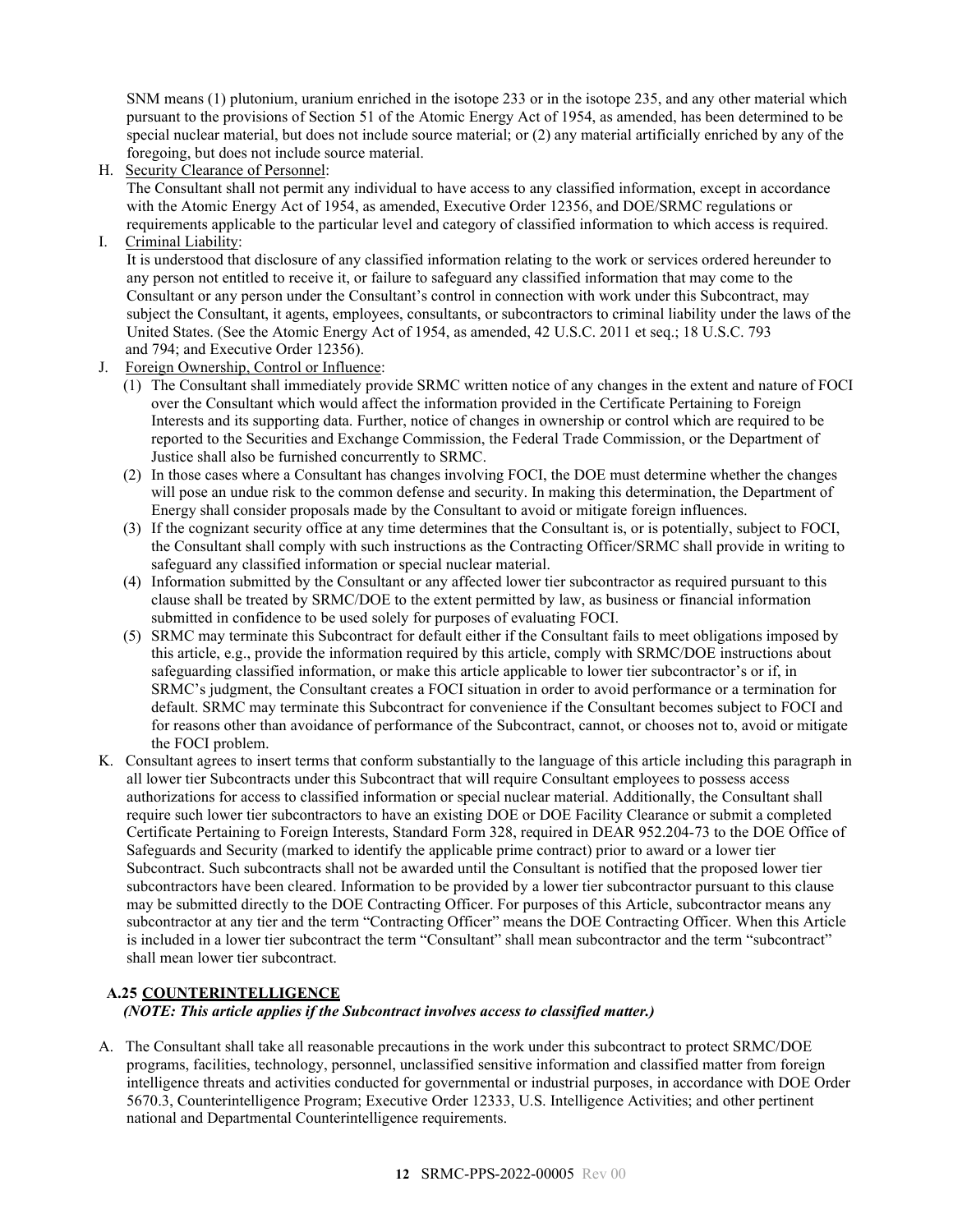B. The Consultant is responsible for compliance with counterintelligence (CI) requirements as detailed in the Contractor Requirements Documents (CRD), DOE Order 475.1. The DOE Office of Counterintelligence, Southeast Region (OCI-SER) is the servicing CI office for the Savannah River Site Integrated Mission Completion Contract (IMCC). The Consultant will provide OCI-SER personnel direct access to senior management. The Consultant will ensure OCI\_SER has appropriate access to all records, facilities, operational activities, security information, Information Technology systems, and databases necessary to perform CI official duties. The Consultant shall immediately report targeting, suspicious activity and other CI concerns to the OCI-SER and support the conduct of investigations about incidents of CI concern.

# <span id="page-12-0"></span>**A.26 UNCLASSIFIED CONTROLLED NUCLEAR INFORMATION (UCNI)**

In the performance of this order, the Consultant is responsible for complying with the following requirements and for flowing down all requirements to lower tier subcontractors.

- A. The Consultant ensures that access to UCNI is provided to only those individuals authorized for routing or special access (see DOE O 471.1B. Consultant may provide access to material or data containing Unclassified Controlled Nuclear Information (UCNI) utilized in the performance of this Order only to employees who are citizens of the United States.
- B. The Consultant ensures that matter identified as UCNI is protected in accordance with the instructions contained in DOE O 471.1B. Any material or data containing UCNI which is stored on computer systems must be protected, and the protective measures and/or policies must be specified in a Computer Protection Plan approved by the SRMC Computer Security organization. Adherence to the Plan is required during the performance of this Order.
- C. Material or data containing UCNI shall be disposed of in a manner as described in DOE O 471.1B. At a minimum, UCNI matter must be destroyed by using strip cut shredders that result in particles of no more than 1/4-inch wide strips. Documents containing UCNI may also be disposed of in the same manner that is authorized for Consultant disposition of other classified material or data. If the above disposal methods are not available to the Suppler, the Consultant may return the UCNI matter to the STR for disposition, with the prior approval of the STR.
- D. The Consultant shall report to the SRMC Security Office or the SRMC Purchasing Representative any incidents involving the unauthorized disclosure of UCNI.
- E. If performance of work under this order results in the generation of unclassified documents that contain UCNI, the Consultant shall have a sufficient number of trained UCNI review personnel to ensure the prompt and proper review of generated material or data to provide for the identification, marking, and proper handling of material or data determined to contain UCNI. The Consultant's Reviewing Officials shall apply or authorize the application of UCNI markings to any unclassified matter that contains UCNI in accordance with the instructions contained in DOE O 471.1B.
- F. If the Consultant has a formally designated Classification Officer, the Classification Officer-
	- (1) Serves as a Reviewing Official for information under his/her cognizance;
		- (2) Trains and designates other Reviewing Officials in his/her organization, subordinate organizations, and lower tier suppliers and maintains a current list of all Reviewing Officials; and
		- (3) May overrule UCNI determinations made by Reviewing Officials under his/her cognizance.
- G. If the Consultant has no formally designated Classification Officer, the Consultant submits a request for the designation of Reviewing Officials to the local Federal Classification Officer in accordance with the instructions contained in DOE O 471.1B.

## <span id="page-12-1"></span>**A.27 TRAVEL**

Travel, per diem and lodging expenses are not reimbursable under this Subcontract unless Consultant's employees are in an official travel status performing work on behalf and with the advance approval of SRMC. FAR 31.205-46 *Travel* governs the allowability and reimbursement of incurred costs.

## <span id="page-12-2"></span>**A.28 FITNESS FOR DUTY AND WORKPLACE SUBSTANCE ABUSE PROGRAM**

SRMC expects that Consultant and lower tier subcontractor employees who will perform work on- site will be physically and mentally fit to meet the requirements of the job descriptions for labor under this Purchase Order/Agreement. SRMC has absolute authority to reject said employees who are not fit for duty or manifest their unfitness after performing work, and Consultant and lower tier subcontractors will immediately replace said employees as a condition of this Purchase Order/Agreement.

- A. Fitness for Duty:
	- (1) (i) The Consultant shall advise employees and the employees of lower tier subcontractors and agents that it is the policy of SRMC to prohibit the use, possession, sale and distribution of alcohol, drugs or other controlled substance within the limits of the Savannah River Site (SRS), and/or any off-Site facilities, and to prohibit the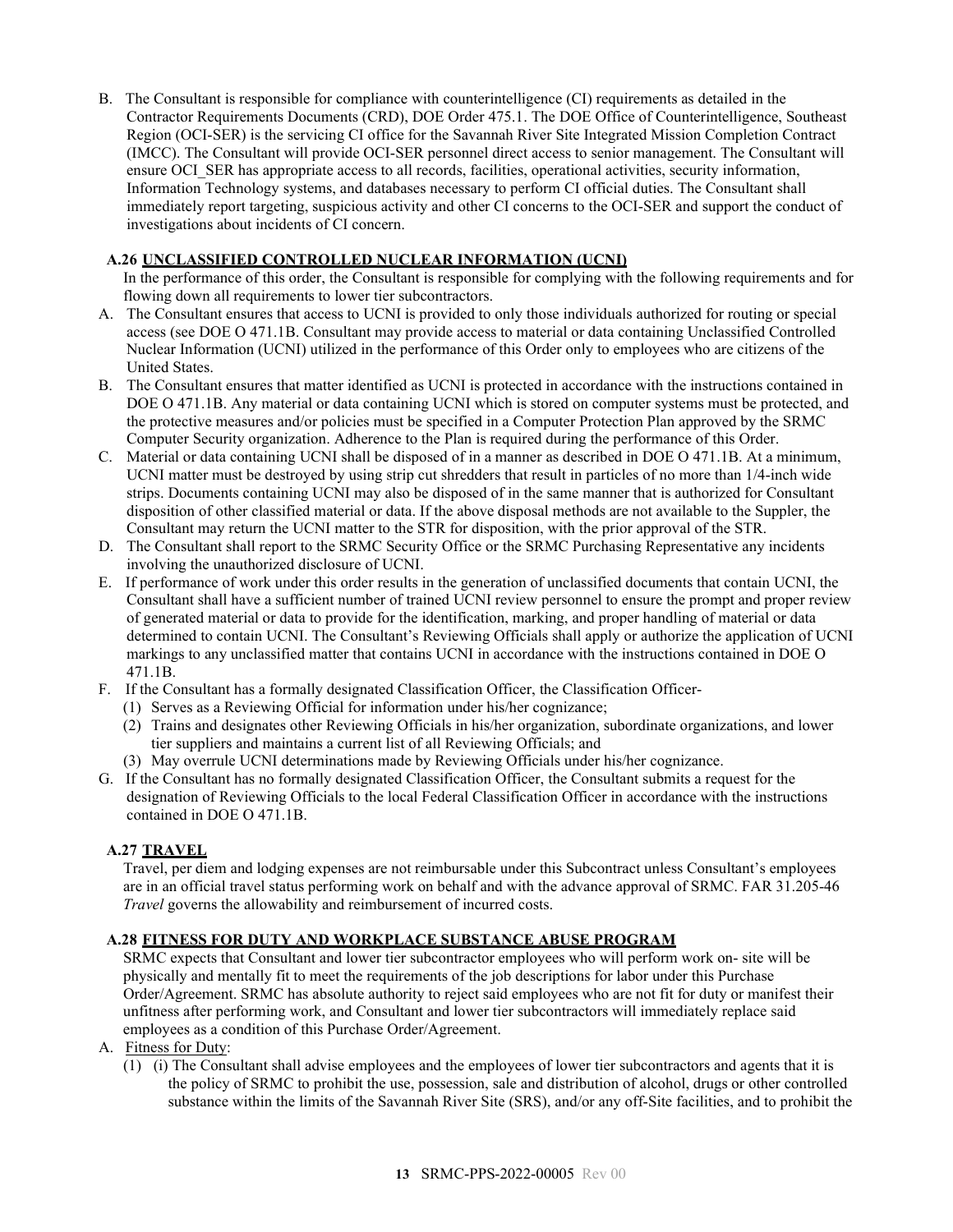presence of individuals who have such substances in the body for non-medical reasons. Any Consultant employee who is found in violation of the policy may be removed or barred from the site.

- (ii) The Consultant agrees to advise its employees and the employees of lower tier subcontractors of the above policy prior to assignment to the Site and to maintain documentation that such advise has been given.
- (2) SRMC will collect urine specimens when Consultant employees are processed for badging. SRMC will send these specimens to a consultant for testing and verification. The testing process may take up to five (5) days to obtain results. In the event of "positive" findings, the Consultant will be notified and shall bring the individual to the Badge Office for an "Exit Conference". The Consultant then agrees to promptly remove such individual from the Savannah River Site and return the badge to the SRMC Subcontractor Badge Office.
- (3) The Consultant agrees to secure the written consent of employees to release results of urine tests to the designated SRMC representative. SRMC agrees to use such results solely in connection with its decision as to whether to permit a Consultant employee, lower tier subcontractor employee or agent to access Savannah River Site property.
- (4) SRMC will also conduct for-cause and random drug and alcohol testing on all employees badged by SRMC. The Consultant agrees to comply with and secure the compliance of its employees and employees of lower tier subcontractors with this testing. In the event of "positive" findings, the Consultant agrees to promptly remove such individual from the Savannah River Site and return his or her badge to the SRMC Subcontractor Badging Office.
- (5) A Breath Alcohol Test will be given during the initial badging process and the results will be available immediately. In the event of "positive" findings, the Consultant's employee will not be badged, shall be issued a temporary pass, and will be escorted offsite by a Subcontractor's Representative.
- B. Suitability for Employment:
	- (1) Consultant employees, including employees of lower tier subcontractors, who are to be badged to permit Savannah River Site access, must successfully complete Suitability for Employment process. As part of this process, the Consultant agrees to advise its employees and employees of lower tier subcontractors that they will be required to complete certain forms which authorize background investigations. These forms shall be submitted during the badging process.
	- (2) Employees will be issued a photo badge and allowed site access on the first reporting day. In the event a Consultant's employee subsequently fails to successfully complete the background investigation, the Consultant agrees to promptly remove such individual from the site and to return the badge to the SRMC Subcontractor Badging Office.
	- (3) Consultant agrees to advise its employees of the above requirement prior to assignment to the Savannah River Site and to maintain documentation that such advice has been given.
	- (4) Consultant also shall advise its employees and lower tier subcontractors whose employees are performing work at SRS that they shall inform Consultant of any arrest or indictment by any law enforcement agency as soon as practicable; and Consultant shall inform SRMC, within 24 hours in writing (Email is acceptable) of its or its lower tier subcontractor's employee's name and the alleged facts of the arrest or indictment. SRMC shall make a determination of the employee's continued suitability for employment at SRS.

# <span id="page-13-0"></span>**A.29 BADGING REQUIREMENTS**

- A. Photo Badge:
	- (1) Employees may be issued a site access photo badge for a period not to exceed one year. To obtain a Photo Badge, Consultant employees and any lower tier subcontractor employees must be processed through SRMC's Subcontract Badging Procedure and are subject to investigation by Governmental authorities. All badges must be returned or accounted for prior to final payment. All employees must be at least 18 years old.
	- (2) Consultant employees and any lower tier subcontractor employees shall complete Subcontractor Employee Data Sheet and Fingerprint Cards. If a long-term badge is required (period greater than six (6) months) the employee will also be required to complete form SF 85, "Questionnaire for Non-Sensitive Positions", and form OF 306, "Declaration for Federal Employment". These forms are required for the Governments use in conducting background investigations per Homeland Security Presidential Directive HSPD-12. Copies of these forms are available on the SRMC Internet Home Page at www.SRMCemediation.com/business.html.
	- (3) Consultant will observe the following badging procedure for processing employees through employment and security orientation:
		- (i) A minimum of two working days prior to the start of the badging and orientation process, Consultant shall transmit the following information to the STR (or the End User if an STR is not appointed for this order):
			- Subcontract Number
			- Employee name
			- Employee address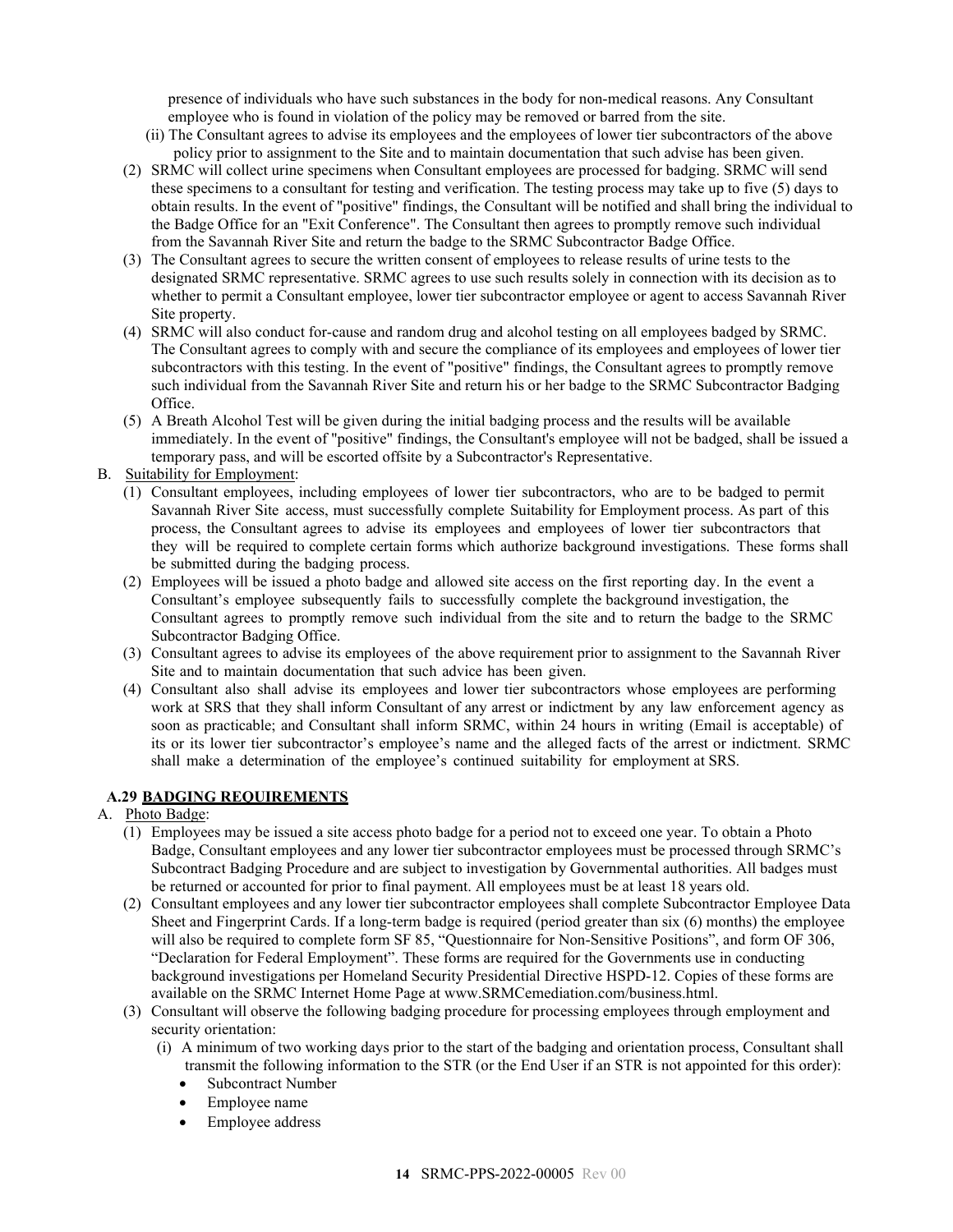- Employee Social Security Number
- Employee Date of Birth
- (ii) Consultant employees shall report to SRS Building 703-46A at SRS Road 1, approximately two miles east of SC Highway 125 in Jackson, SC. Employee shall be given a temporary badge for travel to SRS Central Shops Area for Substance Abuse Program (SAP) Testing. (See Article titled "Workplace Substance Abuse Programs.")
- (iii)Each employee must successfully pass General Employee Training (GET) prior to undergoing the Photo Badging procedure. See Article titled "General Employee Training and Annual Refresher Training for Subcontract Employees". GET is given on Monday of each week in the Jackson, SC municipal building, and should be scheduled well in advance of the desired date in order to assure placement.
- (iv)The orientation and badging process will take approximately four (4) hours.
- (4) The maximum duration that Consultant employees will be issued a site access badge is one (1) year. Consultant employees requiring a new badge will report to the Badge Office and repeat the badging process.
- (5) If Work under this Subcontract is to be performed in security areas, all personnel will be required to sign in and out at security gates and are subject to a search of their person and belongings at entrances to or exit from the area.

# B. Temporary Badge: *(Typically for visitors and short-term personnel)*

- (1) Temporary badges are valid for a maximum of 10 calendar days per person in a calendar year. To avoid unnecessary expiration, these badges should be returned to the badge office immediately upon completion of need.
- (2) Two working days prior to the need date, Consultant shall transmit the following information to the STR/End User:
	- Subcontract Number
	- Employee name
	- Employee address
	- Employee Social Security Number
	- Employee Date of Birth
- (3) The Assigned Competent Person (ACP) (Consultant or SRMC employee) shall perform Task Analysis of scope to be performed and identify any applicable contractual task specific checklist(s) from the subcontractors accepted Worker Protection Plan or SRMC's Focused Observation Database if a WPP is not required by the terms of this order.
- (4) ACP shall provide advance copy of any task specific safety checklist(s) to personnel seeking temporary badges.
- (5) Badge Office provides initial security briefing, issues registration card and obtains acknowledgement signature, issues "maroon" Visitors Badge for duration requested by STR/End User.
- (6) ACP reviews any applicable checklist(s) and performs focused observations as directed by the STR/End User.
- (7) Upon completion of scope, return badge to Badge Office upon exiting SRS.
- C. Identity Verification:
	- (1) In order to receive a photo or temporary badge for entry to SRS, Consultant/subcontractor employees, except delivery personnel (see subparagraph (2) below), will be required to present two specific forms of identification from the "List of Acceptable Documents" (Department of Homeland Security Form I- 9, copy available on the SRMC Internet Home Page a[thttp://www.srsimcc.com/.](http://www.srsimcc.com/) At least one of the documents selected from the list must be a valid State or Federal government-issued picture ID.
	- (2) Vendor Delivery Personnel:

Unbadged personnel seeking a temporary badge for material/equipment deliveries will be required to present one form of picture identification that will verify their identity, such as a valid state driver's license that includes a photograph. Delivery personnel shall enter the site at the Aiken Barricade located approximately one (1) mile south of SC Highway 278, and will be escorted at all times to the delivery location and back to the entrance barricade by Site Services Security Contractor assigned escorts, or by Assigned Competent Persons (SRMC or Consultant).

D. If the Consultant or any lower tier subcontractor should independently suspend or remove an employee from work at the Savannah River Site (SRS) for unsafe acts or behavior, the Consultant shall immediately notify the STR/End User, return the employee's badge to the STR/End User, and provide the STR/End User with written notification of the employee's name and reason(s) for such suspension or removal.

#### <span id="page-14-0"></span>**A.30 GENERAL EMPLOYEE TRAINING AND ANNUAL REFRESHER TRAINING FOR SUBCONTRACT EMPLOYEES**

## *(The following terms are applicable if performance of this Order will require the Supplier/Subcontractor/Consultant employee(s) to perform work on SRS premises for more than ten (10) working days.)*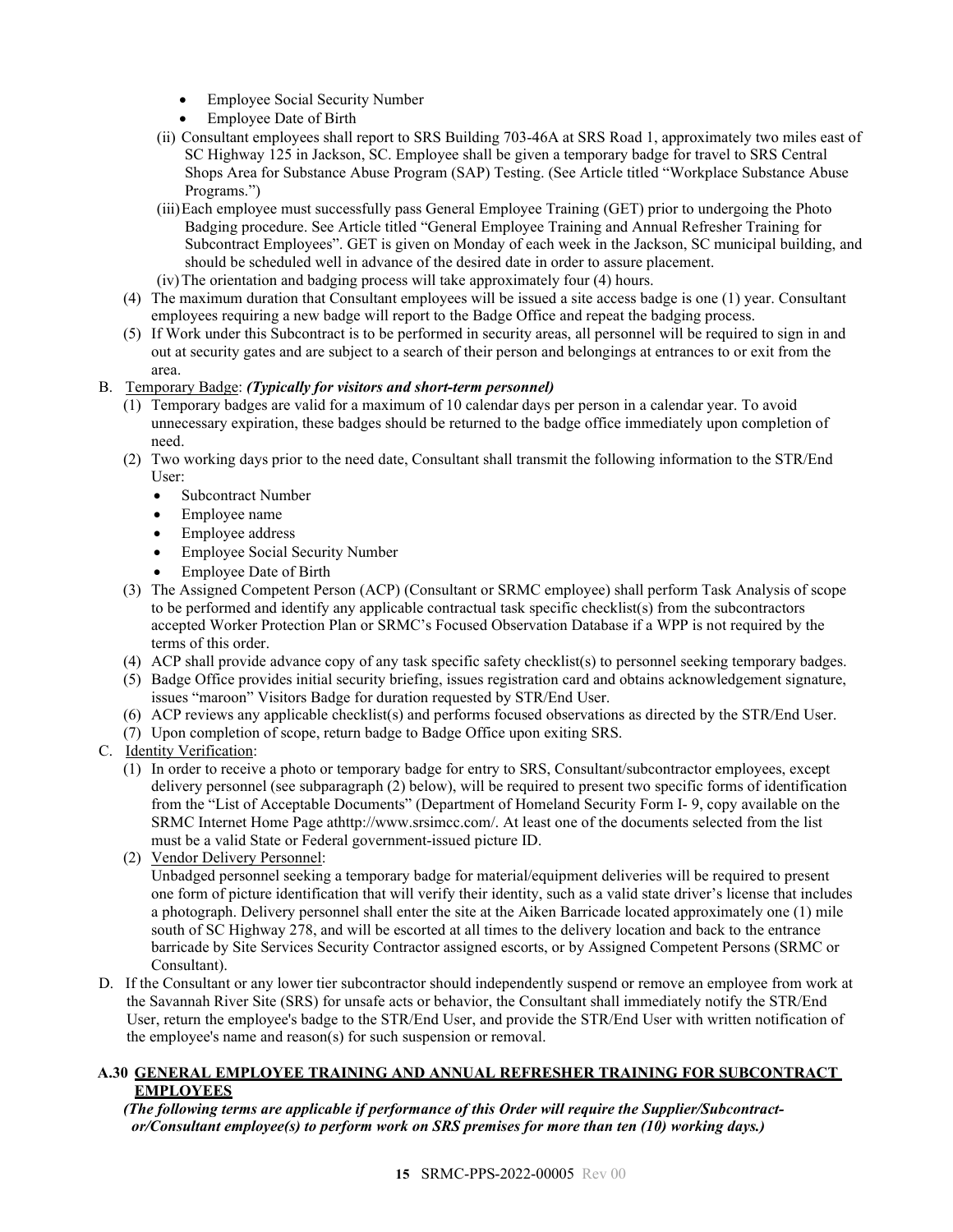# A. General Employee Training (GET):

(1) The Consultant shall inform his employees and the employees of his lower tier subcontractors and agents that it is the policy of Savannah River Mission Completion to adhere to the requirements contained in the DOE Order entitled "Personnel Selection, Qualification and Training Requirements," which requires any individual, employed either full or part-time at any DOE reactor or non-reactor facility to receive selected general training.

(2) Successful Completion Required: Said employees, referred to in the remainder of this document as "individual", must successfully complete the training known as "General Employee Training" (GET) as offered by the SRS. The GET sessions are given by a Savannah River Site authorized GET instructor. There are three categories of GET.

- (i) Category 1 consists of viewing a video that lasts for one hour. This category is limited to delivery personnel, visitors, and other temporary personnel that require badged access to the general site and property protection areas and are typically on site greater than 10 days, but not consecutively, in a calendar year.
- (ii) Category 2 consists of viewing a video and a written examination and lasts for approximately two hours. This category would apply to visitors or other temporary personnel that require badged access to the general site and property protection areas and are on site greater than 10 days consecutively in a calendar year, and additional training is not required as determined by SRMC.
- (iii)Category 3 consists of eight hours of training and includes instructor lecture along with audio and visual aids and a written examination. This category applies to individuals who require badged access to the general site, property protection areas, or security-controlled areas and additional training is required, as determined by SRMC.
- (3) Successful Completion Defined:
	- Successful completion occurs when the individual:
	- (i) is scheduled for GET,
	- (ii) attends the GET session,
	- (iii)obtains a test score of 70% or greater on the written examination, if required,  $(100\%$  is the highest obtainable score), and
	- (iv) properly completes all documents (rosters, exam answer sheet, etc.).
- (4) Unsuccessful Completion Defined:

If the individual fails to successfully complete GET, the individual is given a failure notice and is to notify the Subcontract Technical Representative (STR) for rescheduling for remedial training or for a re-test. The individual will be allowed several chances to successfully complete the GET. Continued failure to successfully complete GET will result in resolution by the STR.

(5) Scheduling for GET:

The STR shall direct the individual to the appropriate training center to attend the GET session. GET training is scheduled subject to demand.

(6) Records:

GET records will be maintained by SRMC.

B. Annual Refresher Training:

Refresher Training is required after an individual's initial successful completion of all categories of GET, regardless of the individual's present employer. Category 1 and Category 2 GET training must be repeated annually. For Category 3, successful completion of Consolidated Annual Training (CAT) is required. The Consultant is responsible for scheduling its employees for this training. The STR may be contacted for assistance.

C. Upon providing proof of successful completion of GET either at another DOE facility, or while employed by a firm other than the Consultant under this Order, the employee will not be required to repeat this training.

## <span id="page-15-0"></span>**A.31 SECURITY EDUCATION REQUIREMENTS FOR CONSULTANTS**

#### *(This Article is applicable if performance of the Subcontract will require the Consultant/ Consultant's employee(s) to receive a security badge.)*

- A. Subcontractor Security Education Coordinator:
	- (1) If the Subcontract will require a force of more than thirty (30) subcontract employees to receive a badge, then the Consultant shall provide to the SRMC Security Education Office, the name of its representative appointed to administer its Security Education Program. This representative shall be referred to as the Consultant Security Education Coordinator (SSEC).
	- (2) If the Subcontract will require that less than thirty (30) subcontract employees to receive a badge, then the SRMC Subcontract Technical Representative (STR) will perform the activities discussed herein.
- B. Company Roster: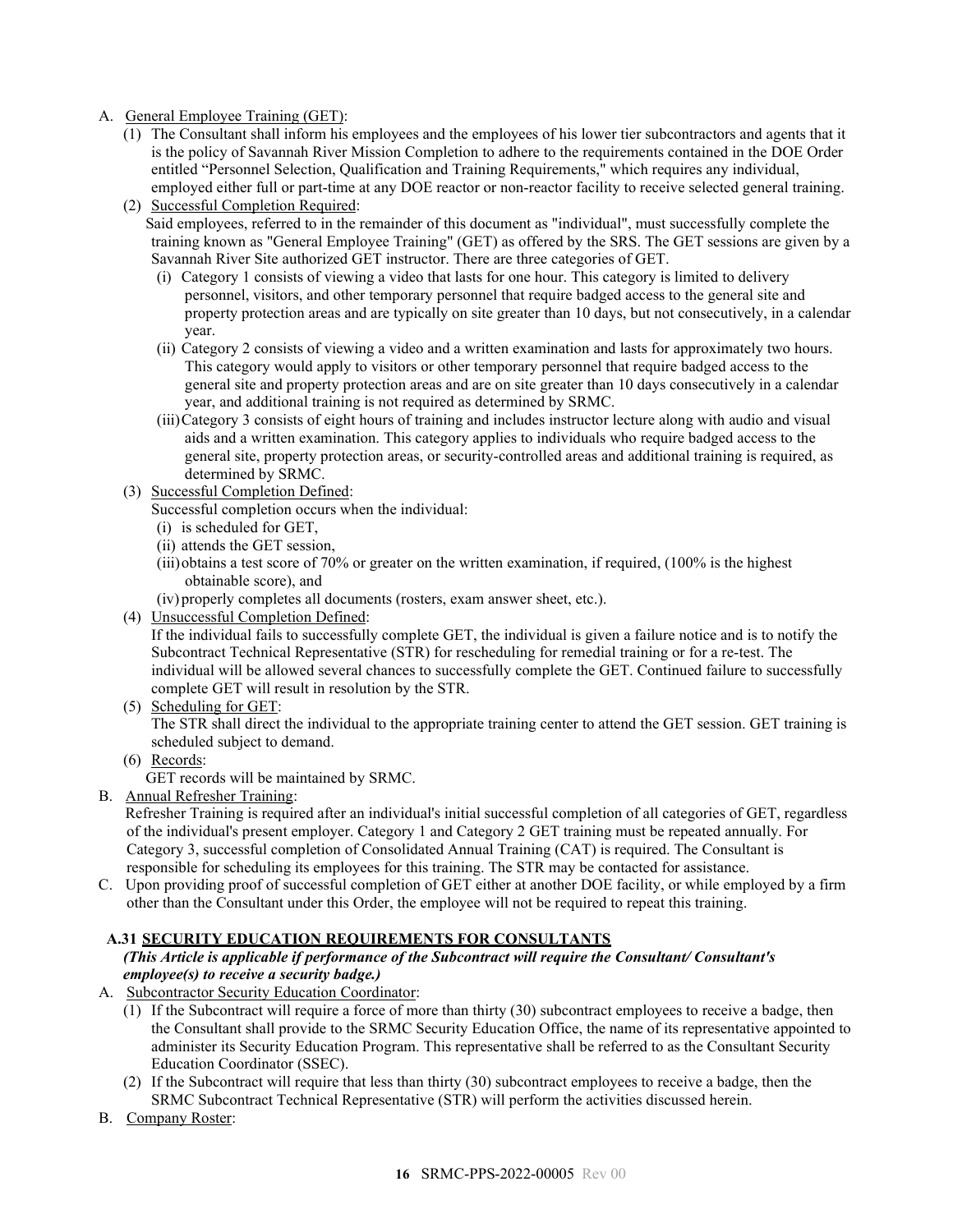The SSEC will be responsible for providing the STR with a roster of all subcontract personnel receiving a badge. At a minimum the data shall include name, social security number, work telephone number, clearance level and place where work is generally performed. This list shall be kept current and updated every sixty-(60) days.

C. Initial Briefing:

The SSEC will ensure that all subcontract personnel, regardless of clearance level, receive an Initial Security Briefing. This briefing is shown during General Employee Training. This briefing consists of a videotape shown during GET, or at the time of badging for those individuals not required to attend GET.

D. Comprehensive Briefing:

If Consultant personnel have a clearance at the inception of the Subcontract or receive a clearance at any time during the Subcontract, the SSEC/STR will ensure that those Consultant employees receive a Comprehensive Briefing from SRMC.

E. Annual Refresher Briefing:

The SSEC/STR shall ensure that all Consultant employees receive, at least once in a twelve (12) month period, an Annual Security Refresher briefing from SRMC. This briefing is provided during GET Refresher Training.

F. Foreign Travel Briefing:

If a Consultant employee plans a trip to a sensitive country, whether on official business or for pleasure, the SSEC/STR is responsible for ensuring that the individual receives a Foreign Travel Briefing from SRMC before departing and a Debriefing upon return. The OPSEC Officer is responsible for these Briefings.

G. Badge Retrieval at Termination:

The Consultant is responsible for ensuring that badges are returned or accounted for when a Consultant employee terminates employment or when the Subcontract is completed. The employee must report to Employment Processing Center, for proper completion of out-processing and badge return. This effort should be coordinated with the SRMC STR.

H. Termination Briefing:

When a Consultant employee terminates employment or is reassigned, the SSEC/STR will ensure that a Termination Briefing by SRMC is given and the appropriate forms are executed. Briefing materials and appropriate forms are provided by SRMC.

# <span id="page-16-0"></span>**A.32 CONSULTANT'S LIABILITY FOR FINES AND PENALTIES**

- A. Consultant is liable to SRMC for fines and penalties assessed by any governmental entity against SRMC or DOE as a result of Consultant's failure to perform its work under the Subcontract in compliance with the requirements of the Subcontract.
- B. Consultant shall indemnify, defend and hold harmless SRMC and DOE from and against any and all claims, demands, actions, causes of action, suits, damages, expenses, including attorney's fees, and liabilities whatsoever resulting from or arising in any manner on account of the assessment of said fines and penalties against SRMC or DOE.

# <span id="page-16-1"></span>**A.33 FOREIGN NATIONALS**

## *(As used in this Article, the term "Foreign National" is defined to be a person who was born outside the jurisdiction of the United States, is a citizen of a foreign government and has not been naturalized under U.S. law.)*

- A. The Consultant shall obtain the approval of SRMC, in writing, prior to any visit to a DOE or SRMC facility by any Foreign National in connection with work being performed under this Order, in accordance with the requirements of DOE Order 142.3A Chg 1 (MinChg**)**, Unclassified Foreign Visits and Assignments Program. Visits are normally for the purpose of technical discussions, orientation, observation of projects or equipment, training, subcontract service work, including delivery of materials, or for courtesy purposes. The term "visit" also includes officially sponsored attendance at a DOE or SRMC event off-site from the DOE/SRMC facility but does not include off- site events and activities open to the general public. Consultant should be aware that required forms and documents necessary for approval of visits by Foreign Nationals should be submitted to the SRMC Purchasing Representative at least four (4) to six (6) weeks prior to the visit, depending on the nationality of the individual and the areas to be visited. Forms can be obtained from the SRMC Purchasing Representative.
- B. In addition, the Consultant shall obtain the approval of the SRMC Purchasing Representative, in writing, prior to the employment of, or participation by, any Foreign National in the performance of work under this Subcontract or any lower tier Subcontract at off-site locations. Such approvals will be processed in accordance with the requirements of DOE Order 142. 3A Chg 1 (MinChg**).**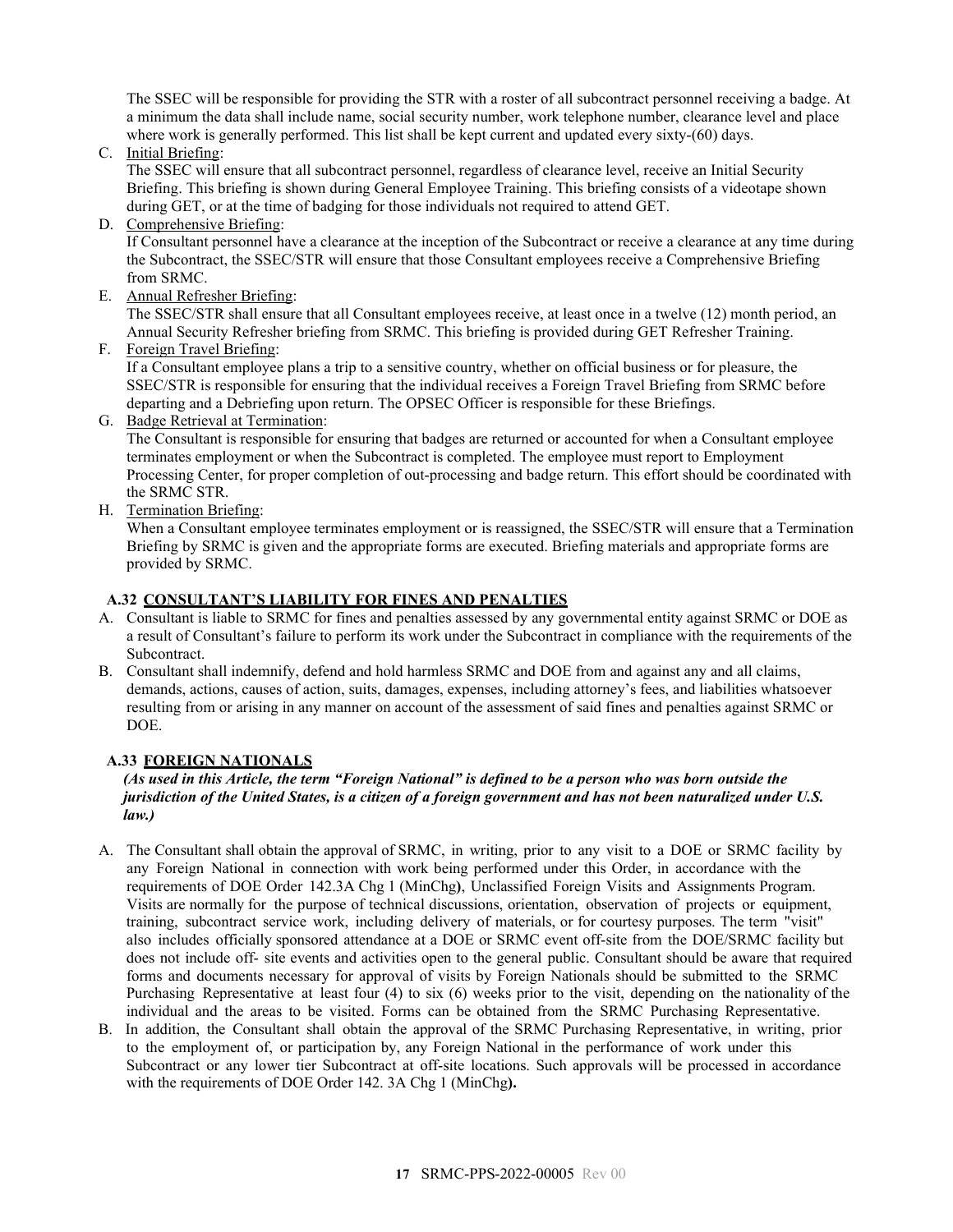C. In the performance of off-site work, Foreign Nationals only incidentally involved with an SRMC Subcontract, and who have no knowledge that their activities are associated with SRMC Subcontract work, are exempt from the above.

# <span id="page-17-0"></span>**A.34 JOINT INTELLECTUAL PROPERTY RIGHTS**

- A. "Joint Intellectual Property Rights" shall mean any work under the subcontract, which:
	- (1) Results from the involvement of at least one employee/participant from each of SRMC and the Consultant; and
	- (2) The subject matter of which is capable of protection under domestic or foreign law, including but not limited to, patents, copyrights, trademarks, or mask works.
- B. As to Joint Intellectual Property Rights, in which SRMC has a joint ownership interest, the Consultant agrees to negotiate in good faith with SRMC a Memorandum of Agreement to resolve issues of participation in protection and commercialization.

# <span id="page-17-1"></span>**A.35 SCIENTIFIC AND TECHNICAL INFORMATION**

- A. Electronic submissions of technical reports will consist of two virus-free copies that are readable in the following formats:
	- (1) Text will be submitted in native software (that is compatible with the suite of document creation software currently used at SRS) (fonts identified) or in RTF (rich text format).
	- (2) Embedded objects and files that are linked to a document must be supplied as well, as follows:
		- (i) Raster images (for example, photographs) will be submitted as TIFF or EPS  $\omega$  resolution > 100 dpi.
		- (ii) Vector art (for example, line art) will be submitted as EPS images.
		- (iii)Data-driven displays (e.g., spreadsheet charts) must be accompanied by data set used to generate them.

# <span id="page-17-2"></span>**A.36 BANKRUPTCY**

If the Consultant enters any proceeding relating to bankruptcy, it shall give written notice via certified mail to the SRMC Purchasing Representative within five (5) days of initiating the proceedings. The notification shall include the date on which the proceeding was filed, the identity and location of the court and a listing of the SRMC Subcontract/Order Numbers for which final payment has not been made.

# <span id="page-17-3"></span>**A.37 ACCESS TO DOE–OWNED OR LEASED FACILITIES**

*(Article applies if employees of Consultant will require physical access to DOE-owned or leased facilities.)*

- A. The performance of this Subcontract requires that employees of the Consultant have physical access to DOE-owned or leased facilities. The Consultant understands and agrees that DOE has a prescribed process and policies with which the Consultant and its employees must comply in Subcontract to receive a security badge that allows such physical access, including appropriate access to DOE-owned equipment. Consultant and its employees and those of any lower tier subcontractors shall not use any DOE-owned equipment for personal use under any circumstances. The Consultant shall propose employees whose background offers the best prospect of obtaining a security badge approval for access. This clause does not control requirements for an employee obtaining a security clearance.
- B. The Consultant shall assure:
	- (1) Compliance with procedures established by DOE and SRMC in providing its employees with any forms directed by DOE or SRMC;
	- (2) Employees properly complete any forms;
	- (3) Employees submit the forms to the person designated by the SRMC Representative;
	- (4) Employees cooperate with DOE and SRMC officials responsible for granting access to DOE-owned or leased facilities; and
	- (5) Employees provide additional information requested by those DOE/SRMC officials.
- C. The Consultant understands and agrees that DOE may unilaterally deny a security badge to an employee and that the denial remains effective for that employee unless DOE subsequently determines that access may be granted. Upon notice from DOE or SRMC that an employee's application for a security badge is or will be denied, the Consultant shall promptly identify and submit the appropriate forms for the substitute employee. The denial of a security badge to individual employees by DOE shall not be cause for extension of the period of performance of this Subcontract or any Consultant claim against DOE or SRMC.
- D. The Consultant shall return to the SRMC Representative, or designee, the badge(s) or other credential(s) provided by DOE pursuant to this clause, granting physical access to DOE- owned or leased facilities by the Consultant's employee(s) upon:
	- (1) Termination of this Subcontract;
	- (2) Expiration of this Subcontract;
	- (3) Termination of employment on this Subcontract by an individual employee; or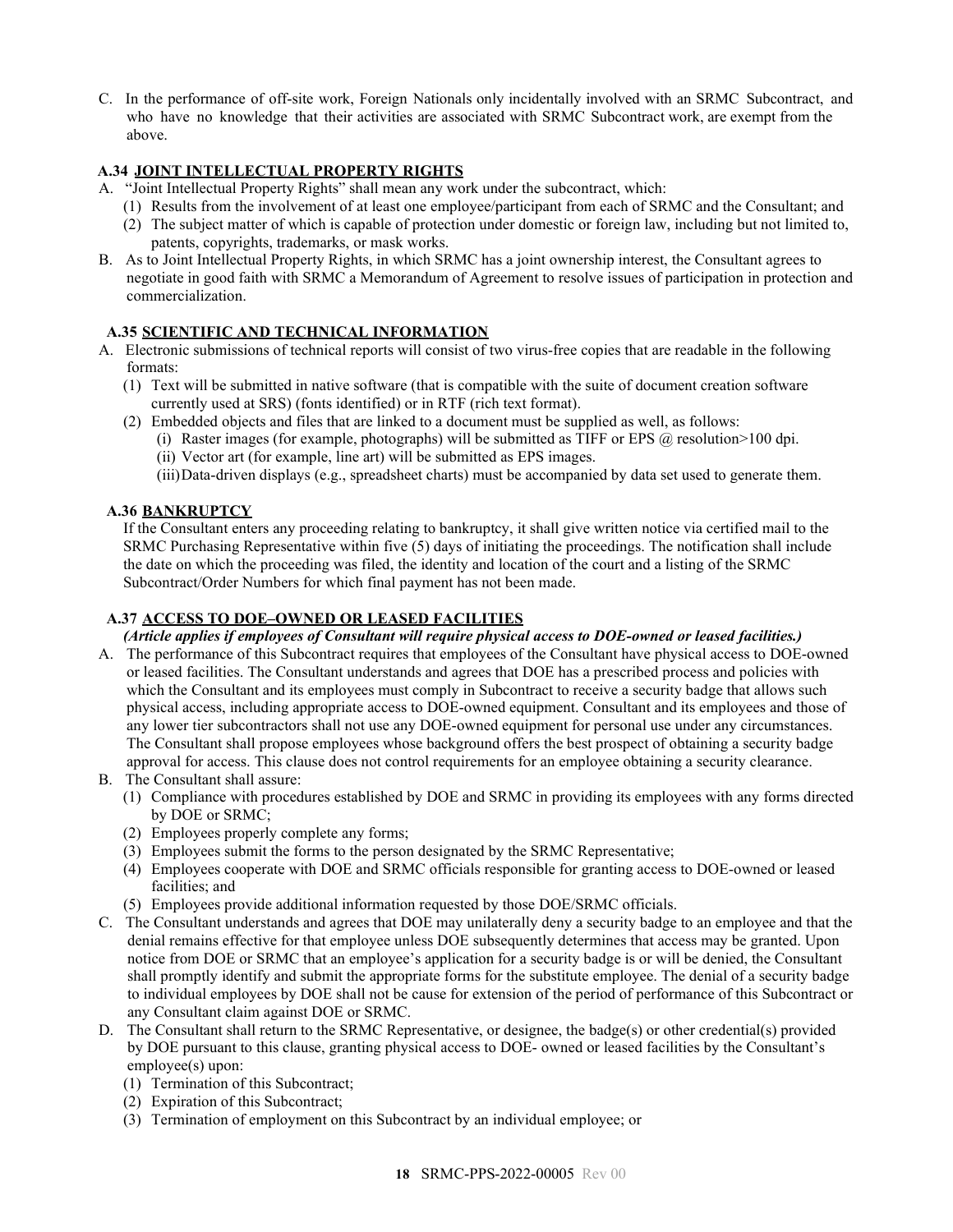- (4) Demand by DOE/SRMC for return of the badge
- E. The Consultant shall include this clause, including this paragraph E. in any lower tier Subcontract, awarded in the performance of this Subcontract, in which an employee(s) of the lower tier subcontractor will require physical access to DOE-owned or leased facilities

# *A.38 FOREIGN GOVERNMENT SPONSORED OR AFFILIATED ACTIVITIES*

## (*Article only applies if this is a demonstration or R&D subcontract and if the subcontractor's work scope is performed on or at a DOE/NNSA site/facility, including DOE/NNSA/contractor leased space)*

- A. Subcontractor is responsible for complying with the applicable requirements of DOE Order 486.1A CRD Attachment 1 and Attachment 2 and cooperate with Contractor to allow Contractor to comply with the requirement of DOE Order 486.1A CRD.
- B. According to DOE Order 486.1A, Attachment 1:

Contractor Personnel participation in any Foreign Government-Sponsored Talent Recruitment Program of a Foreign Country of Risk, as defined in Attachment 2, is prohibited. Contractor Employee participation in any Other Foreign Government Sponsored or Affiliated Activity is restricted.

The Contractor must utilize due diligence to ensure that (1) Contractor Personnel performing work within the scope of the DOE contract, working at any level, are not participants in any Foreign Government-Sponsored Talent Recruitment Program of a Foreign Country of Risk; and (2) Contractor Employees performing work within the scope of the DOE contract, working at any level, are not participants in any Other Foreign Government Sponsored or Affiliated Activity.

C. According to DOE Order 486.1A, Attachment 2: "Contractor Personnel" includes any research and development (R&D) or Demonstration subcontractor employee, joint appointee from another institution, and any other individual performing R&D work, whether compensated or uncompensated, within the scope of the prime DOE contract either on-site at the DOE/NNSA site/facility or in DOE/NNSA/contractor leased space.

### <span id="page-18-0"></span>**A.39 SUPPLEMENTAL DEFINITIONS FOR FAR AND DEAR CLAUSES INCORPORATED BY REFERENCE**

- A. "Contract" means this Subcontract or Purchase Order (except in instances when it is not applicable or appropriate) and includes changes and modifications to this Subcontract.
- B. "Consultant" means the party to whom this Subcontract or Purchase Order is awarded (except in instances when it is not applicable or appropriate).
- C. "Government" means SRMC (except in instances when it is not applicable or appropriate*.* At a minimum, the change in meaning to "SRMC" does not apply to clauses addressing (i) property, real, personal, intellectual or mixed *(SRMC authorized to exercise all rights the Government possesses under such clauses),* (ii) nuclear or other governmental indemnification of the Contractor*, or (iii) when a right, act, authorization, or obligation can be granted or performed only by the Government's duly authorized representative*).
- D. "Contracting Officer" means the Representative of SRMC (except in instances when it is not applicable or appropriate. At a minimum, the change in meaning to "SRMC" does not apply to clauses addressing (i) property, real, personal, intellectual or mixed *(SRMC authorized to exercise all rights the Government possesses under such clauses),* (ii) nuclear or other governmental indemnification of the Contractor*, or (iii) when a right, act, authorization, or obligation can be granted or performed only by the Government's duly authorized representative*).
- E. "Sub-tier Subcontractor" means any party entering into an agreement with the Consultant or any lower tier subcontractor, supplier, or consultant for the furnishing of supplies or services required for performance of this Subcontract.

*(This Subcontract or Purchase Order incorporates the Clauses identified below by reference, with the same force and effect as if they were given in full text. Upon request, SRMC will make their full text available. Reference Article A.39, "Supplemental Definitions for FAR and DEAR Clauses Incorporated by Reference".)*

## <span id="page-18-1"></span>**\*A.40 POLLUTION PREVENTION AND RIGHT-TO-KNOW INFORMATION (MAY 2011)** FAR 52.223-5

## <span id="page-18-2"></span>**\*A.41 NUCLEAR HAZARDS INDEMNITY AGREEMENT (AUG 2016** DEAR 952.250-70

## <span id="page-18-3"></span>**\*A.42 CLASSIFICATION/ DECLASSIFICATION (SEP 1997)**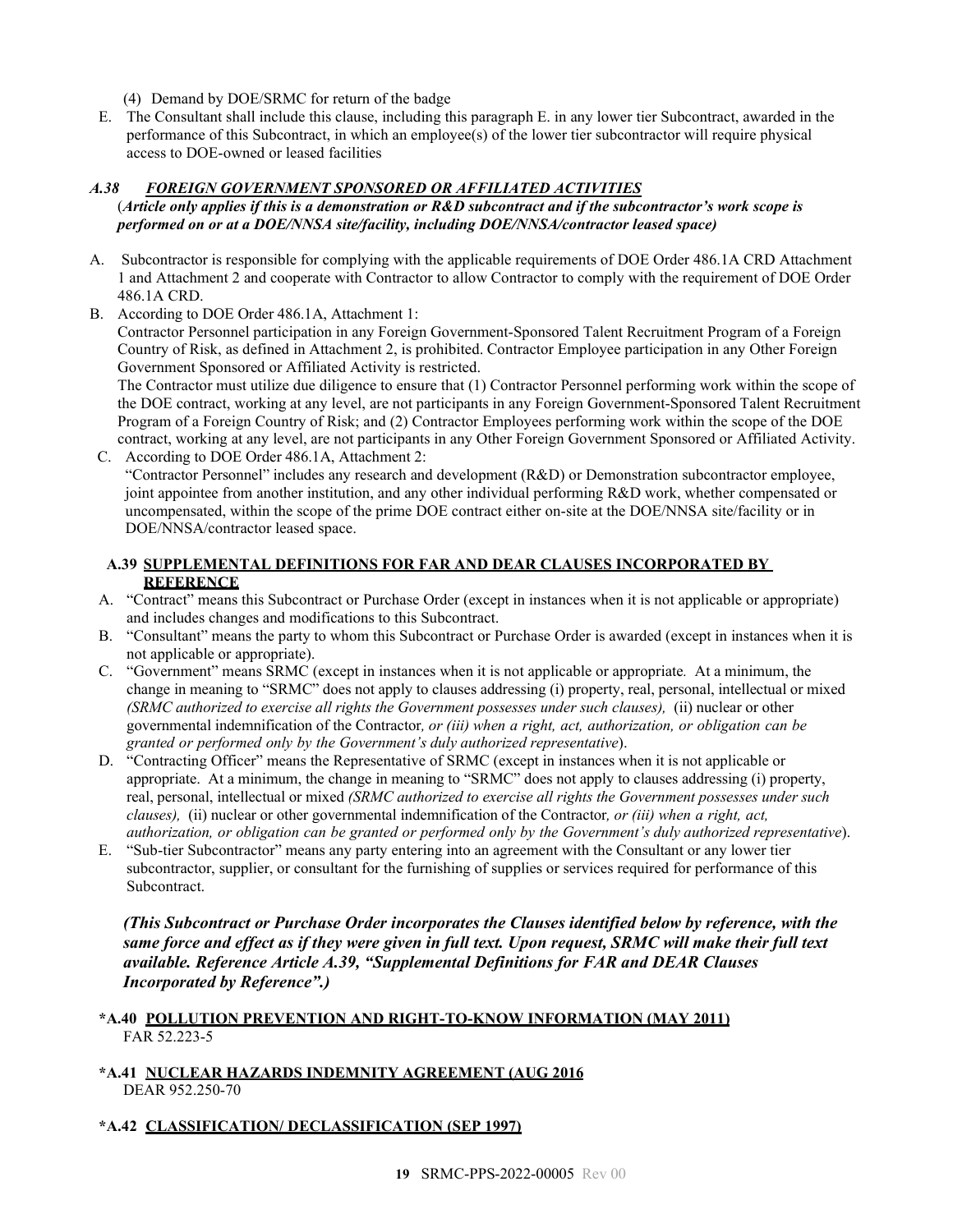DEAR 952.204-70 *This article applies if the Subcontract involves access to classified matter.*

#### <span id="page-19-0"></span>**\*A.43 EQUAL OPPORTUNITY (SEP 2016)**

FAR 52.222-26

<span id="page-19-1"></span>**\*A.44 CONVICT LABOR (JUN 2003)** FAR 52.222-3

#### <span id="page-19-2"></span>**\*A.45 NOTICE TO THE GOVERNMENT OF LABOR DISPUTES (FEB 1997)** FAR 52.222-1

<span id="page-19-3"></span>**\*A.46 INTEREST (MAY 2014)**

FAR 52.232-17

- <span id="page-19-4"></span>**\*A.47 WHISTLEBLOWER PROTECTION FOR CONTRACTOR EMPLOYEES (DEC 2000 )** *This Article applies only with respect to work to be performed on-Site.* DEAR 952.203-70
- <span id="page-19-5"></span>**\*A.48 RESTRICTIONS ON CERTAIN FOREIGN PURCHASES (JUN 2008)** FAR 52.225-13

#### <span id="page-19-6"></span>**\*A.49 PATENT RIGHTS - ACQUISITION BY THE GOVERNMENT (SEP 1997)** DEAR 952.227-13

- <span id="page-19-7"></span>**\*A.50 PATENT RIGHTS - RETENTION BY THE CONTRACTOR (SHORT FORM) (MAR 1995)** DEAR 952.227-11
- <span id="page-19-8"></span>**\*A.51 RIGHTS IN DATA – GENERAL (MAY 2014) – Alt V (DEC 2007)** FAR 52.227-14, as modified pursuant to DEAR 927.409
- <span id="page-19-9"></span>**\*A.52 ADDITIONAL DATA REQUIREMENTS (JUN 1987)** FAR 52.227-16

## <span id="page-19-10"></span>**\*A.53 PRINTING (APR 1984)**

DEAR 952.208-70 (*Applies if this Subcontract may require printing (as the term is defined in Title I of the U.S. Government Printing and Binding Regulations)*

#### <span id="page-19-11"></span>**\*A.54 PRIVACY ACT (APR 1984)**

FAR 52.224-1 and 52.224-2

## <span id="page-19-12"></span>**\*A.55 PERSONAL IDENTITY VERIFICATION OF CONTRACTOR PERSONNELJAN 2011 )**

FAR 52.204-9 (*Applies if Supplier requires routine access to a Federally controlled facility and/or routine access to a Federally controlled information system.)*

### <span id="page-19-13"></span>**\*A.56 PENSION ADJUSTMENTS AND ASSET REVERSIONS (OCT 2010)** FAR 52.215-15

<span id="page-19-14"></span>**\*A.57 REVERSION OR ADJUSTMENT OF PLANS FOR POST RETIREMENT BENEFITS (PRB) OTHER THAN PENSIONS (JUL 2005)**

FAR 52.215-18

<span id="page-19-15"></span>**\*A.58 COMBATING TRAFFICKING IN PERSONS (JAN 2019)** FAR 52.222-50

#### <span id="page-19-16"></span>**\*A.59 PROHIBITION ON CONTRACTING FOR HARDWARE, SOFTWARE AND SERVICES DEVELOPED OR PROVIDED BY KASPERSKY LAB AND OTHER COVERED ENTITIES (JUL 2018)** FAR 52.204-23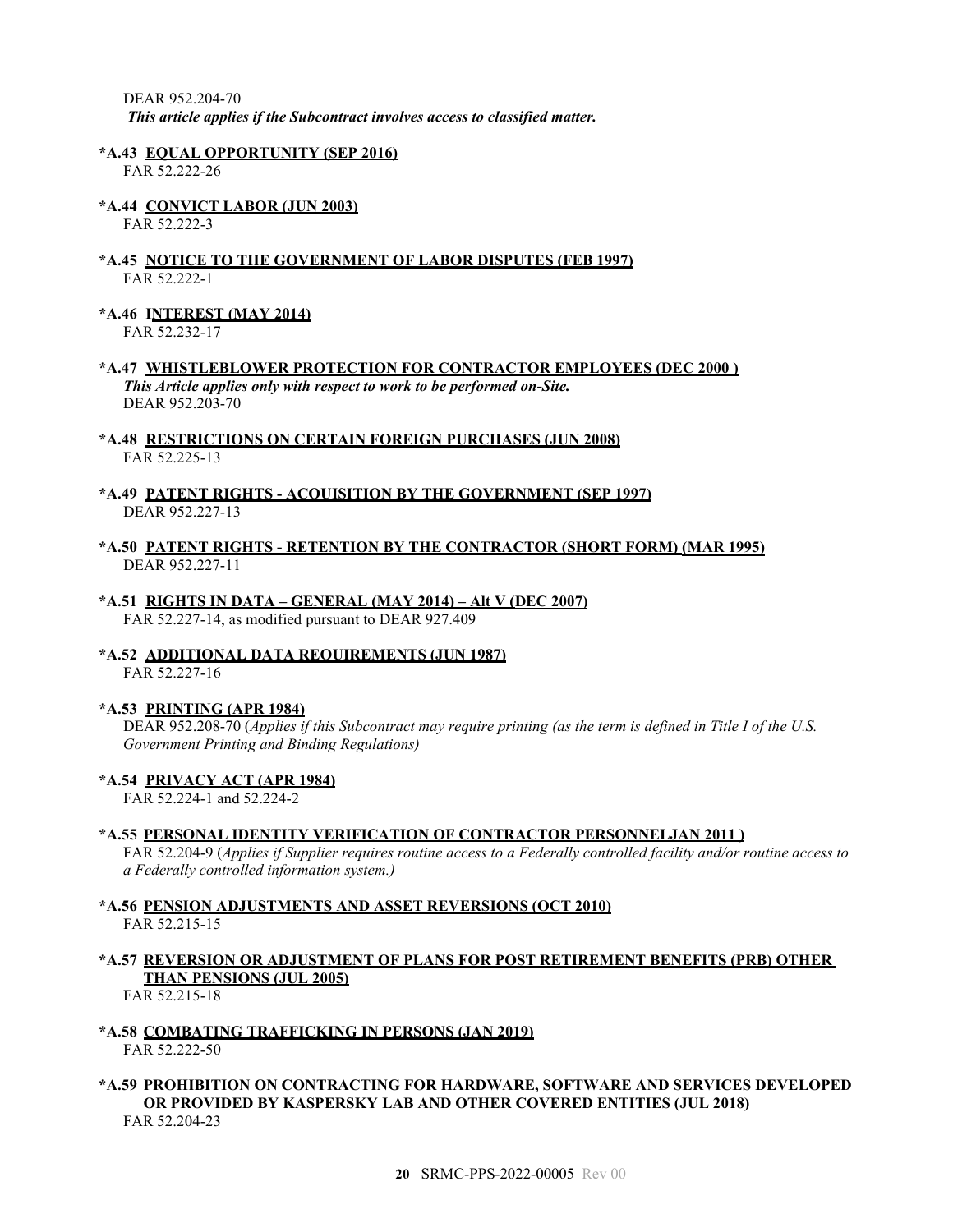#### **SECTION B**

<span id="page-20-0"></span>*(This Purchase Order incorporates the Clauses identified below by reference, with the same force and effect as if they were given in full text. Upon request, SRMC will make their full text available.)*

### **SECTION B.1 ARTICLES APPLY IF THE PRICE OF THIS ORDER EXCEEDS \$2,500.**

<span id="page-20-1"></span>**\*B.1 PAID SICK LEAVE UNDER EXECUTIVE ORDER 13706 (JAN 2017)** FAR 52.222-62

### **SECTION B.2 ARTICLES APPLY IF THE PRICE OF THIS ORDER EXCEEDS \$3,000.**

<span id="page-20-2"></span>\***B.2 EMPLOYMENT ELIGIBILITY VERIFICATION (OCT 2015)** FAR 52.222-54

#### **SECTION C**

#### <span id="page-20-3"></span>**SECTION C ARTICLES APPLY IF THE PRICE OF THIS ORDER EXCEEDS \$10,000.**

*(This Purchase Order incorporates the Clauses identified below by reference, with the same force and effect as if they were given in full text. Upon request, SRMC will make their full text available Reference Article A.39, "Supplemental Definitions for FAR and DEAR Clauses Incorporated by Reference".)*

- <span id="page-20-4"></span>**\*C.1 AFFIRMATIVE ACTION FOR WORKERS WITH DISABILITIES (JAN 2020 )** FAR 52.222-36
- <span id="page-20-5"></span>**\*C.2 PATENT INDEMNITY (APR 1984)** FAR 52.227-3
- <span id="page-20-6"></span>**\*C.3 PROHIBITION OF SEGREGATED FACILITIES (APR 2015 )** FAR 52.222-21
- <span id="page-20-7"></span>**\*C.4 BUY-AMERICAN ACT-SUPPLIES (NOV 2021 )** FAR 52.225-1

#### **SECTION D**

#### <span id="page-20-8"></span>**SECTION D ARTICLES APPLY IF THE PRICE OF THIS ORDER EXCEEDS \$25,000.**

#### <span id="page-20-9"></span>**D.1 REPORTING OF ROYALTIES**

If any royalty payments are directly involved in the Subcontract or are reflected in the process or charges under the Subcontract, Consultant agrees to report in writing to SRMC during the performance of the Subcontract and prior to its completion or final settlement the amount of any royalties or other payments paid or to be paid by it directly to others in connection with the performance of the Subcontract together with the names and addresses of licensors to whom such payments are made and either the patent numbers involved or such other information as will permit identification of the patents or other basis on which the royalties are to be paid. The approval of DOE or SRMC of any individual payments or royalties shall not preclude the Government or SRMC at any time from contesting the enforceability, validity or scope of, or title to, any patent under which a royalty or payment is made.

*(This Purchase Order incorporates the Clauses identified below by reference, with the same force and effect as if they were given in full text. Upon request, SRMC will make their full text available. Reference Article A.39, "Supplemental Definitions for FAR and DEAR Clauses Incorporated by Reference".)*

<span id="page-20-10"></span>**\*D.2 PROTECTING THE GOVERNMENT'S INTEREST WHEN SUBCONTRACTING WITH CONSULTANTS DEBARRED, SUSPENDED, OR PROPOSED FOR DEBARMENT (JAN 2020 )** FAR 52.209-6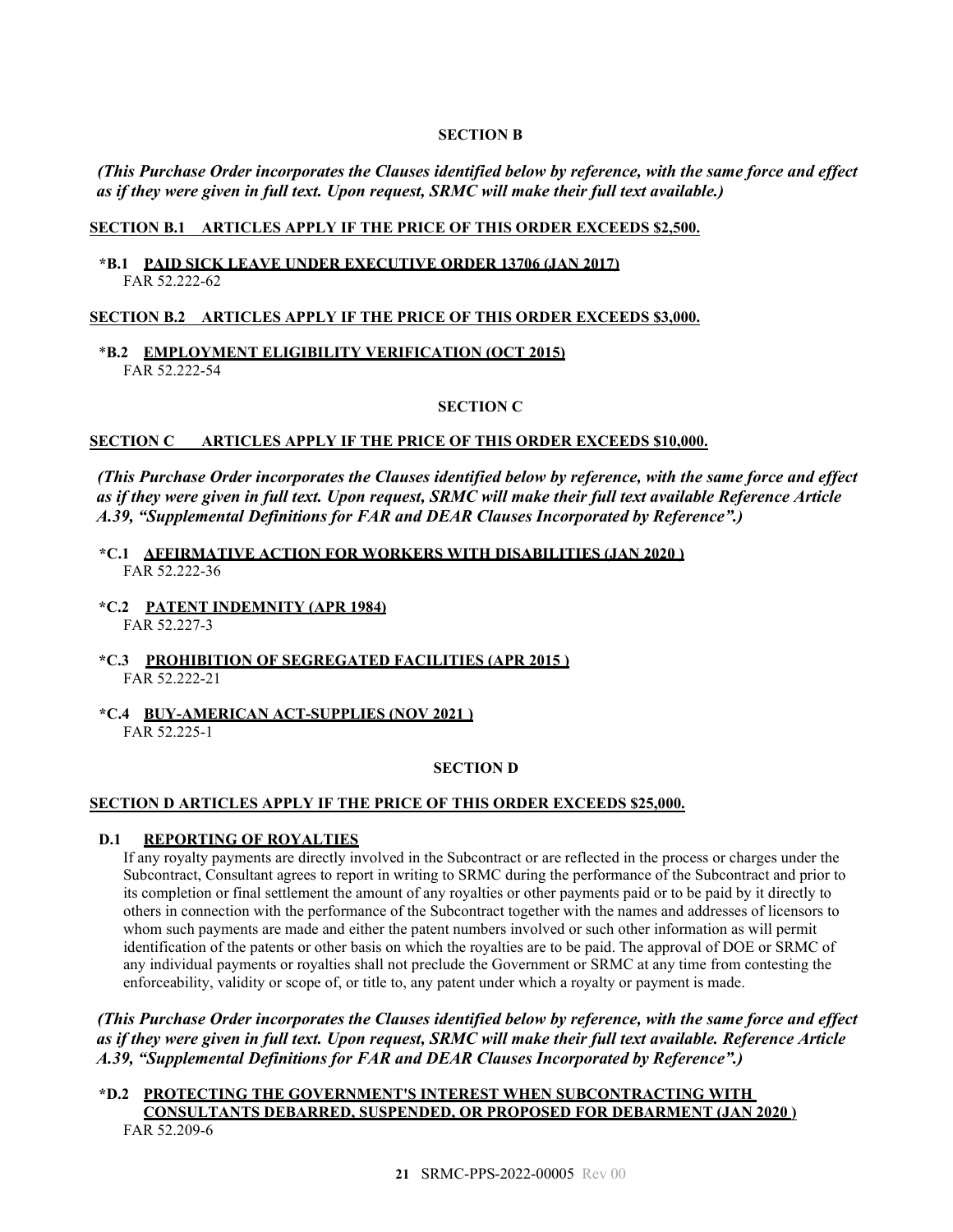#### **SECTION E**

#### <span id="page-21-0"></span>**SECTION E ARTICLES APPLY IF THE PRICE OF THIS ORDER EXCEEDS \$100,000.**

*(This Purchase Order incorporates the Clauses identified below by reference, with the same force and effect as if they were given in full text. Upon request, SRMC will make their full text available. Reference Article A.39, "Supplemental Definitions for FAR and DEAR Clauses Incorporated by Reference".)*

- <span id="page-21-1"></span>**\*E.1 ORGANIZATIONAL CONFLICTS OF INTEREST (AUG 2009 ) ALTERNATE I** DEAR 952.209-72 *(Note: This Article is applicable only if for Advisory & Assistance Services.)*
- <span id="page-21-2"></span>**\*E.2 AUTHORIZATION AND CONSENT (JUN 2020 )** FAR 52.227-1
- <span id="page-21-3"></span>**\*E.3 NOTICE AND ASSISTANCE REGARDING PATENT AND COPYRIGHT INFRINGEMENT (DEC 2020 )**

DEAR 970.5227-5

- <span id="page-21-4"></span>**\*E.4 LIMITATION ON PAYMENTS TO INFLUENCE CERTAIN FEDERAL TRANSACTIONS (JUN 2020 )** FAR 52.203-12
- <span id="page-21-5"></span>**\*E.5 UTILIZATION OF SMALL BUSINESS CONCERNS** FAR 52.219-8
- <span id="page-21-6"></span>**\*E.6 INTEGRITY OF UNIT PRICES (JUN 2020) – ALT I (OCT 1997)** FAR 52.215-14
- <span id="page-21-7"></span>**\*E.7 ANTI-KICKBACK PROCEDURES (JUN 2020 )** FAR 52.203-7
- <span id="page-21-8"></span>**\*E.8 RESTRICTIONS ON SUBCONTRACTOR SALES TO THE GOVERNMENT (JUN 2020 )** FAR 52.203-6
- <span id="page-21-9"></span>**\*E.9 CONTRACT WORK HOURS AND SAFETY STANDARDS ACT - OVERTIME COMPENSATION (MAY 2018 )**

FAR 52.222-4

- <span id="page-21-10"></span>**\*E.10 PREFERENCE FOR PRIVATELY OWNED U.S.-FLAG COMMERCIAL VESSELS (FEB 2006)** FAR 52.247-64
- <span id="page-21-11"></span>**\*E.13 EQUAL OPPORTUNITY FOR VETERANS (JUN 2020)** FAR 52.222-35
- <span id="page-21-12"></span>**\*E.14 EMPLOYMENT REPORTS ON VETERANS (JUN 2020 )** FAR 52.222-37

#### **SECTION F**

# <span id="page-21-13"></span>**SECTION F ARTICLES APPLY IF THE PRICE OF THIS ORDER EXCEEDS \$500,000.**

*(This Purchase Order incorporates the Clauses identified below by reference, with the same force and effect as if they were given in full text. Upon request, SRMC will make their full text available. Reference Article A.39, "Supplemental Definitions for FAR and DEAR Clauses Incorporated by Reference".)*

<span id="page-21-14"></span>**\*F.1 DISPLACED EMPLOYEE HIRING PREFERENCE (JUN 1997)** DEAR 952.226.74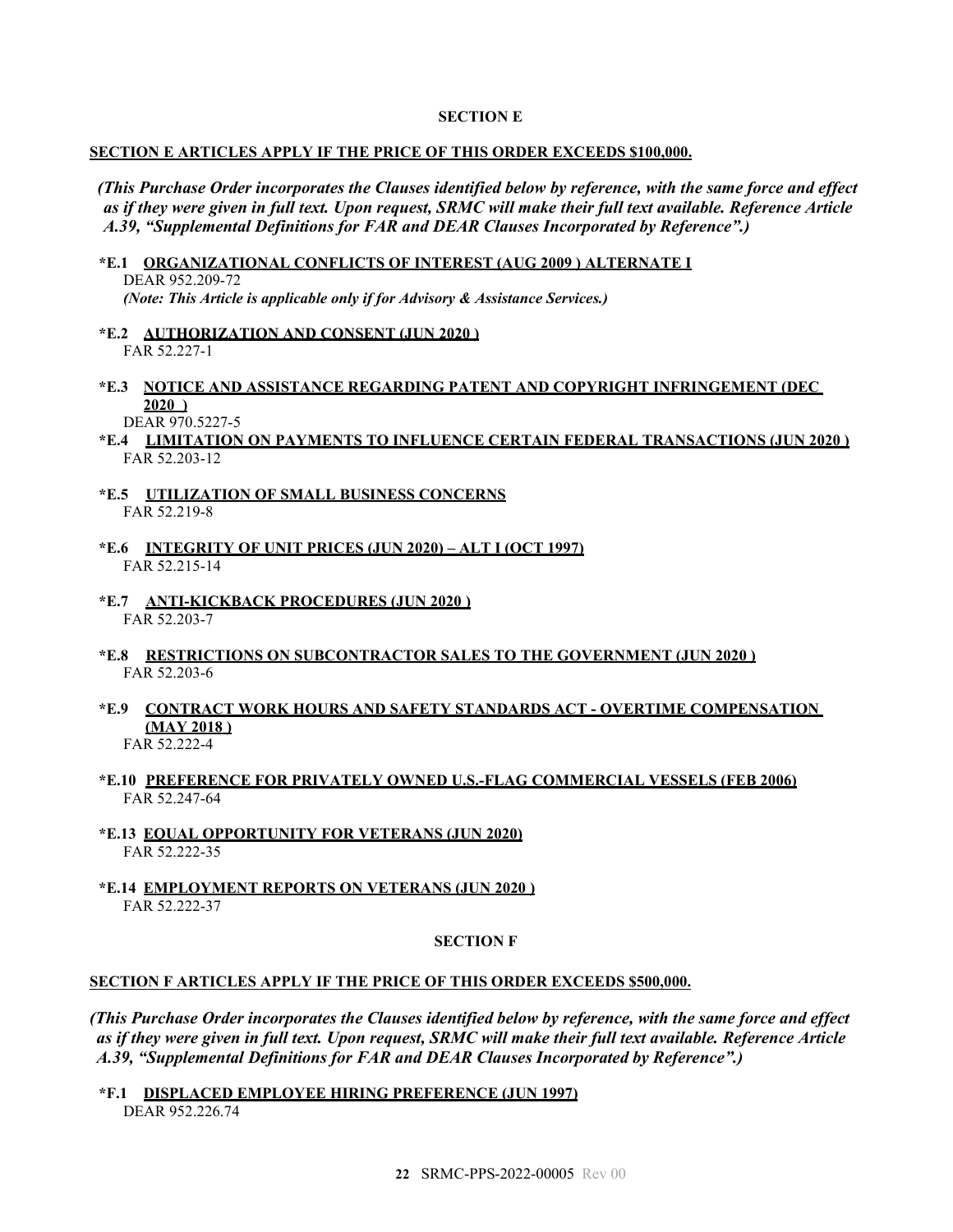## <span id="page-22-0"></span>**\*F.2 SMALL BUSINESS SUBCONTRACTING PLAN (JUN 2020) – Alt II (NOV 2016)**

FAR 52.219-9 (Applies if order exceeds \$700,000 OR \$1.5M for Construction)

### **SECTION G**

## <span id="page-22-1"></span>**SECTION G ARTICLES APPLY ONLY IF SPECIFIED IN THE ORDER, REGARDLESS OF ORDER PRICE.**

## <span id="page-22-2"></span>**G.1 INTEGRATION OF ENVIRONMENT, SAFETY AND HEALTH INTO WORK PLANNING AND EXECUTION**

- A. For the purpose of this Article,
	- (1) Safety encompasses environment, safety and health, including pollution prevention and waste minimization; and (2) Employees include Consultant and lower tier subcontractor employees.
- B. In performing work under this Subcontract, the Consultant and any lower tier subcontractor(s), shall perform work safely, in a manner that ensures adequate protection for employees, the public, and the environment, and shall be accountable for the safe performance of work. All work shall be performed, to include subcontracted work, in compliance with all applicable SRMC/DOE environmental, safety, and health requirements, including DOE Regulation 10 CFR 851, "Worker Safety and Health Program", and orders, and procedures including related reporting requirements. Occupational medicine screenings and tests applicable to employees of Consultant and any lower tier subcontractor(s) shall be the responsibility of Consultant and are not reimbursable under this Subcontract. The Consultant shall exercise a degree of care commensurate with the work and the associated hazards. The Consultant shall ensure that management of environment, safety and health (ES&H) functions and activities becomes an integral, but visible part of the Consultant's work planning and execution processes. The Consultant shall, in the performance of work, ensure that:
	- (1) Line management is responsible for the protection of employees, the public, and the environment. Line management includes those Consultant and lower tier subcontractor employees managing or supervising employees performing work.
	- (2) Clear and unambiguous lines of authority and responsibility for ensuring ES&H are established and maintained at all organizational levels.
	- (3) Personnel possess the experience, knowledge, skills, and abilities that are necessary to discharge their responsibilities.
	- (4) Resources are effectively allocated to address ES&H, programmatic, and operational considerations. Protecting employees, the public, and the environment is a priority whenever activities are planned and performed.
	- (5) Before work is performed, the associated hazards are evaluated and an agreed-upon set of ES&H standards and requirements are established which, if properly implemented, provide adequate assurance that employees, the public, and the environment are protected from adverse consequences.
	- (6) Administrative and engineering controls to prevent and mitigate hazards are tailored to the work being performed and associated hazards. Emphasis should be on designing the work and/or controls to reduce or eliminate the hazards and to prevent accidents and unplanned releases and exposures.
	- (7) The conditions and requirements to be satisfied for operations to be initiated and conducted are established and agreed-upon by SRMC and the Consultant. These agreed- upon conditions and requirements of the Subcontract are binding upon the Consultant. The extent of documentation and level of authority for agreement shall be tailored to the complexity and hazards associated with the work and shall be established as an Integrated Safety Management System (ISMS). At a minimum and as required by the Subcontract, elements of the safety management system shall include: The Subcontract; Consultant's worker protection plan and task specific plan; and Consultant's internal procedures, policies and practices.
- C. The Consultant and any lower tier subcontractor(s) shall manage and perform work in accordance with (i) Article G.2 or a documented Worker Protection Plan (WPP) that fulfills all conditions in paragraph B. of this Article to the degree specified in Article G.3 or G.4. as indicated applicable to this Subcontract; and (ii) the Safety Management System. Documentation in the Subcontract shall describe how the Consultant will:
	- (1) Define the Work to be performed.
	- (2) Identify and analyze hazards associated with the work.
	- (3) Develop and implement hazard controls.
	- (4) Perform work within controls.
	- (5) Provide feedback on adequacy of controls and continue to improve safety management.
- D. The subcontract shall describe how the Consultant will establish, document, and implement safety performance objectives, performance measures, and commitments in response to Subcontract requirements and funding limits while maintaining the integrity of the WPP. The subcontract shall also describe how the Consultant will measure WPP effectiveness.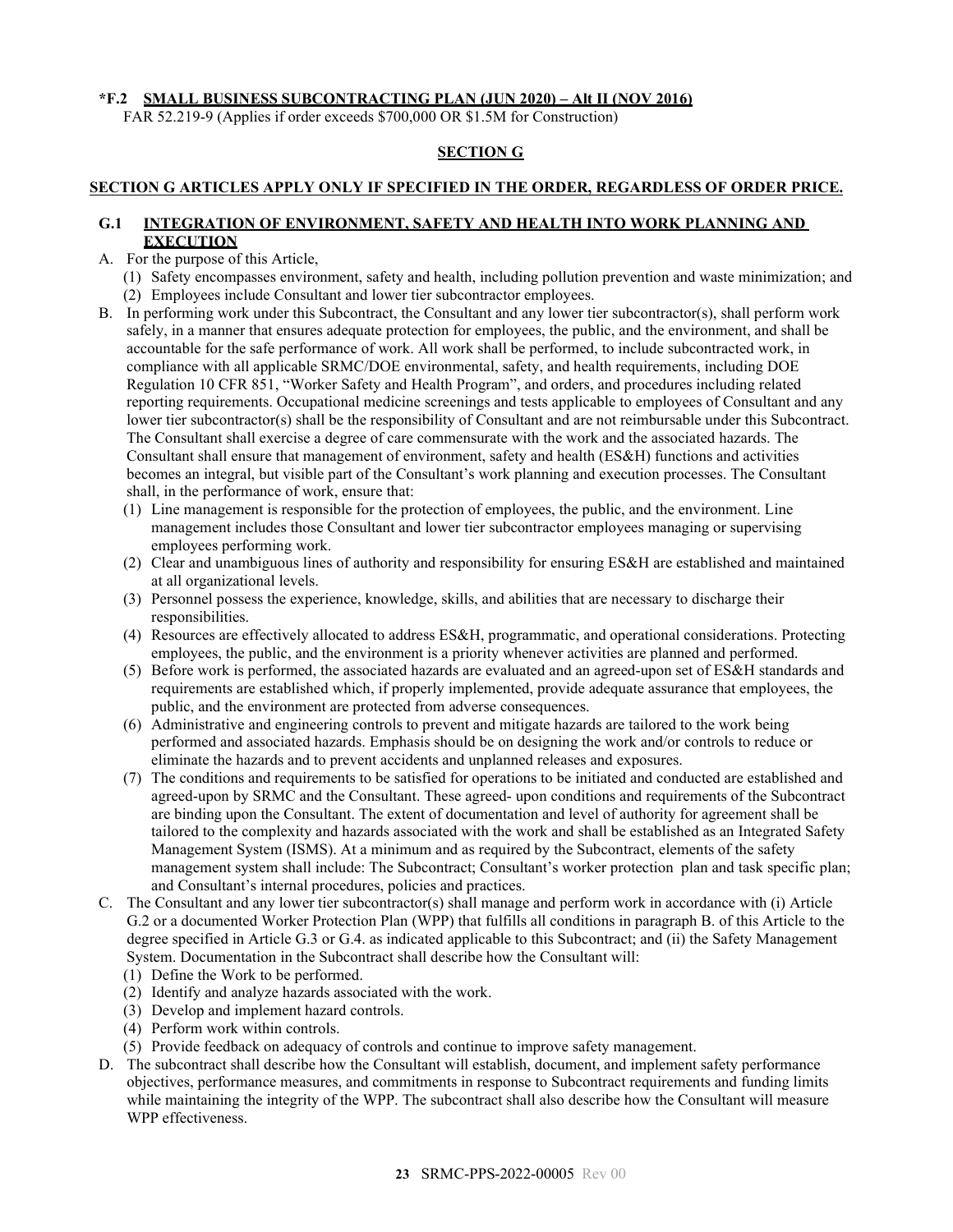- E. The Consultant shall submit to the SRMC Purchasing Representative documentation of its WPP for review and acceptance. The SRMC Purchasing Representative will establish dates for submittal, discussions, and revisions to the WPP. The SRMC Purchasing Representative will provide guidance on preparation, content, review, and acceptance of the WPP. On an annual basis, the Consultant shall review and update, for SRMC acceptance, its safety performance objectives, performance measures, and commitments consistent with, and in response to, Subcontract requirements, funding limits and direction. Resources shall be identified and allocated to meet the safety objectives and performance commitments as well as maintain the integrity of the entire WPP. Accordingly, the subcontract shall be integrated with the Consultant's business processes, as applicable to the Scope of Work contained in this subcontract, for work planning, budgeting, authorization, execution, and change control.
- F. The Consultant and any lower tier subcontractor(s) shall comply with, and assist SRMC in complying with, ES&H requirements of all applicable laws and regulations, and applicable directives identified in the Article of this Subcontract on Laws, Regulations, and DOE Directives. The Consultant shall cooperate with Federal and non-Federal agencies having jurisdiction over ES&H matters under this Subcontract.
- G. The Consultant shall promptly evaluate and resolve any noncompliance with applicable ES&H requirements including those specified in the subcontract. If the Consultant fails to provide resolution or, if at any time, the Consultant's acts or failure to act causes substantial harm or an imminent danger to the environment or health and safety of employees or the public, the SRMC Purchasing Representative may issue an order stopping work in whole or in part. Any stop work order issued by the SRMC Purchasing Representative under this Article (or issued by the Consultant to a lower tier subcontractor) shall be without prejudice to any other legal or contractual rights of SRMC. If the SRMC Purchasing Representative issues a stop work order, an order authorizing the resumption of the work may be issued at the discretion of the SRMC Purchasing Representative. The Consultant shall not be entitled to an extension of time or additional fee or damages by reason of, or in connection with, any work stoppage ordered in accordance with this Article.
- H. SRMC shall hold the Consultant responsible for compliance with the ES&H requirements applicable to this Subcontract, including performance of work by any lower tier subcontractor(s).

# <span id="page-23-0"></span>**G.2 ENVIRONMENT, SAFETY, AND HEALTH COMPLIANCE -ALTERNATIVE I**

## *(Compliance by the Consultant with the requirements of this Article G.2 shall satisfy any/all requirements of Article G.1, "Integration of Environment, Safety and Health into Work Planning and Execution", applicable to the scope of work contained in this Subcontract.)*

- A. The Consultant, and any lower tier subcontractor(s), shall take all reasonable precautions in the performance of the work under this Subcontract to protect the environment, safety, and health of employees and members of the public. All work shall be performed to include lower tier subcontracted work in compliance with all applicable SRMC/DOE environmental, safety, and health requirements, including DOE Regulation 10 CFR 851, "Worker Safety and Health Program", and orders, and procedures including related reporting requirements. Such procedures provide authority to SRMC employees to call a "time out/stop work" when unsafe conditions are observed and/or employee actions are likely to cause injury to themselves, other personnel, or cause damage to SRS property. The Consultant shall ensure that its employees, including lower tier subcontractor employees are aware of this authority, and have similar "time out/stop work" authority when performing work under this subcontract. The SRMC Purchasing Representative shall notify the Consultant in writing of any noncompliance with the provisions of this Article and the corrective action to be taken. After receipt of such notice, the Consultant shall immediately take corrective action. If the Consultant fails to take corrective action and comply with said SRMC/DOE regulations, requirements and procedures the SRMC Purchasing Representative may, without prejudice to any other legal or contractual rights of SRMC, issue an order stopping work in whole or in part. An order authorizing the resumption of work may be issued at the discretion of the Purchasing Representative. The Consultant shall not be entitled to an extension of time or additional fee or damages by reason of, or in connection with, any work stoppage ordered in accordance with this Article.
- B. Prior to the start of work under this subcontract, the Consultant shall provide to the SRMC Purchasing Representative a letter acknowledging a Corporate Safety and Health Policy and confirmation of compliance with SRMC procedures. In addition, for any tasks identified in the Statement of Work as outside the scope of SRMC procedures, the Consultant shall provide to the SRMC Purchasing Representative for SRMC review and acceptance any appropriate documentation, procedures or manuals containing task hazard reviews and safeguards to be implemented. Whenever a significant change or addition is made to such documentation, procedures or manuals, the Consultant shall re- submit the revised document to SRMC for review and acceptance. Examples of significant changes include any requirement deletions, additional scope added, total re-write or major revision. Additionally, the Consultant must submit annually to SRMC either an update to the documentation, procedures or manuals for acceptance or a letter stating that no changes are necessary in the current accepted documents.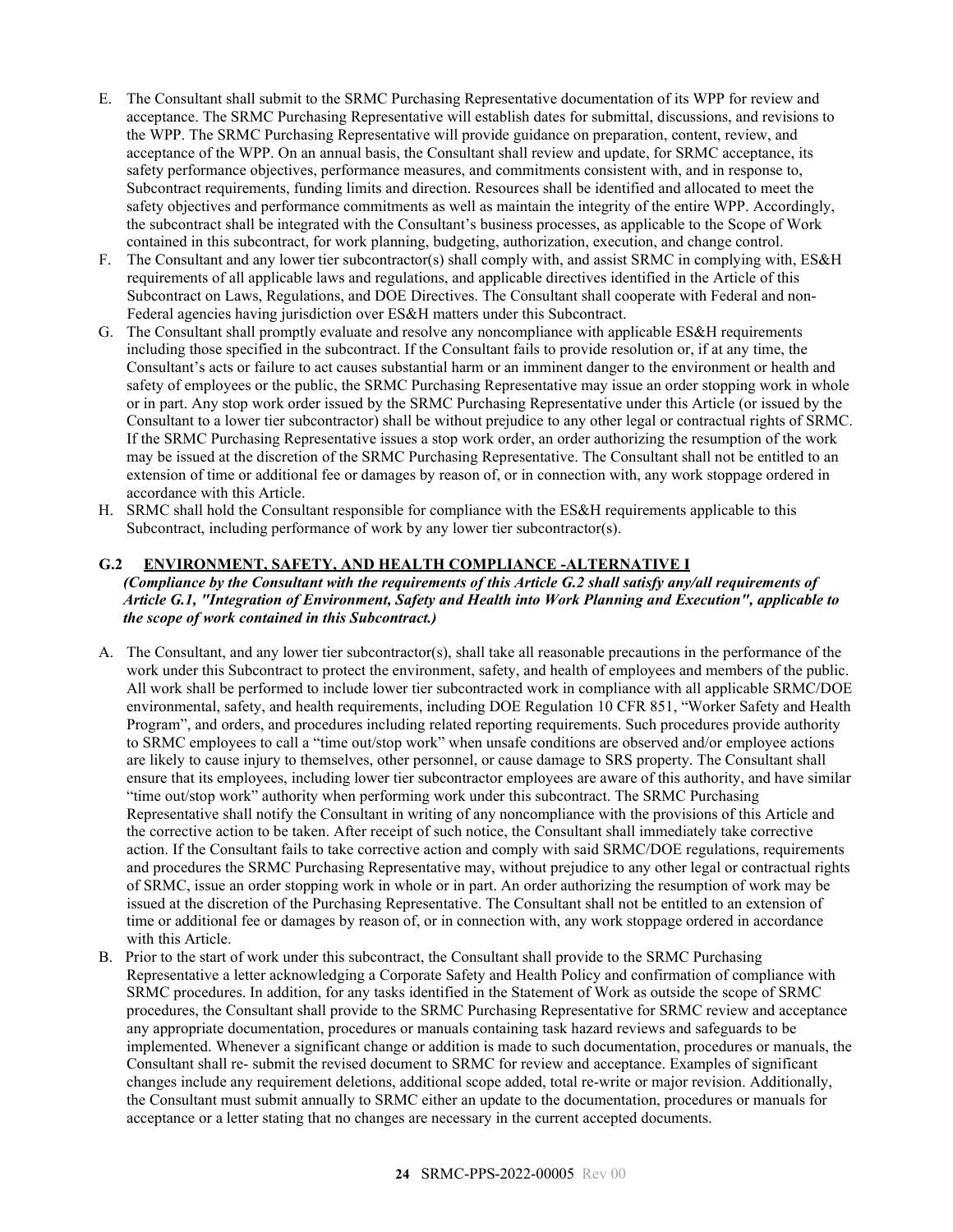# C. Equipment Safety:

The Consultant shall ensure that major equipment used in the performance of work under this subcontract is inspected, operated and maintained by qualified competent personnel. As confirmation, the Consultant shall complete Form PF-44, Major Equipment Declaration, (copy available on the SRMC Internet Home Page) and provide one (1) copy to the Subcontract Technical Representative (STR), prior to placing any such equipment in service on the Savannah River Site. Additionally, prior to performing any activity involving the loading, unloading, and transporting of self-propelled medium or heavy duty equipment on the Savannah River Site, the Consultant shall complete the SRMC "Self-Propelled Equipment Loading, Unloading & Transport Safety Review Checklist" copy available on the SRMC Home Page (under Supplier Forms & Documents) at [http://www.srsimcc.com/h](http://www.srsimcc.com/)tml and provide a copy to the STR.

D. Assigned Competent Person:

The Consultant shall designate in writing an Assigned Competent Person (ACP), and alternates, who will be responsible for SRS perimeter barricade escort and safety orientation for non-badged material/equipment delivery personnel and other non-badged Consultant personnel seeking temporary badges in support of the Consultant's work scope. The ACP shall be a responsible employee, cognizant of the subcontract scope and all applicable environmental, safety and health requirements, including any focused observation safety checklists. The ACP shall furnish an advance copy of applicable focused observation safety checklists to any non-badged temporary personnel anticipating entry onto SRS and shall meet entering personnel at the SRMC Badging Office, Building 703-46A when they report for temporary badging. The ACP and entering personnel shall review the scope of work to be performed and upon arrival at the work site review, complete and date any applicable focused observation safety checklist(s). For material/equipment deliveries, the ACP shall review any applicable focused observation safety checklists with delivery personnel, including specific safety measures required for loading/unloading in accordance with OHSA.

E. Safety and Health Representative:

The Consultant shall designate a safety and health professional or representative, as specified in the subcontract. The designation must include the person's qualifications and duties. A designated Safety Representative shall have a minimum of thirty (30) hours formal Safety and Health training in OSHA standards or pre- approved equivalent, having other safety related training certificates and/or job experience in General Industry/Construction safety with an understanding of the requirements in 29 CFR 1910/1926. The Safety Representative shall solicit worker feedback during hazard review meetings, field safety inspections, incident investigations and document same when appropriate, e.g., new hazard requiring additional controls, defective equipment, observation of unsafe condition or behavior.

F. Site Reporting Requirements:

The Consultant shall immediately notify the STR or SRMC Representative of any event/condition that may require reporting to DOE. Further, the Consultant shall cooperate with any SRMC or DOE critique, analysis, or investigation and complete necessary reports for such events/conditions. Events/conditions that require reporting to DOE are defined in DOE Manual 231.1-2 (DOE M 231.1-2) and can include (but are not limited to):

- (1) Operational emergencies.
- (2) Occupational injury or illness (including exposures to hazardous substances in excess of allowable limits) and near misses.
- (3) Any on–the-job injury where an employee is taken offsite for something other than observation. The notification requirement applies to any person who goes offsite for prompt medical treatment of any type. The mode of transportation (ambulance, personal vehicle, etc.) is not pertinent – any offsite transfers must be reported immediately.
- (4) Any violation of Lockout/Tagout controls where there are no credible barriers left between the worker, and the energy source regardless of whether or not there was an injury.
- (5) Fires/explosions.
- (6) Hazardous energy control failures,
- (7) Operations shutdown directed by management for safety response.
- (8) Environmental release of radioactive materials, hazardous substances, regulated pollutants, oil spills, etc.
- (9) Violation of Federal Motor Carrier Safety Regulations or Hazardous Material Regulations.
- (10)Loss, damage, theft, or destruction to government property (including damage to ecological resources like wetlands, critical habitats, historical/archeological sites, etc.)
- (11)Spread of radioactive contamination or loss of control of radioactive materials.
- (12)Personnel radioactive contaminations or exposures.
- (13)Violations of procedures.

Immediate notification is required of such events to ensure SRMC meets its commitment for 30-minute notification to appropriate DOE authorities. The Consultant shall preserve conditions surrounding or associated with the event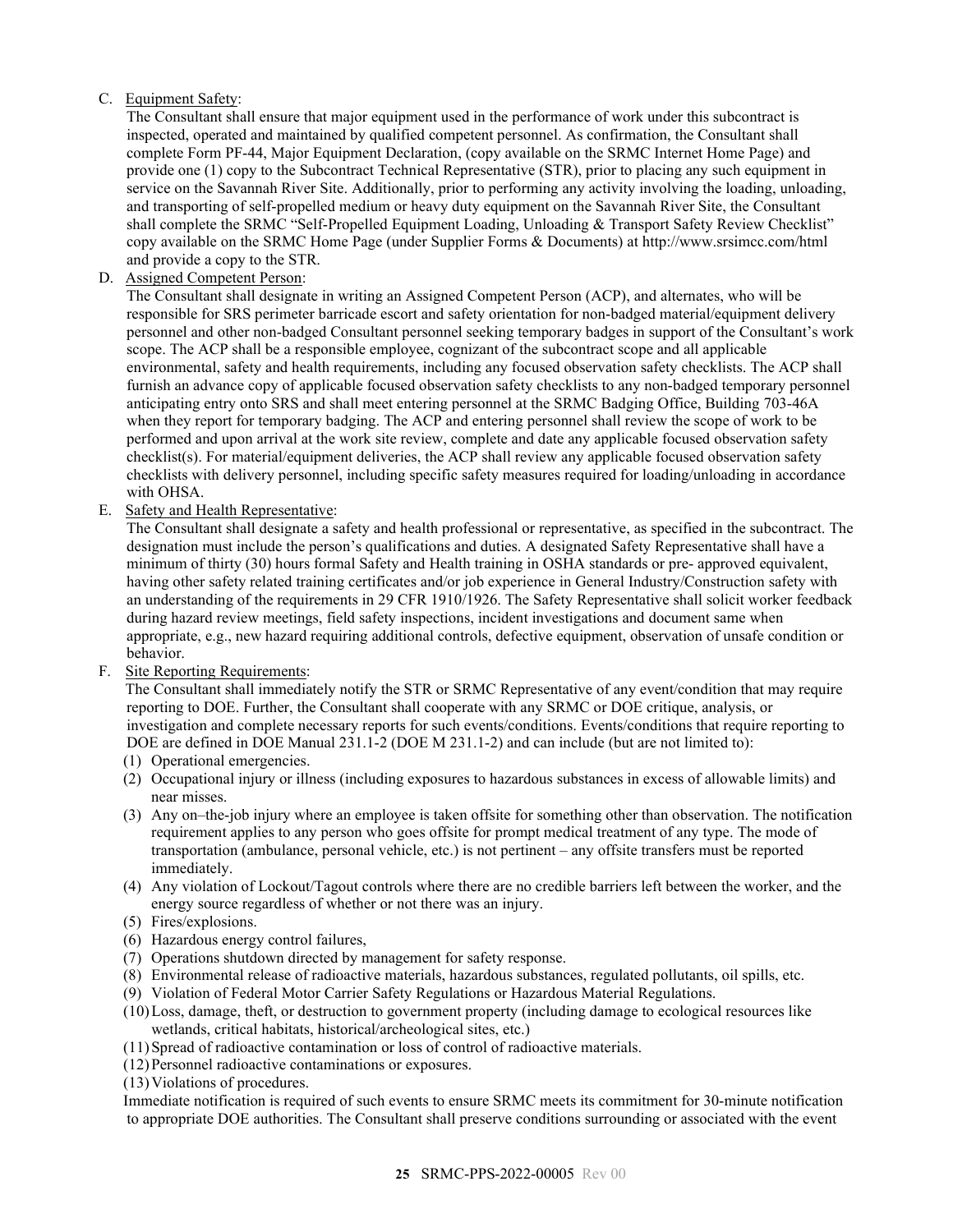for continued investigation unless such actions interfere with establishing a safe condition. The Consultant and their employees shall not conceal nor destroy any information concerning noncompliance or potential noncompliance with the environment, safety and health requirements of this subcontract.

## <span id="page-25-0"></span>**G.3 ENVIRONMENT, SAFETY, AND HEALTH COMPLIANCE –ALTERNATIVE II**

*(Compliance by the Consultant with the requirements of this Article G.3 shall satisfy any/all requirements of Article G.1, "Integration of Environment, Safety and Health into Work Planning and Execution", applicable to the scope of work contained in this Subcontract.)*

- A. The Consultant and any lower tier subcontractor(s) shall take all reasonable precautions in the performance of the work under this Subcontract to protect the environment, safety and health of employees and members of the public, and shall comply with OSHA and all other applicable federal, state and local regulatory requirements, including new DOE Regulation 10 CFR 851, "Worker Safety and Health Program" which will apply to any work performed on the Savannah River Site effective February 9, 2007. The Consultant and any lower tier subcontractor shall comply with site-specific ES&H requirements when specified in the subcontract. The SRMC Purchasing Representative shall notify the Consultant in writing of any noncompliance with the provisions of this Article. After receipt of such notice, the Consultant shall immediately take corrective action. If the Consultant fails to take corrective action and comply with said regulations and requirements, the SRMC Purchasing Representative may, without prejudice to any other legal or contractual rights of SRMC, issue an order stopping work in whole or in part. An order authorizing the resumption of work may be issued at the discretion of the Purchasing Representative. The Consultant shall not be entitled to an extension of time or additional fee or damages by reason of, or in connection with, any work stoppage ordered in accordance with this Article.
- B. Corporate Worker Protection Plan (WPP):

The Consultant shall possess and maintain a corporate Worker Protection Plan (WPP) which implements the OSHA requirements applicable to the normal course of the Consultant's business. Prior to the start of work under this Subcontract, the Consultant shall provide to the SRMC Purchasing Representative a copy of the WPP and sample Task Specific Plans (TSP) (based on a minimum of three tasks in the scope of work), for review and acceptance by the appropriate SRMC organization(s). NOTE: Consultant is responsible for conducting hazard analysis and documenting additional TSPs. Work under this Subcontract shall not commence until the WPP and TSPs have been accepted by SRMC. The Consultant shall provide a copy of the accepted WPP and TSP to any lower tier subcontractor(s) and shall ensure Consultant employee's performing work at the site have access to the WPP document accepted by SRMC, and other standards, controls and procedures including DOE worker protection publications applicable to the workplace. The Consultant's employees and the employees of any lower tier subcontractor(s) shall comply with the WPP and TSPs in the performance of the work under this Subcontract. The WPP shall meet the following minimum requirements:

- (1) Shall include management policies that provide for clear goals, responsibilities, authority, and accountability for meeting loss control objectives;
- (2) Shall include the implementation of applicable local, state, federal, environment, safety and health requirements that are relevant to the scope of work, including applicable elements in 10 CFR 851, "Worker Safety and Health Program";
- (3) Shall provide employee guidance on internal engineering controls, precautions, and requirements on personal protective equipment (PPE) to minimize, control and/or prevent employee exposure to include equipment/property loss;
- (4) Shall include management policies for incorporating and implementing the use of American Conference of Governmental Industrial Hygienist (ACGIH) threshold limit values (TLVs). The ACGIH guidelines shall be used when the TLV(s) exposure limits are more restrictive than OSHA permissible exposure limits (PELs).
- (5) Shall include Task Specific Plans that include hazard identification and control measures that provide for safe work practices and employee training (i.e., 1) Define Scope of Work, 2) Identify and Analyze Hazards, 3) Develop and Implement Controls, 4) Perform Work within Controls, 5) Provide Feedback, and Continuous Improvement.);
- (6) Shall include Focused Observation Checklists, as applicable. The Consultant shall (i) thoroughly assess the work scope, (ii) identify the associated hazards, and (iii) apply elements of corresponding Checklists within the Worker Protection Plan (WPP) or utilize applicable Checklists as attachments to the WPP. Subcontract scope performed by the Consultant and its lower tier subcontractors will typically be covered by the WPP and appropriate Checklists. Such Checklists are available on the Savannah River Site Internet Home Page [http://www.srsimcc.com/f](http://www.srsimcc.com/)or review and downloading.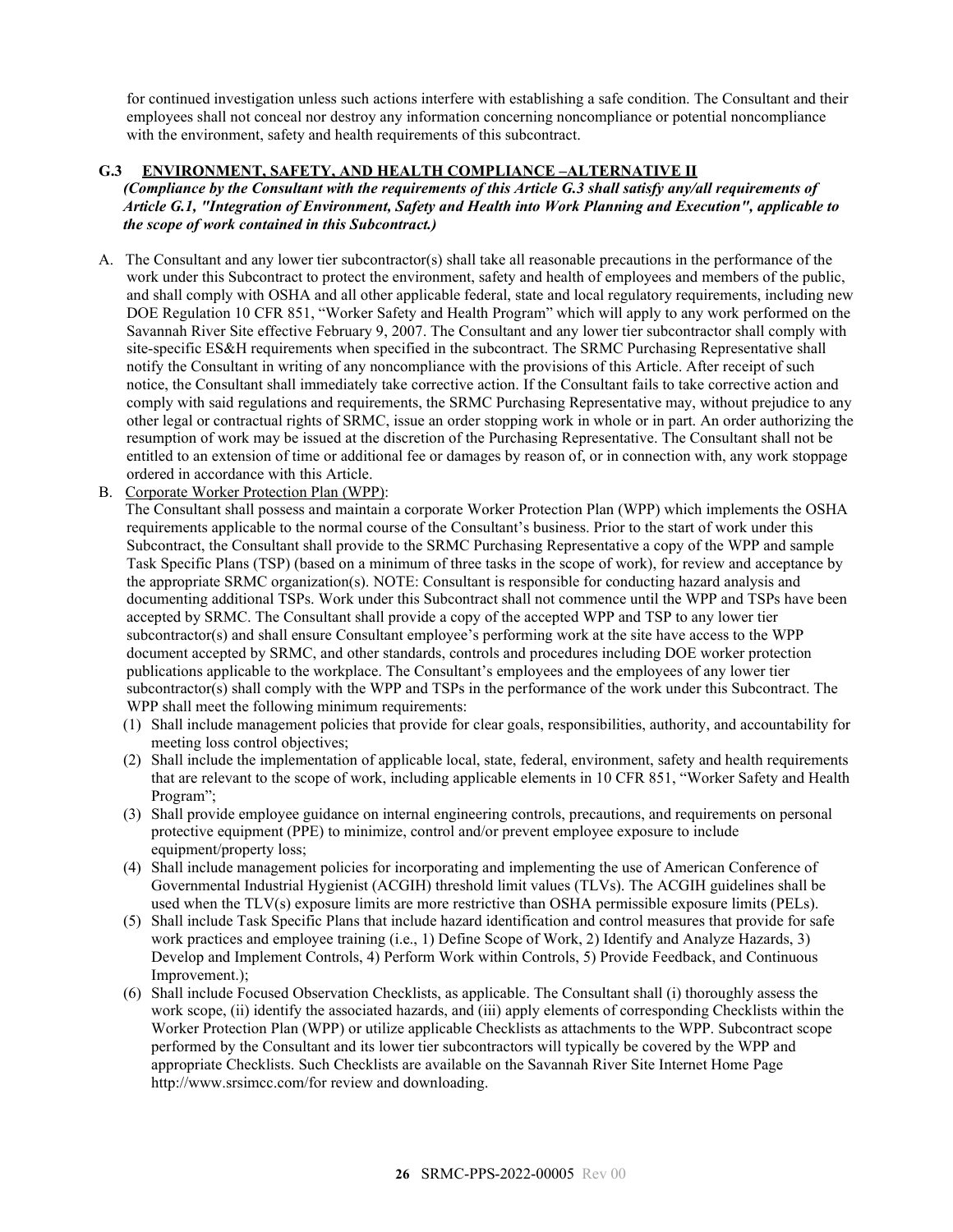(7) Shall include a process that provides authority to Consultant and lower tier subcontractor employees to call for a "time out/stop work" when unsafe conditions are observed and/or employee actions are likely to cause injury to themselves, other personnel, or cause damage to SRS property.

The Consultant shall provide mechanisms to involve workers in the development of WPP goals, objectives, and performance measures and in the identification and control of workplace hazards. Whenever a significant change or addition is made to the WPP, it shall be re- submitted to SRMC for review and acceptance. Examples of significant changes include any requirement deletions, additional scope added, total re-write or major revision. Additionally, the Consultant must submit annually to SRMC either an updated WPP for acceptance or a letter stating that no changes are necessary in the current accepted WPP.

C. Equipment Safety:

The Consultant shall ensure that major equipment used in the performance of work under this subcontract is inspected, operated and maintained by qualified competent personnel. As confirmation, the Consultant shall complete Form PF-44, Major Equipment Declaration, (copy available on the SRMC Internet Home Page) and provide one (1) copy to the Subcontract Technical Representative (STR), prior to placing any such equipment in service on the Savannah River Site. Additionally, prior to performing any activity involving the loading, unloading, and transporting of self-propelled medium or heavy duty equipment on the Savannah River Site, the Consultant shall complete SRMC "Self-Propelled Equipment Loading, Unloading & Transport Safety Review Checklist" copy available on the SRMC Home Page (under Supplier Forms & Documents) a[t http://www.srsimcc.com/,](http://www.srsimcc.com/) and provide a copy to the STR.

D. Assigned Competent Person:

The Consultant shall designate in writing an Assigned Competent Person (ACP), and alternates, who will be responsible for SRS perimeter barricade escort and safety orientation for non-badged material/equipment delivery personnel and other non-badged Consultant personnel seeking temporary badges in support of the Consultant's work scope. The ACP shall be a responsible employee, cognizant of the subcontract scope and all applicable environmental, safety and health requirements, including any focused observation safety checklists. The ACP shall furnish an advance copy of applicable focused observation safety checklists to any non-badged temporary personnel anticipating entry onto SRS and shall meet entering personnel at the SRMC Badging Office, Building 703-46A when they report for temporary badging. The ACP and entering personnel shall review the scope of work to be performed and upon arrival at the work site review, complete and date any applicable focused observation safety checklist(s). For material/equipment deliveries, the ACP shall review any applicable focused observation safety checklists with delivery personnel, including specific safety measures required for loading/unloading in accordance with OSHA and the WPP.

E. Safety and Health Representative:

The Consultant shall designate a safety and health professional or representative, as specified in the subcontract. The designation must include the person's qualifications and duties and be documented in the Consultant's Worker Protection Plan. A designated Safety Representative shall have a minimum of thirty (30) hours formal Safety and Health training in OSHA standards or pre-approved equivalent, having other safety related training certificates and/or job experience in General Industry/Construction safety with an understanding of 29 CFR 1910/1926 requirements. The Safety Representative shall solicit worker feedback during hazard review meetings, field safety inspections, incident investigations and document same when appropriate, e.g., new hazard requiring additional controls, defective equipment, observation of unsafe condition or behavior.

F. Material Safety Data Sheets:

The Consultant shall provide the STR copies of Material Safety Data Sheets for all chemicals brought to SRS prior to the initial use of such chemicals. In addition, the Consultant shall provide the STR with a current inventory on a monthly basis for chemicals stored on-site for thirty (30) or more days per EPCRA/CERCLA. All chemicals stored on-site shall follow NFPA storage guidelines.

G. Environmental Compliance:

The Consultant and any lower tier subcontractor(s) shall comply with all applicable environmental protection laws, Executive Orders, ordinances, regulations, directives, and codes. Upon request, the Consultant shall submit an Environmental Compliance Plan (ECP) outlining the methods proposed to address the environmental requirements specified in the scope of work. The ECP shall specify the person responsible for ensuring the requirements are met.

H. Site Reporting Requirements:

The Consultant shall immediately notify the STR or SRMC Purchasing Representative of any event/condition that may require reporting to the DOE. Further, the Consultant shall cooperate with any SRMC or DOE critique, analysis, or investigation and complete necessary reports for such events/conditions. Events/conditions that require reporting to DOE are defined in DOE Manual 231.1-2 (DOE M 231.1-1-2) and can include (but are not limited to):

(1) Operational emergencies.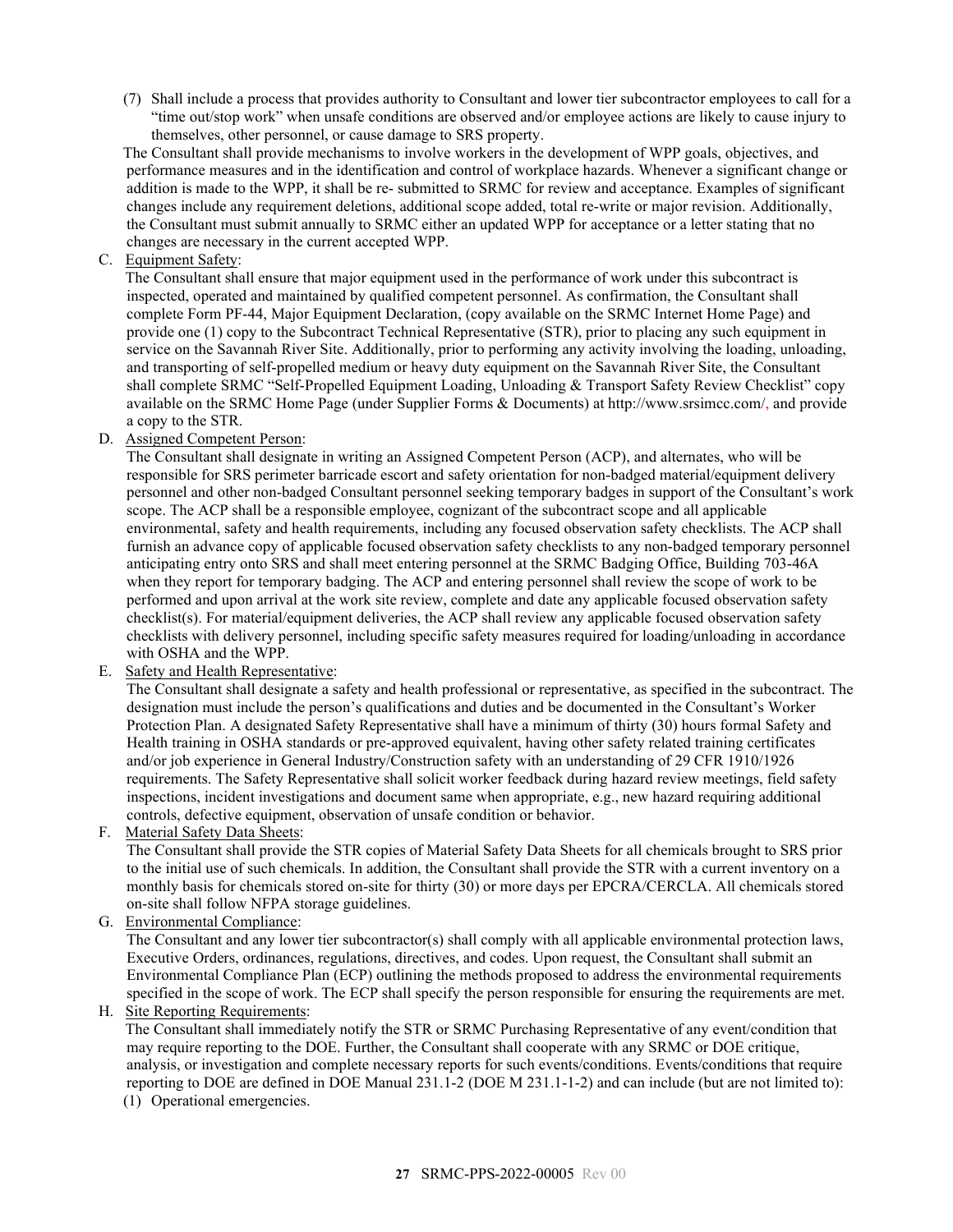- (2) Occupational injury or illness (including exposures to hazardous substances in excess of allowable limits) and near misses.
- (3) Any on–the-job injury where an employee is taken offsite for something other than observation. The notification requirement applies to any person who goes offsite for prompt medical treatment of any type. The mode of transportation (ambulance, personal vehicle, etc.) is not pertinent – any offsite transfers must be reported immediately.
- (4) Any violation of Lockout/Tagout controls where there are no credible barriers left between the worker, and the energy source regardless of whether or not there was an injury
- (5) Fires/explosions.
- (6) Hazardous energy control failures.
- (7) Operations shutdown directed by management for safety reasons.
- (8) Environmental release of radioactive materials, hazardous substances, regulated pollutants, oil spills, etc.
- (9) Violation of Federal Motor Carrier Safety Regulations or Hazardous Material Regulations.
- (10)Loss damage, theft, or destruction to government property (including damage to ecological resources like wetlands, critical habitats, historical/archeological sites, etc.),
- (11) Spread of radioactive contamination or loss of control of radioactive materials.
- (12) Personnel radioactive contaminations or exposures.
- (13) Violations of procedures.

Immediate notification is required of such events to ensure SRMC meets its commitment for 30-minute notification to appropriate DOE authorities. The Consultant shall preserve conditions surrounding or associated with the event for continued investigation unless such actions interfere with establishing a safe condition. The Consultant and their employees shall not conceal nor destroy any information concerning noncompliance or potential noncompliance with the environment, safety and health requirements of this subcontract.

## <span id="page-27-0"></span>**G.4 ENVIRONMENT, SAFETY, AND HEALTH COMPLIANCE –ALTERNATIVE III**

*(Compliance by the Consultant with the requirements of this Article G.4 shall satisfy any/all requirements of Article G.1, "Integration of Environment, Safety and Health into Work Planning and Execution", applicable to the scope of work contained in this Subcontract.)*

- A. The Consultant and any lower tier subcontractor(s) shall take all reasonable precautions in the performance of the work under this Subcontract to protect the environment, safety and health of employees and members of the public, and shall comply with OSHA and all other applicable federal, state and local regulatory requirements, including new DOE Regulation 10 CFR 851, "Worker Safety and Health Program" which will apply to any work performed on the Savannah River Site effective February 9, 2007. The Consultant and any lower tier subcontractor shall comply with site-specific ES&H requirements when specified in the subcontract. The SRMC Purchasing Representative shall notify the Consultant in writing of any noncompliance with the provisions of this Article. After receipt of such notice, the Consultant shall immediately take corrective action. In the event that the Consultant fails to take corrective action and comply with said regulations and requirements, the SRMC Purchasing Representative may, without prejudice to any other legal or contractual rights of SRMC, issue an order stopping work in whole or in part. An order authorizing the resumption of work may be issued at the discretion of the Purchasing Representative. The Consultant shall not be entitled to an extension of time or additional fee or damages by reason of, or in connection with, any work stoppage ordered in accordance with this Article.
- B. Corporate Worker Protection Plan (WPP):

The Consultant shall possess and maintain a corporate Worker Protection Plan (WPP) which implements the OSHA requirements applicable to the normal course of the Consultant's business. Prior to the start of work under this Subcontract, the Consultant shall provide to the SRMC Purchasing Representative a copy of the WPP for review and acceptance by the appropriate SRMC organizations. The Consultant's employees and the employees of any lower tier subcontractor(s) shall comply with the WPP in the performance of the work under this Subcontract. Work under the Subcontract shall not commence until the WPP has been received and accepted by SRMC. The Consultant shall provide a copy of the WPP to any lower tier subcontractor(s) and shall ensure Consultant employee's performing work at the site have access to the WPP document accepted by SRMC, and other standards, controls and procedures including DOE worker protection publications applicable to the workplace. The WPP shall meet the following minimum requirements:

- (1) Shall include management policies that provide for clear goals, responsibilities, authority, and accountability for meeting loss control objectives;
- (2) Shall include the implementation of applicable local, state, federal, environment, safety and health requirements that are relevant to the scope of work, including applicable elements in 10 CFR 851, "Worker Safety and Health Program";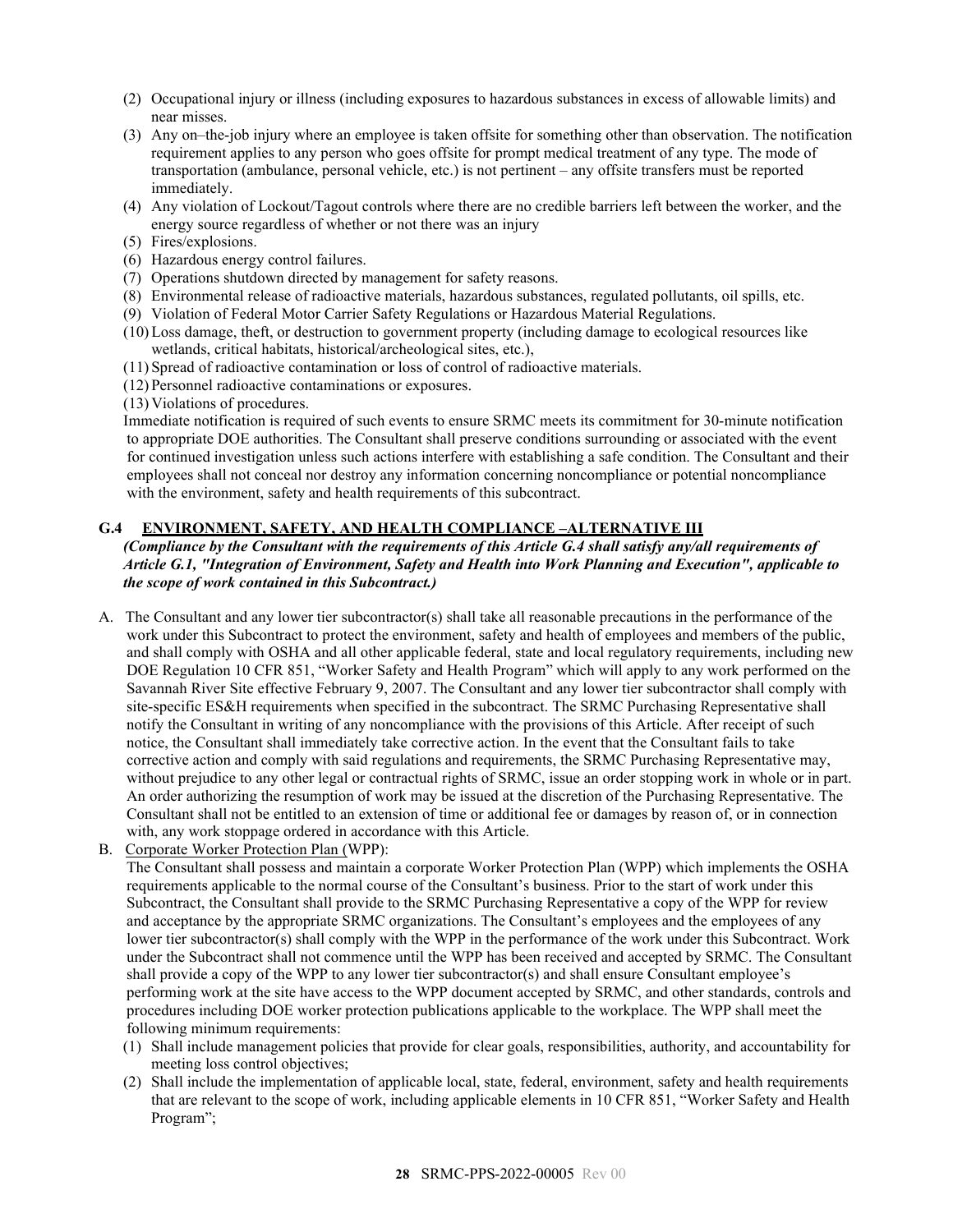- (3) Shall provide employee guidance on task hazards, engineering controls, precautions, and requirements on personal protective equipment (PPE) to minimize, control and/or prevent employee exposure to include equipment/property loss;
- (4) Shall include management policies for incorporating and implementing the use of American Conference of Governmental Industrial Hygienist (ACGIH) threshold limit values (TLVs). The ACGIH guidelines shall be used when the TLV(s) exposure limits are more restrictive than OSHA permissible exposure limits (PELs).
- (5) Shall include Focused Observation Checklists, as applicable. The Consultant shall (i) thoroughly assess the work scope, (ii) identify the associated hazards, and (iii) apply elements of corresponding Checklists within the Worker Protection Plan (WPP) or utilize applicable Checklists as attachments to the WPP. Subcontract scope performed by the Consultant and its lower tier subcontractors will typically be covered by the WPP and appropriate Checklists. Such Checklists are available on the Savannah River Site Internet Home Page [http://www.srsimcc.com/h](http://www.srsimcc.com/)tml for review and downloading.
- (6) Shall include a process that provides authority to Consultant and lower tier subcontractor employees to call for a "time out/ stop work" when unsafe conditions are observed and/or employee actions are likely to cause injury to themselves, other personnel, or cause damage to SRS property.

The Consultant shall provide mechanisms to involve workers in the development of WPP goals, objectives, and performance measures and in the identification and control of workplace hazards. Whenever a significant change or addition is made to the WPP, it shall be re- submitted to SRMC for review and acceptance. Examples of significant changes include any requirement deletions, additional scope added, total re-write or major revision. Additionally, the Consultant must submit annually to SRMC either an updated WPP for acceptance or a letter stating that no changes are necessary in the current accepted WPP.

C. Equipment Safety:

The Consultant shall ensure that major equipment used in the performance of work under this subcontract is inspected, operated and maintained by qualified competent personnel. As confirmation, the Consultant shall complete Form PF-44, Major Equipment Declaration, (copy available on the SRMC Internet Home Page) and provide one (1) copy to the Subcontract Technical Representative (STR), prior to placing any such equipment in service on the Savannah River Site. Additionally, prior to performing any activity involving the loading, unloading, and transporting of self-propelled medium or heavy duty equipment on the Savannah River Site, the Consultant shall complete the SRMC "Self-Propelled Equipment Loading, Unloading & Transport Safety Review Checklist" (under Supplier Forms & Documents) copy available on the SRMC Home Page a[t http://www.srsimcc.com/,](http://www.srsimcc.com/) and provide a copy to the STR.

D. Assigned Competent Person:

The Consultant shall designate in writing an Assigned Competent Person (ACP), and alternates, who will be responsible for SRS perimeter barricade escort and safety orientation for non-badged material/equipment delivery personnel and other non-badged Consultant personnel seeking temporary badges in support of the Consultant's work scope. The ACP shall be a responsible employee, cognizant of the subcontract scope and all applicable environmental, safety and health requirements, including any focused observation safety checklists. The ACP shall furnish an advance copy of applicable focused observation safety checklists to any non-badged temporary personnel anticipating entry onto SRS and shall meet entering personnel at the SRMC Badging Office, Building 703-46A when they report for temporary badging. The ACP and entering personnel shall review the scope of work to be performed and upon arrival at the work site review, complete and date any applicable focused observation safety checklist(s). For material/equipment deliveries, the ACP shall review any applicable focused observation safety checklists with delivery personnel, including specific safety measures required for loading/unloading in accordance with OSHA and the WPP.

E. Safety and Health Representative.

The Consultant shall designate a safety and health professional or representative, as specified in the subcontract. The designation must include the person's qualifications and duties and be documented in the Consultant's Worker Protection Plan. A designated Safety Representative shall have a minimum of thirty (30) hours formal Safety and Health training in OSHA standards or pre-approved equivalent, having other safety related training certificates and/or job experience in General Industry/Construction safety with an understanding of 29 CFR 1910/1926 requirements. The Safety Representative shall solicit worker feedback during hazard review meetings, field safety inspections, incident investigations and document same when appropriate, e.g., new hazard requiring additional controls, defective equipment, observation of unsafe condition or behavior.

F. Material Safety Data Sheets.

The Consultant shall provide the STR copies of Material Safety Data Sheets for all chemicals brought to SRS prior to the initial use of such chemicals. In addition, the Consultant shall provide the STR with a current inventory on a monthly basis for chemicals stored on-site for thirty (30) or more days per EPCRA/CERCLA. All chemicals stored on-site shall follow NFPA storage guidelines.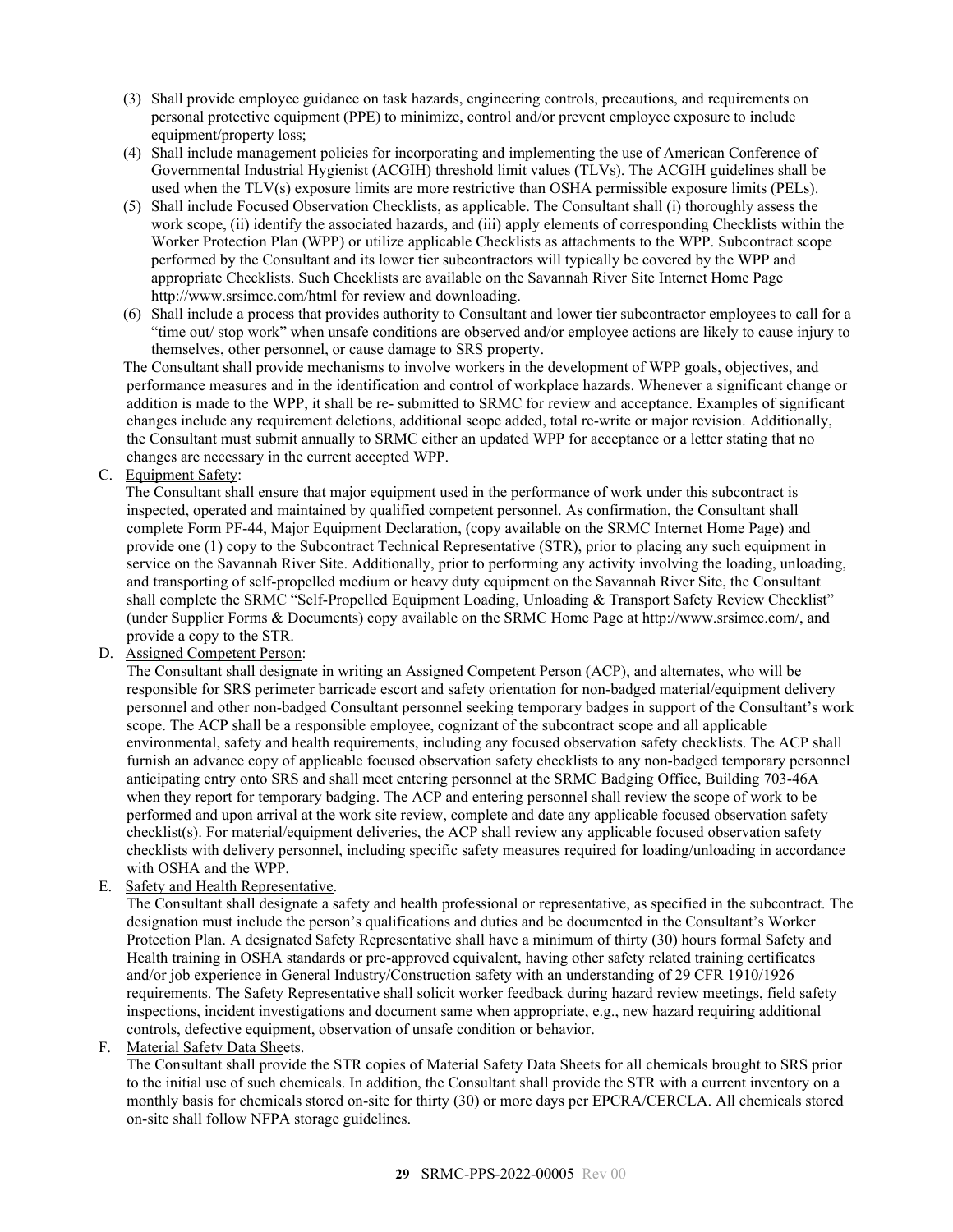# G. Environmental Compliance.

The Consultant and any lower tier subcontractor(s) shall comply with all applicable environmental protection laws, Executive Orders, ordinances, regulations, directives, and codes. Upon request, the Consultant shall submit an Environmental Compliance Plan (ECP) outlining the methods proposed to address the environmental requirements specified in the scope of work. The ECP shall specify the person responsible for ensuring the requirements are met.

## H. Site Reporting Requirements.

The Consultant shall immediately notify the STR or SRMC Purchasing Representative of any event/condition that may require reporting to the DOE. Further, the Consultant shall cooperate with any SRMC or DOE critique, analysis, or investigation and complete necessary reports for such events/conditions. Events/conditions that require reporting to DOE are defined in DOE Manual 231.1-2 (DOE M 231.1-1-2) and can include (but are not limited to):

- (1) Operational emergencies.
- (2) Occupational injury or illness (including exposures to hazardous substances in excess of allowable limits) and near misses.
- (3) Any on–the-job injury where an employee is taken offsite for something other than observation. The notification requirement applies to any person who goes offsite for prompt medical treatment of any type. The mode of transportation (ambulance, personal vehicle, etc.) is not pertinent – any offsite transfers must be reported immediately.
- (4) Any violation of Lockout/Tagout controls where there are no credible barriers left between the worker, and the energy source regardless of whether or not there was an injury.
- (5) Fires/explosions.
- (6) Hazardous energy control failures.
- (7) Operations shutdown directed by management for safety reasons.
- (8) Environmental release of radioactive materials, hazardous substances, regulated pollutants, oil spills, etc.
- (9) Violation of Federal Motor Carrier Safety Regulations or Hazardous Material Regulations.
- (10)Loss damage, theft, or destruction to government property (including damage to ecological resources like wetlands, critical habitats, historical/archeological sites, etc.)
- (11)Spread of radioactive contamination or loss of control of radioactive materials.
- (12)Personnel radioactive contaminations or exposures, and
- (13)Violations of procedures.

Immediate notification is required of such events to ensure SRMC meets its commitment for 30-minute notification to appropriate DOE authorities. The Consultant shall preserve conditions surrounding or associated with the event for continued investigation unless such actions interfere with establishing a safe condition. The Consultant and their employees shall not conceal nor destroy any information concerning noncompliance or potential noncompliance with the environment, safety and health requirements of this subcontract.

# <span id="page-29-0"></span>**G.5 COPYRIGHTS FOR SRMC DIRECTED TECHNICAL PERFORMANCE**

Consultant shall cause its employee(s) to assign to SRMC all rights under the copyright in all works of authorship prepared at the direction of SRMC during the term of this Subcontract. Consultant shall include terms in its arrangements with its employee(s) to require such assignments to SRMC. To the extent that such works of authorship are considered to be works made for hire for Consultant, Consultant agrees to assign and does hereby assign all of its rights under the copyrights in such works to SRMC or the U. S. Government.

*(This Purchase Order incorporates the Clauses identified below by reference, with the same force and effect as if they were given in full text. Upon request, SRMC will make their full text available. Reference Article A.39, "Supplemental Definitions for FAR and DEAR Clauses Incorporated by Reference".)*

# <span id="page-29-1"></span>**\*G.6 PRICE REDUCTION FOR DEFECTIVE COST OR PRICING DATA (AUG 2011 )** FAR 52.215-10

# <span id="page-29-2"></span>**\*G.7 PRICE REDUCTION FOR DEFECTIVE COST OR PRICING DATA— MODIFICATIONS (JUN 2020)** FAR 52.215-11

# **SECTION H**

# <span id="page-29-3"></span>**SECTION H ARTICLE APPLIES IF THE PRICE OF THIS ORDER EXCEEDS \$5,000,000**